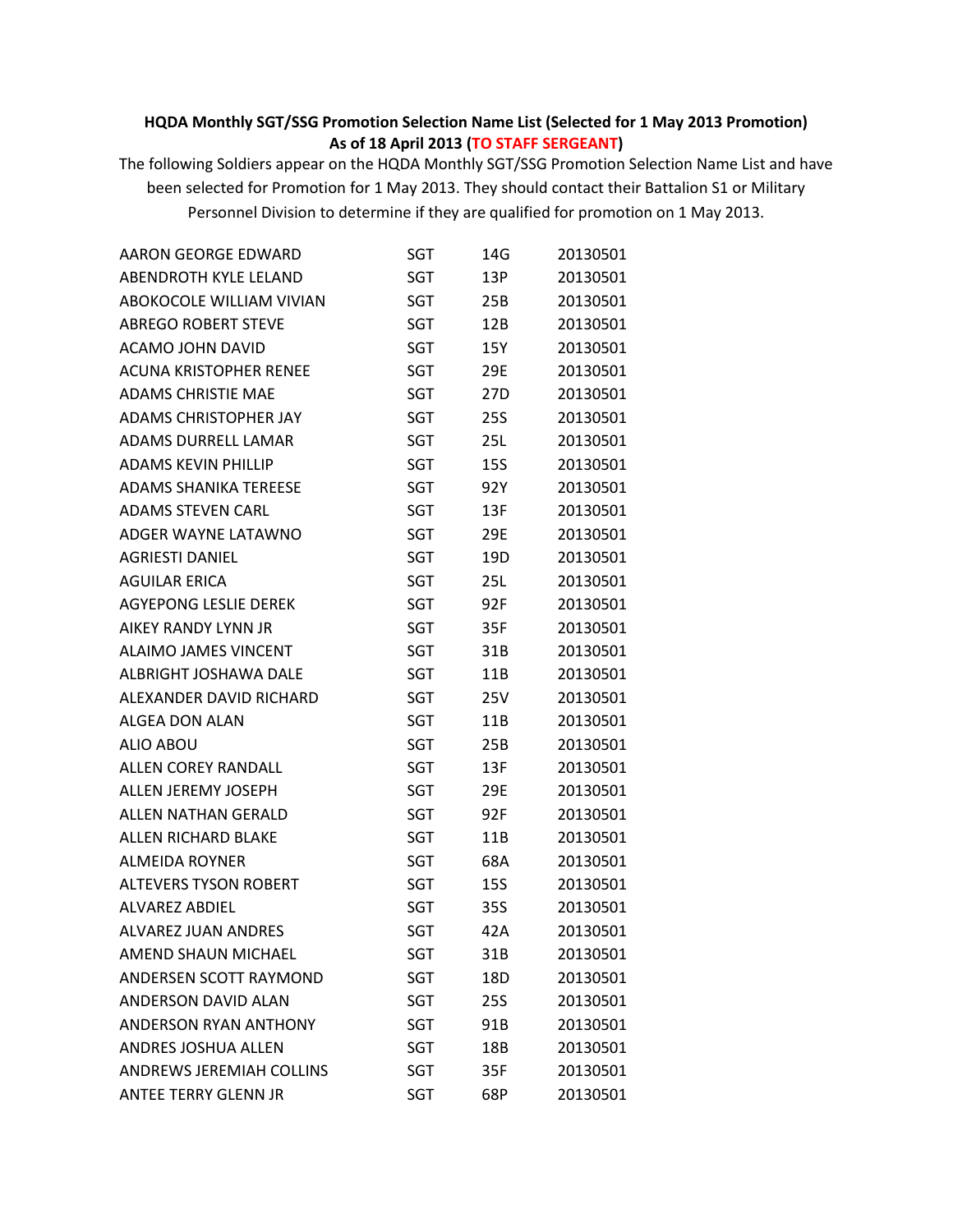| <b>ANTOCHY ERIC GEORGE</b>         | SGT        | 25C        | 20130501 |
|------------------------------------|------------|------------|----------|
| APPLEGATE GEORGE COLLIN            | SGT        | 11B        | 20130501 |
| ARAGONESVEGA CARLOS M              | SGT        | 91D        | 20130501 |
| <b>ARANA TERRI LEANN</b>           | SGT        | 31B        | 20130501 |
| ARAUJO JACQUELINE MARION           | SGT        | 14E        | 20130501 |
| ARMAN NATHAN EDWARD                | SGT        | <b>25S</b> | 20130501 |
| <b>ARMS LAUREN MICHELLE</b>        | SGT        | 35S        | 20130501 |
| ARMSTRONG STEPHEN MICHAEL          | SGT        | 31B        | 20130501 |
| <b>ARNOLD GENE APRI</b>            | SGT        | 46Q        | 20130501 |
| AROCHOPUJOLS LUIS A                | SGT        | <b>15U</b> | 20130501 |
| ARROYO CARMELO OMAR                | SGT        | 14E        | 20130501 |
| <b>ARROYO ORLANDO</b>              | SGT        | 25B        | 20130501 |
| <b>ARTHUR VINCE GREGORY</b>        | SGT        | 31B        | 20130501 |
| <b>ASHFORD MICHAEL GENE</b>        | SGT        | 13D        | 20130501 |
| <b>ASHIE JAMES KOTEY</b>           | SGT        | 88N        | 20130501 |
| <b>ASHLEY CHRISTOPHER KENT</b>     | SGT        | 15T        | 20130501 |
| <b>ASHMORE JUSTIN THOMAS ALLEN</b> | SGT        | 15J        | 20130501 |
| <b>ASKEW RYAN CHRISTOPHER</b>      | SGT        | 13P        | 20130501 |
| <b>ATHEY CHAD ARON</b>             | SGT        | 25U        | 20130501 |
| <b>ATKINSON CASEY WAYNE</b>        | SGT        | 19D        | 20130501 |
| ATWOOD DEMAR EARL                  | SGT        | 68W        | 20130501 |
| <b>AUBUT MICHAEL PATRICK</b>       | SGT        | 91D        | 20130501 |
| <b>AUGUSTIN JEREMY JOEL</b>        | SGT        | 92A        | 20130501 |
| AUZA HERSCEL ARNOLD MOSQUED        | SGT        | 25B        | 20130501 |
| <b>AVILES ISMAEL JR</b>            | SGT        | 25B        | 20130501 |
| <b>AVILES LARRY JAVIER</b>         | SGT        | 11B        | 20130501 |
| AWAN VISSAL SHOUKAT                | SGT        | 35M        | 20130501 |
| AYALA KEVIN GUADIANA               | SGT        | 35M        | 20130501 |
| AYCOCK WILLIAM ROBERT JR           | SGT        | 35P        | 20130501 |
| <b>BACA CARLOS BAZAN</b>           | <b>SGT</b> | 18B        | 20130501 |
| <b>BACK JOHN EDWARD</b>            | SGT        | 11B        | 20130501 |
| <b>BAILEY LARRY JR</b>             | SGT        | 25B        | 20130501 |
| <b>BAIRD DEL VALLE AMANDA SHIZ</b> | SGT        | 15F        | 20130501 |
| <b>BAKER DAMION CHRISTOPHER</b>    | SGT        | 11B        | 20130501 |
| <b>BAKER GREGORY TODD</b>          | SGT        | 68W        | 20130501 |
| <b>BAKER JOHN ALLEN II</b>         | SGT        | 12R        | 20130501 |
| <b>BAKER MARIO WILFRED</b>         | SGT        | 68W        | 20130501 |
| <b>BALDE AMADOU HABIB</b>          | SGT        | 92Y        | 20130501 |
| <b>BALTHASER DANIEL ERIC</b>       | <b>SGT</b> | 15Y        | 20130501 |
| <b>BALZER TODD ALLAN</b>           | SGT        | 68A        | 20130501 |
| <b>BANTA NICHOLAS JOHN</b>         | SGT        | 13F        | 20130501 |
| <b>BARFIELD SHANE DAVIS</b>        | SGT        | 11B        | 20130501 |
| BARGENDER ROBERT ALAN JR           | SGT        | 89B        | 20130501 |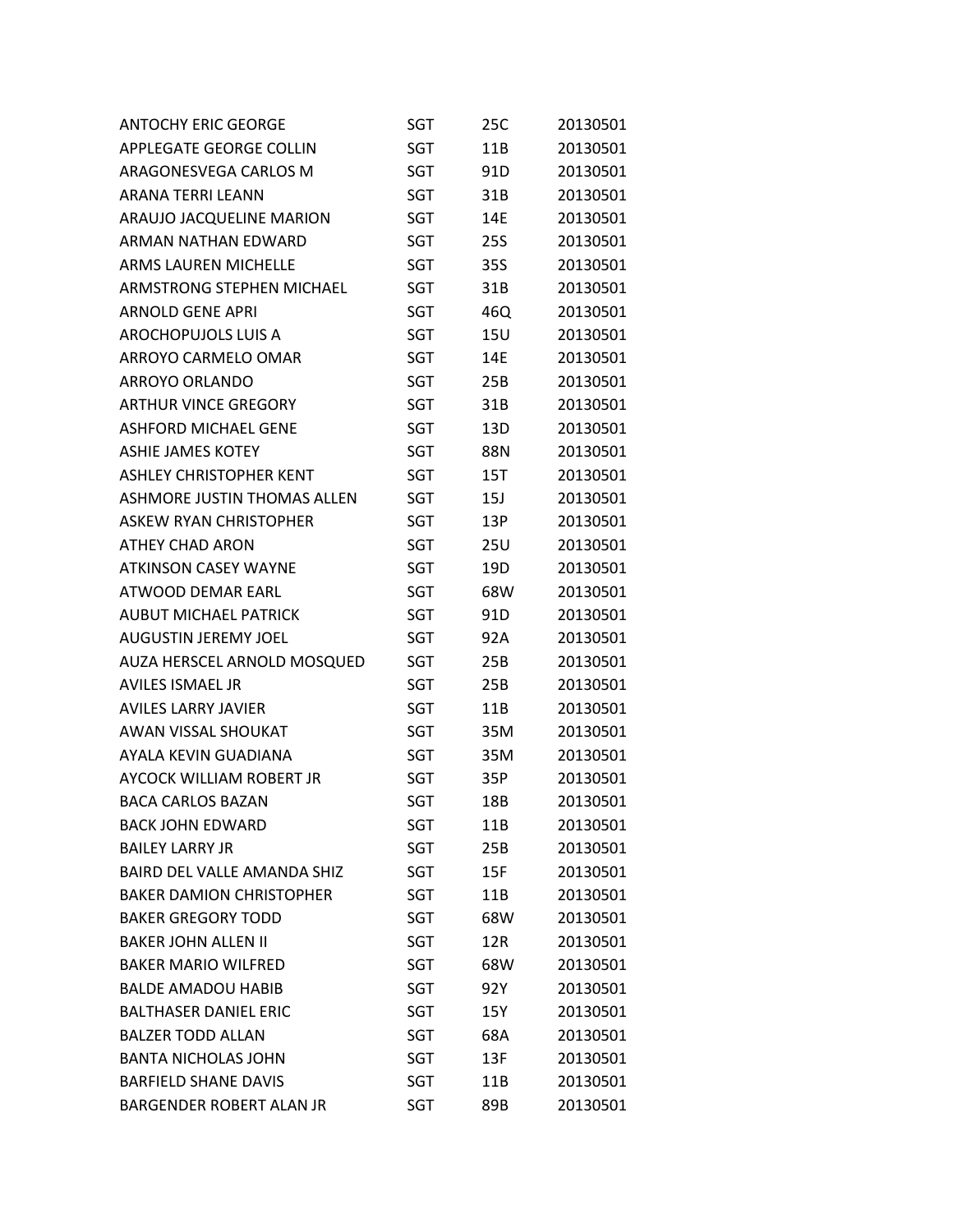| <b>BARLOW SEAN ERIC</b>            | SGT        | 11B | 20130501 |
|------------------------------------|------------|-----|----------|
| <b>BARMER JOSHUA ALLEN</b>         | <b>SGT</b> | 13B | 20130501 |
| <b>BARSOUMIAN CHRISTOPHER JIRA</b> | SGT        | 12P | 20130501 |
| <b>BARTH TIMOTHY ANDREW</b>        | <b>SGT</b> | 35F | 20130501 |
| <b>BASTIAN MICHAEL JOSEPH</b>      | SGT        | 25S | 20130501 |
| <b>BATCHELOR BRENT LEE</b>         | <b>SGT</b> | 35F | 20130501 |
| <b>BATEMAN CHARLES BLAKE</b>       | <b>SGT</b> | 68S | 20130501 |
| <b>BAUER ADAM BRAXTON</b>          | SGT        | 91B | 20130501 |
| <b>BAUER JOSEPH DONALD</b>         | SGT        | 11C | 20130501 |
| <b>BAUTISTA ADAUTO JESUS</b>       | SGT        | 35S | 20130501 |
| <b>BAUTISTA EDUARDO</b>            | <b>SGT</b> | 19K | 20130501 |
| <b>BAXTER JASE LEE</b>             | <b>SGT</b> | 12B | 20130501 |
| <b>BEACH MICHAEL JOSEPH</b>        | SGT        | 13F | 20130501 |
| <b>BEACH RYAN MICHEAL</b>          | SGT        | 29E | 20130501 |
| <b>BECKER ZACHARY ALAN</b>         | <b>SGT</b> | 68W | 20130501 |
| <b>BEGGS ROBERT WILLIAM</b>        | <b>SGT</b> | 25U | 20130501 |
| <b>BELIEU CHRISTOPHER LEE</b>      | SGT        | 68W | 20130501 |
| <b>BELL ZACHERY JONATHAN</b>       | SGT        | 19D | 20130501 |
| <b>BELLOLI JERED PAUL</b>          | <b>SGT</b> | 11C | 20130501 |
| <b>BELTRAN FERNANDO MANUEL</b>     | SGT        | 15E | 20130501 |
| BENJAMIN JENNIFER MARIE            | SGT        | 42A | 20130501 |
| <b>BENNETT JUSTIN ANTHONY</b>      | SGT        | 42A | 20130501 |
| <b>BENTON JONATHAN</b>             | SGT        | 11B | 20130501 |
| <b>BENZIGER NICHOLAS DEAN</b>      | SGT        | 18B | 20130501 |
| <b>BERKEL CARLOS RICARDO</b>       | SGT        | 25B | 20130501 |
| <b>BEST JAHAIRA PASIONARIA</b>     | SGT        | 25B | 20130501 |
| <b>BEST TYLER WARREN</b>           | SGT        | 11B | 20130501 |
| <b>BICKSTON TYLER DANIEL</b>       | SGT        | 89D | 20130501 |
| <b>BIGGS JOSHUA ALLEN</b>          | SGT        | 13B | 20130501 |
| <b>BINALI CHEE SALT</b>            | <b>SGT</b> | 74D | 20130501 |
| <b>BIRD ISAAC DAVID</b>            | SGT        | 35M | 20130501 |
| <b>BISHOP ADAM THOMAS</b>          | SGT        | 15P | 20130501 |
| <b>BISHOP BRANDON KEITH</b>        | <b>SGT</b> | 11C | 20130501 |
| <b>BISHOP DUSTIN LEO</b>           | <b>SGT</b> | 18B | 20130501 |
| <b>BISHOP MARK KENDALL</b>         | <b>SGT</b> | 56M | 20130501 |
| <b>BISSERETH ADAMSON</b>           | SGT        | 18B | 20130501 |
| <b>BLACKBURN MARY ALLISON</b>      | <b>SGT</b> | 35F | 20130501 |
| <b>BLACKBURN ROBERT JUSTIN</b>     | <b>SGT</b> | 11C | 20130501 |
| <b>BLANDING ZACHARY BENJAMIN</b>   | SGT        | 35M | 20130501 |
| <b>BLEVINS ZACHARY ANDRE</b>       | SGT        | 25N | 20130501 |
| <b>BLUMHORST ETHAN JOHN</b>        | <b>SGT</b> | 68W | 20130501 |
| <b>BLYTHE LEONARD PAUL</b>         | <b>SGT</b> | 13B | 20130501 |
| <b>BOCALBOS BENEDICT RAMIREZ</b>   | <b>SGT</b> | 51C | 20130501 |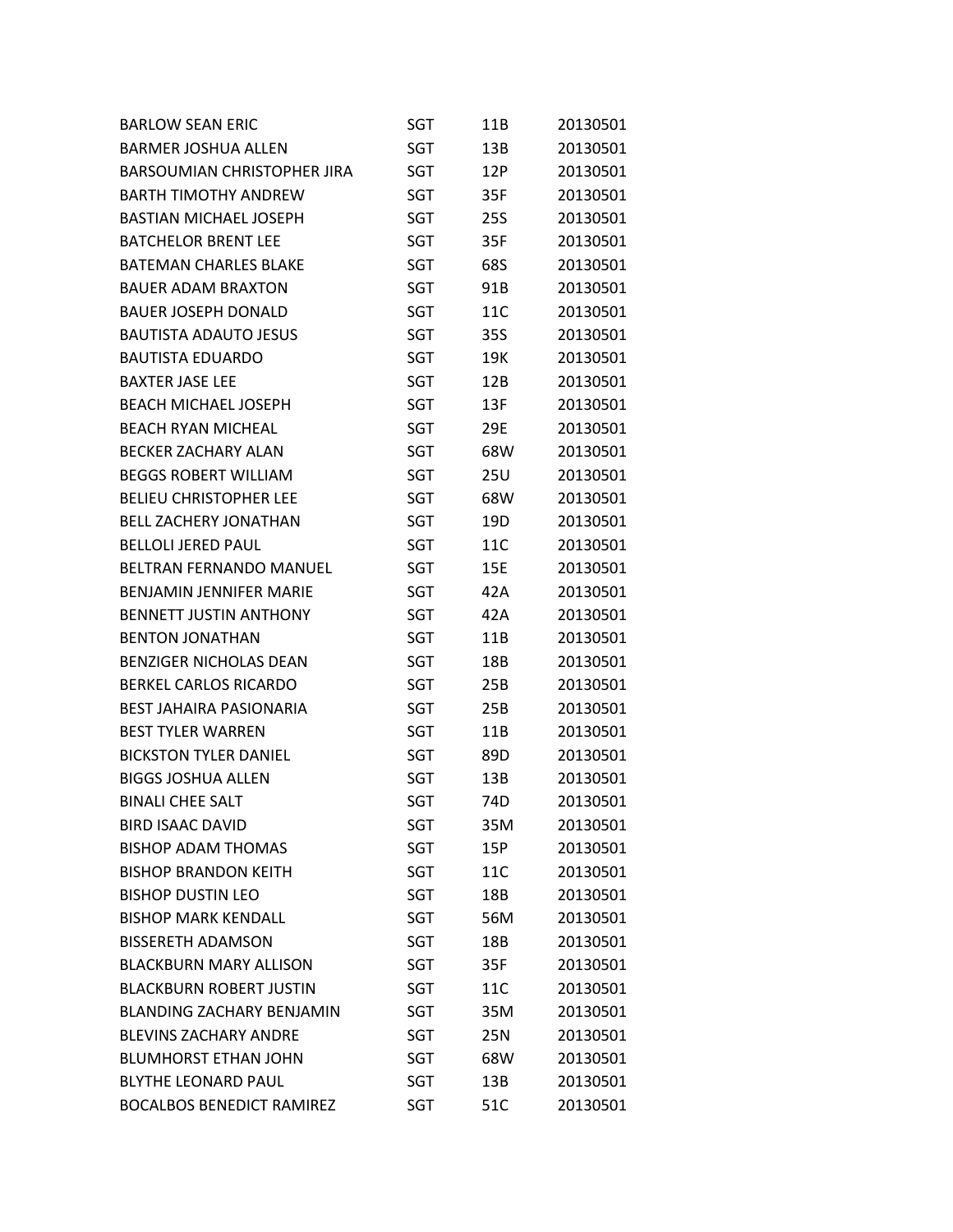| <b>BOCK RYAN THOMAS</b>            | SGT        | 25N        | 20130501 |
|------------------------------------|------------|------------|----------|
| <b>BOEH MICHAEL DUANE</b>          | SGT        | 11B        | 20130501 |
| <b>BOGGS MARK ANTHONY</b>          | SGT        | 89D        | 20130501 |
| <b>BOHRMANN ZACHARY AARON</b>      | SGT        | 11B        | 20130501 |
| <b>BOLIN GRANT MICHAEL</b>         | SGT        | 13M        | 20130501 |
| <b>BOLLINGER ALEXANDER LEE</b>     | SGT        | 89D        | 20130501 |
| <b>BONA CHRISTOPHER SAHR</b>       | SGT        | 25B        | 20130501 |
| <b>BONIFACIO NOEL SUSI JR</b>      | SGT        | 42A        | 20130501 |
| <b>BONO WILLIAM JAMES III</b>      | SGT        | 25B        | 20130501 |
| <b>BONSALL FREDERIC MANSFIELD</b>  | SGT        | 11B        | 20130501 |
| <b>BORDEAUX JOSEPH MARTIN JR</b>   | SGT        | 13B        | 20130501 |
| <b>BORDEN JACOB TODD</b>           | SGT        | 74D        | 20130501 |
| <b>BORG ADAM SCOTT</b>             | SGT        | 15T        | 20130501 |
| <b>BORGES CHRISTOPHER</b>          | SGT        | 18B        | 20130501 |
| <b>BORGESON COLBY DAVID</b>        | SGT        | 15T        | 20130501 |
| <b>BOUTOT HANNAH ROSE</b>          | <b>SGT</b> | 68W        | 20130501 |
| <b>BOWERSOX JORDAN DAVID</b>       | <b>SGT</b> | 11B        | 20130501 |
| <b>BOYETTE DAVID ALLEN II</b>      | SGT        | <b>25S</b> | 20130501 |
| <b>BOYLE JOHNNA ROSE</b>           | SGT        | 29E        | 20130501 |
| <b>BRADDY MIKHEAL RAHEEN</b>       | SGT        | 91M        | 20130501 |
| BRADLEY EDWARD JEROME              | SGT        | 92Y        | 20130501 |
| BRANCH ALEJANDRO JOHANN V          | SGT        | 19K        | 20130501 |
| <b>BRANCH MICHAEL BRANDON</b>      | SGT        | 25B        | 20130501 |
| <b>BRANTLEY CLINTON DARNELL</b>    | SGT        | 92F        | 20130501 |
| <b>BRAU ALBERTO S</b>              | SGT        | 14E        | 20130501 |
| <b>BRAY NATHAN SCOTT</b>           | SGT        | 11B        | 20130501 |
| <b>BRESKE CHRISTOPHER MICHAEL</b>  | SGT        | 25Q        | 20130501 |
| <b>BREWER DYLAN CURTIS</b>         | SGT        | 13F        | 20130501 |
| <b>BREWER JAMES KEVIN</b>          | <b>SGT</b> | 42R        | 20130501 |
| <b>BRIGHT DAVID RICHARD</b>        | SGT        | 91B        | 20130501 |
| <b>BRILOWSKI PATRICK ROBERT</b>    | SGT        | 14S        | 20130501 |
| <b>BRITTON DERRICK TRENT II</b>    | SGT        | <b>25U</b> | 20130501 |
| <b>BROOKS CEDRIC LAMONT</b>        | SGT        | 25P        | 20130501 |
| <b>BROOKS CHRISTOPHER DAVID</b>    | SGT        | 89B        | 20130501 |
| <b>BROOKS DANIEL KENNETH</b>       | SGT        | 25P        | 20130501 |
| <b>BROOKS LIBTOBRA CARLETTA</b>    | SGT        | 92M        | 20130501 |
| <b>BROOKS THOMAS MICHAEL</b>       | SGT        | 15D        | 20130501 |
| <b>BROTHERS BILLY BENJAMIN III</b> | SGT        | 25V        | 20130501 |
| <b>BROTHERS RICHARD LAWRENCE</b>   | SGT        | 13M        | 20130501 |
| <b>BROWN CHRISTOPHER ANTHONY</b>   | SGT        | 89D        | 20130501 |
| <b>BROWN CHRISTOPHER DEON</b>      | SGT        | 92G        | 20130501 |
| <b>BROWN DANA ALLEN</b>            | SGT        | 19D        | 20130501 |
| <b>BROWN ERIC ALANZO</b>           | SGT        | 11B        | 20130501 |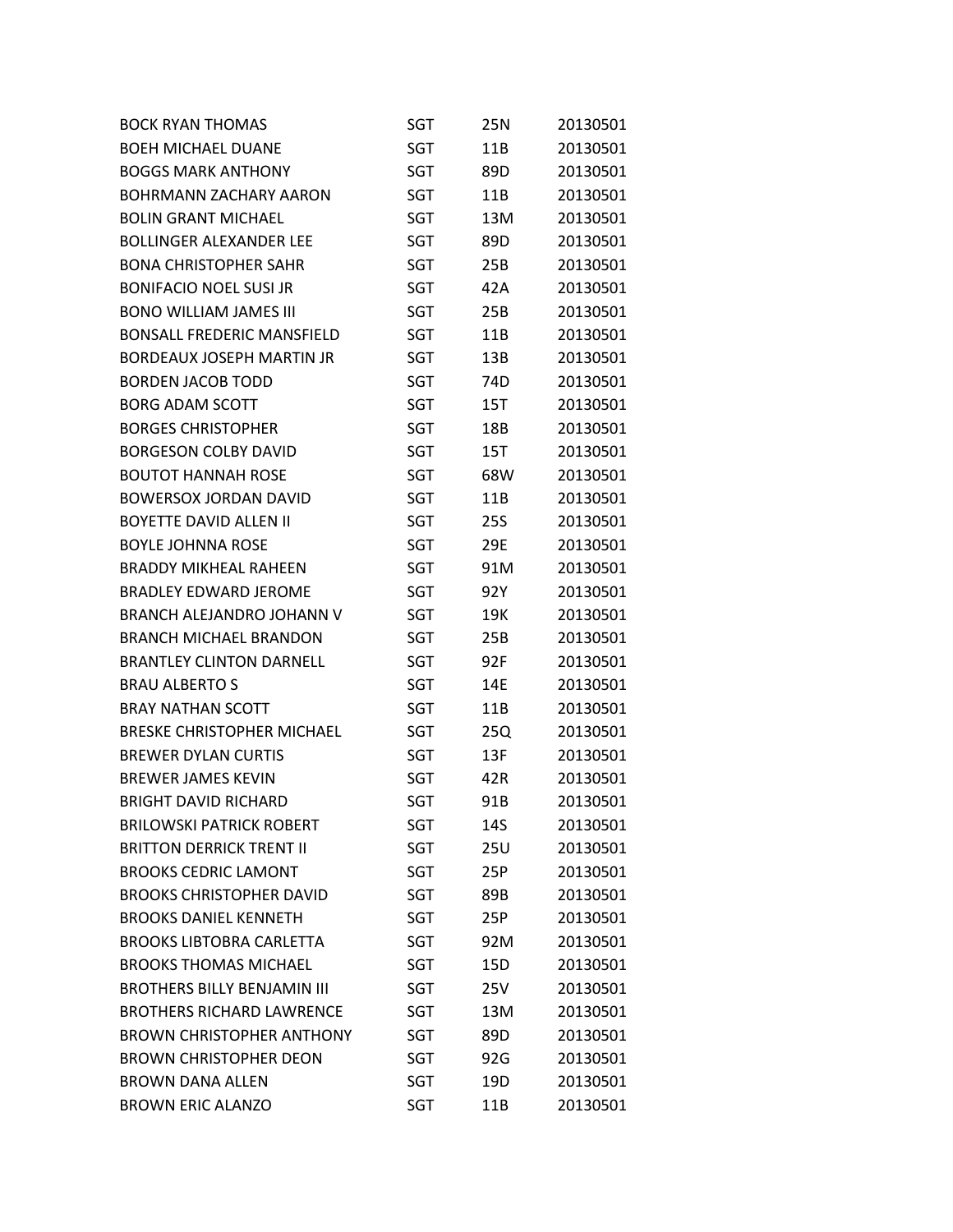| <b>BROWN FRANKIE JAMES JR</b>      | SGT        | 14G        | 20130501 |
|------------------------------------|------------|------------|----------|
| <b>BROWN KEVIN MICHAEL</b>         | <b>SGT</b> | 29E        | 20130501 |
| <b>BROWN MARC SEBASTIAN</b>        | SGT        | 35F        | 20130501 |
| <b>BROWN OSCAR LAGRIPPA</b>        | <b>SGT</b> | 12W        | 20130501 |
| <b>BROWN SHALA DANIELLE</b>        | SGT        | 42A        | 20130501 |
| <b>BROWN SHAWN MICHAEL</b>         | SGT        | 11B        | 20130501 |
| <b>BROWN TRAVIS DEAN</b>           | SGT        | 13F        | 20130501 |
| <b>BROYLES THOMAS WAYNE JR</b>     | SGT        | 11B        | 20130501 |
| <b>BRUMMETT PHILLIP CRAIG</b>      | SGT        | 68W        | 20130501 |
| <b>BRUNK CURTIS LEE</b>            | SGT        | 19D        | 20130501 |
| <b>BRUNNER AARON MICHAEL</b>       | SGT        | 13B        | 20130501 |
| <b>BRYANT DANIEL WAYNE</b>         | SGT        | 11B        | 20130501 |
| <b>BRYANT JASON EDWARD</b>         | SGT        | 79R        | 20130501 |
| <b>BRYANT LEKEITA CHRISHONDA</b>   | SGT        | 42A        | 20130501 |
| <b>BRYCE RODERICK CHANCELOT JR</b> | SGT        | 25Q        | 20130501 |
| <b>BRZEZOWSKI FRANCIS YOUNGHUN</b> | SGT        | 35N        | 20130501 |
| <b>BUCKLEW SEAN NICHOLAS</b>       | SGT        | 11B        | 20130501 |
| <b>BUCKLEY MARK CHRISTOPHER</b>    | SGT        | 14G        | 20130501 |
| <b>BUMGARNER TYSON DANIEL</b>      | <b>SGT</b> | 11C        | 20130501 |
| <b>BUNCH JUSTIN RAMSEY</b>         | SGT        | 12N        | 20130501 |
| <b>BURGOS ESTEVAN RAMON</b>        | SGT        | 11B        | 20130501 |
| <b>BURKE COREY BLAKE</b>           | SGT        | 11B        | 20130501 |
| <b>BURKE JUSTIN DANIEL</b>         | SGT        | 13B        | 20130501 |
| <b>BURNS ADRIENNE MARGARET</b>     | SGT        | 46Q        | 20130501 |
| <b>BURNS CULLEN JOSEPH</b>         | SGT        | 11B        | 20130501 |
| <b>BURNS DEMONSHA GENE</b>         | SGT        | 25B        | 20130501 |
| <b>BURNS MARKEAL DEON</b>          | <b>SGT</b> | 74D        | 20130501 |
| <b>BURTON DONALD RAY III</b>       | <b>SGT</b> | 25B        | 20130501 |
| <b>BUSH CHAD WILLIAM</b>           | SGT        | 11C        | 20130501 |
| <b>BUSH XAVIER</b>                 | <b>SGT</b> | 74D        | 20130501 |
| <b>BUTCHER DEAN MICHAEL</b>        | SGT        | 91B        | 20130501 |
| <b>BUTLER JEREMY NICHOLOS</b>      | SGT        | 11B        | 20130501 |
| <b>BUTLER PETER ALEXANDER</b>      | SGT        | 11B        | 20130501 |
| <b>BYERS JEREMY AARON</b>          | SGT        | <b>25S</b> | 20130501 |
| <b>BYERSON LESLIE SHONTEYE NIK</b> | SGT        | 68W        | 20130501 |
| <b>BYNUM NICOLE LATHYA</b>         | <b>SGT</b> | 68E        | 20130501 |
| <b>CABANTING CHRISTOPHERJOHN N</b> | SGT        | 12N        | 20130501 |
| <b>CABE SHAD EUGENE</b>            | SGT        | 15U        | 20130501 |
| <b>CAGLE JORDAN CHRISTOPHER</b>    | SGT        | 11B        | 20130501 |
| <b>CALAS JEFFREY</b>               | <b>SGT</b> | 88M        | 20130501 |
| <b>CALDERA MELISSA LEE</b>         | SGT        | 68W        | 20130501 |
| <b>CALDERON ALAN ENRIQUE</b>       | SGT        | 91J        | 20130501 |
| <b>CALHOUN PORCHEA LYNN</b>        | <b>SGT</b> | 92Y        | 20130501 |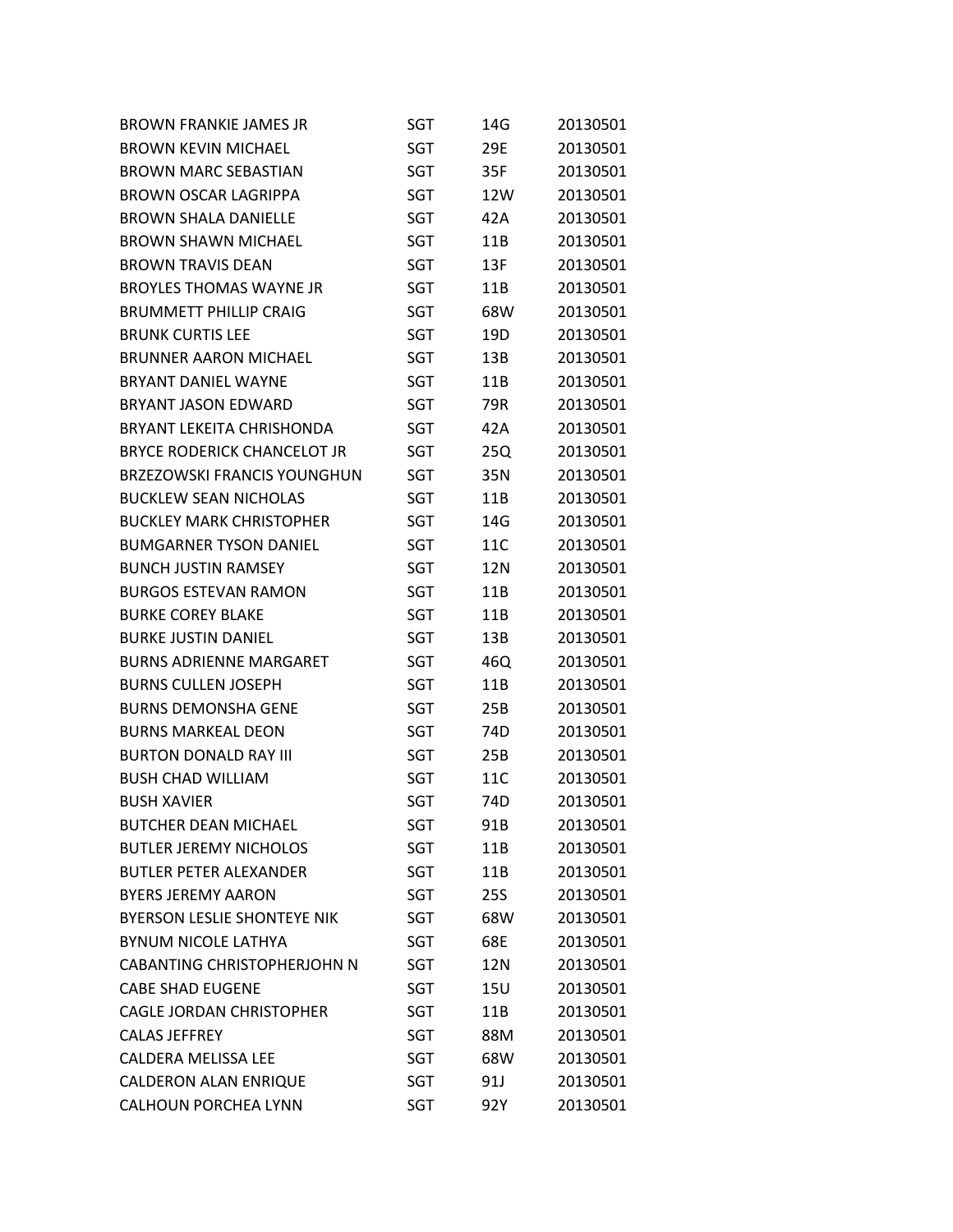| <b>CALL STANLEY WILLIAM</b>        | SGT        | 35F        | 20130501 |
|------------------------------------|------------|------------|----------|
| <b>CAMPBELL DONNA MAE</b>          | <b>SGT</b> | 92A        | 20130501 |
| <b>CAMPBELL JUSTIN TAYLOR</b>      | SGT        | 11C        | 20130501 |
| <b>CAMPOS NICHOLAS</b>             | SGT        | 25B        | 20130501 |
| <b>CANCELLIERI NATHAN PHILLIPP</b> | SGT        | 13R        | 20130501 |
| <b>CAPERS ALPHONSO JAMES</b>       | <b>SGT</b> | 92F        | 20130501 |
| <b>CARABALLO PABLO NOEL</b>        | SGT        | 11C        | 20130501 |
| <b>CARBERRY CRAIG MATTHEW</b>      | SGT        | 12B        | 20130501 |
| CARDENASVERA OVED ALEJANDRO        | SGT        | 68X        | 20130501 |
| <b>CAREY RANDY DEAN</b>            | <b>SGT</b> | 13F        | 20130501 |
| <b>CARLES JORDAN ALLEN</b>         | SGT        | 88L        | 20130501 |
| <b>CARLISLE DELISA ROSEMARIE</b>   | SGT        | 91G        | 20130501 |
| <b>CARLOS MARCUS RENARD JR</b>     | SGT        | 88N        | 20130501 |
| <b>CARMICHAEL JONATHAN BRADLEY</b> | SGT        | 29E        | 20130501 |
| <b>CARNES TIMOTHY MICHAEL</b>      | <b>SGT</b> | 15T        | 20130501 |
| <b>CARON JONATHAN RANDELL</b>      | SGT        | 13F        | 20130501 |
| <b>CARPENTER ETHAN CHARLES</b>     | SGT        | 11B        | 20130501 |
| <b>CARPENTER RUSSELL DEE</b>       | <b>SGT</b> | 12N        | 20130501 |
| <b>CARPER RUSSELL DAN JR</b>       | <b>SGT</b> | 13M        | 20130501 |
| <b>CARRERO JASON</b>               | SGT        | 19D        | 20130501 |
| <b>CARRIER MICHAEL ANTHONY</b>     | SGT        | 15Y        | 20130501 |
| <b>CARROLL SCOTT ANDREW</b>        | SGT        | 25U        | 20130501 |
| <b>CARTWRIGHT JASON BRYAN</b>      | SGT        | 12B        | 20130501 |
| <b>CASAS ARIEL ABRAHAM</b>         | SGT        | 19D        | 20130501 |
| <b>CASH LISA DIANNE</b>            | SGT        | 25Q        | 20130501 |
| <b>CASSIDY JERAMIAH JOE</b>        | SGT        | 31E        | 20130501 |
| <b>CASSIDY MICHAEL ALEXANDER</b>   | SGT        | <b>25S</b> | 20130501 |
| <b>CASTILLO CONZALES</b>           | SGT        | 12B        | 20130501 |
| <b>CASTILLOPEREZ STEPHANIE</b>     | SGT        | 68W        | 20130501 |
| <b>CASTORO MICHAEL ANTHONY</b>     | SGT        | 25U        | 20130501 |
| <b>CASTROARCE DAVID JUAN</b>       | SGT        | 91B        | 20130501 |
| <b>CAUSEY BENNIE AUSTIN</b>        | <b>SGT</b> | 19K        | 20130501 |
| <b>CAWOOD GEORGE RYAN</b>          | SGT        | 68P        | 20130501 |
| <b>CENDROWSKI CHRISTOPHER ALLE</b> | SGT        | 25B        | 20130501 |
| <b>CERVANTES KEVIN ALFONSO</b>     | SGT        | 88M        | 20130501 |
| <b>CEVALLOS ANTONIO SANTOS</b>     | SGT        | 68W        | 20130501 |
| CHAGOYA JONATHAN NICHOLAS          | SGT        | 35M        | 20130501 |
| <b>CHAMBERS BRANDON TYWYON</b>     | SGT        | 25Q        | 20130501 |
| <b>CHANDLER CHRISTOPHER LAMAR</b>  | SGT        | 68W        | 20130501 |
| <b>CHANDLER JOHN MICHAEL</b>       | SGT        | <b>25U</b> | 20130501 |
| <b>CHAPIN JUSTIN CHRISTOPHER</b>   | SGT        | 12N        | 20130501 |
| <b>CHAPMAN MELVIN RUSSELL</b>      | <b>SGT</b> | 91B        | 20130501 |
| <b>CHATHAM AARON MICHAEL</b>       | SGT        | 92F        | 20130501 |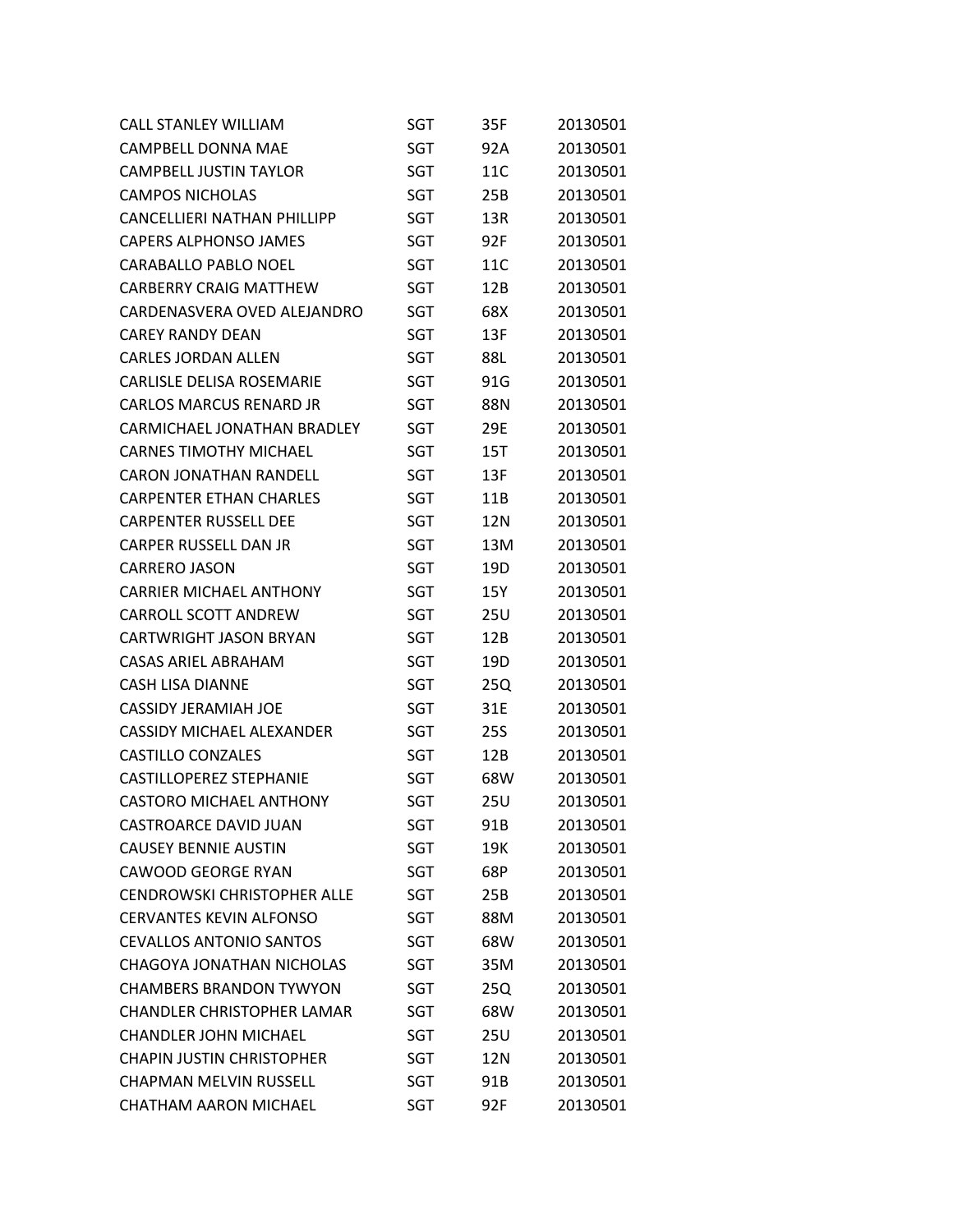| <b>CHAVEZ CASSIE KAYE</b>          | SGT        | 25B        | 20130501 |
|------------------------------------|------------|------------|----------|
| CHAVEZOZUNA JAIME E                | <b>SGT</b> | 42A        | 20130501 |
| <b>CHECEA BOGDAN VASILE</b>        | SGT        | 11C        | 20130501 |
| <b>CHERRY JONATHAN ROBERT</b>      | <b>SGT</b> | 15J        | 20130501 |
| <b>CHI RAYMOND KWAN</b>            | SGT        | 68W        | 20130501 |
| <b>CHIASSON JOSHUA BRYAN</b>       | <b>SGT</b> | 11B        | 20130501 |
| <b>CHIEF LONDA VERA</b>            | SGT        | 25L        | 20130501 |
| <b>CHILDRESS ANDREW KEITH</b>      | SGT        | 35F        | 20130501 |
| <b>CHIODO CHRISTOPHER LAWRENCE</b> | SGT        | 15R        | 20130501 |
| <b>CHRISTENSEN REXTON ALLEN</b>    | <b>SGT</b> | 11B        | 20130501 |
| <b>CHRISTY JUSTIN JAY</b>          | SGT        | 11B        | 20130501 |
| <b>CHUMNEY CHARLITO WINSTON</b>    | <b>SGT</b> | 12B        | 20130501 |
| <b>CLARK BILLY DEE</b>             | SGT        | 12N        | 20130501 |
| <b>CLARK BRIAN JESUS</b>           | <b>SGT</b> | 31B        | 20130501 |
| <b>CLARK CHRISTOPHER MICHAEL</b>   | SGT        | 35M        | 20130501 |
| <b>CLARK TYRULL GUSTIN</b>         | SGT        | 31D        | 20130501 |
| <b>CLARKE ANGELA NICOLE</b>        | SGT        | 35M        | 20130501 |
| <b>CLARKSON CURTIS SHERROD</b>     | <b>SGT</b> | 68E        | 20130501 |
| <b>CLAYTOR ANGUS HUNTER IV</b>     | SGT        | 88M        | 20130501 |
| <b>CLEMENTE ALEJANDRO JOSE</b>     | SGT        | 91B        | 20130501 |
| <b>CLINE LEIGHTON EVERETTE</b>     | SGT        | 19D        | 20130501 |
| <b>CLINTON ANDREW SCOTT</b>        | <b>SGT</b> | 35T        | 20130501 |
| <b>COBURGER KURT</b>               | SGT        | 15U        | 20130501 |
| <b>COBURN HARMONY KAY</b>          | SGT        | 68E        | 20130501 |
| <b>COBURN WILLIAM SPENCER</b>      | SGT        | 88M        | 20130501 |
| <b>COFFMAN MICHAEL ANDREW</b>      | <b>SGT</b> | 12W        | 20130501 |
| <b>COLE ERIC DAVID</b>             | SGT        | 11B        | 20130501 |
| <b>COLE HAROLD ROBERT</b>          | SGT        | 31B        | 20130501 |
| <b>COLE NICHOLAS ALEXANDER</b>     | SGT        | 31B        | 20130501 |
| <b>COLEMAN HENRY LOUIS II</b>      | <b>SGT</b> | 12W        | 20130501 |
| <b>COLEMAN JOHN PATRICKWAYNE</b>   | SGT        | 29E        | 20130501 |
| <b>COLEMAN JOREL TIBERIAS</b>      | SGT        | 88N        | 20130501 |
| <b>COLEMAN MICHAEL EDWARD</b>      | SGT        | 74D        | 20130501 |
| <b>COLLINS DEREK SCOTT</b>         | SGT        | 12B        | 20130501 |
| <b>COLVIN TERRENCE</b>             | SGT        | 13B        | 20130501 |
| <b>COMOROSKY NICHOLAS MARTIN</b>   | SGT        | 18D        | 20130501 |
| <b>COMPTON DAVID WAYNE</b>         | SGT        | 88L        | 20130501 |
| <b>COMRIE SARA ANN</b>             | SGT        | 68W        | 20130501 |
| <b>CONLEY SEAN ANDREW</b>          | SGT        | 89D        | 20130501 |
| <b>CONNOLLY JEREMY GEORGE</b>      | SGT        | 11B        | 20130501 |
| <b>CONRAD MAXWELL ARTHUR IV</b>    | SGT        | 25B        | 20130501 |
| <b>CONROY JAMES PHILIP</b>         | SGT        | 14G        | 20130501 |
| <b>CONSBRUCK NRSIMHA KIRTAN</b>    | <b>SGT</b> | <b>25S</b> | 20130501 |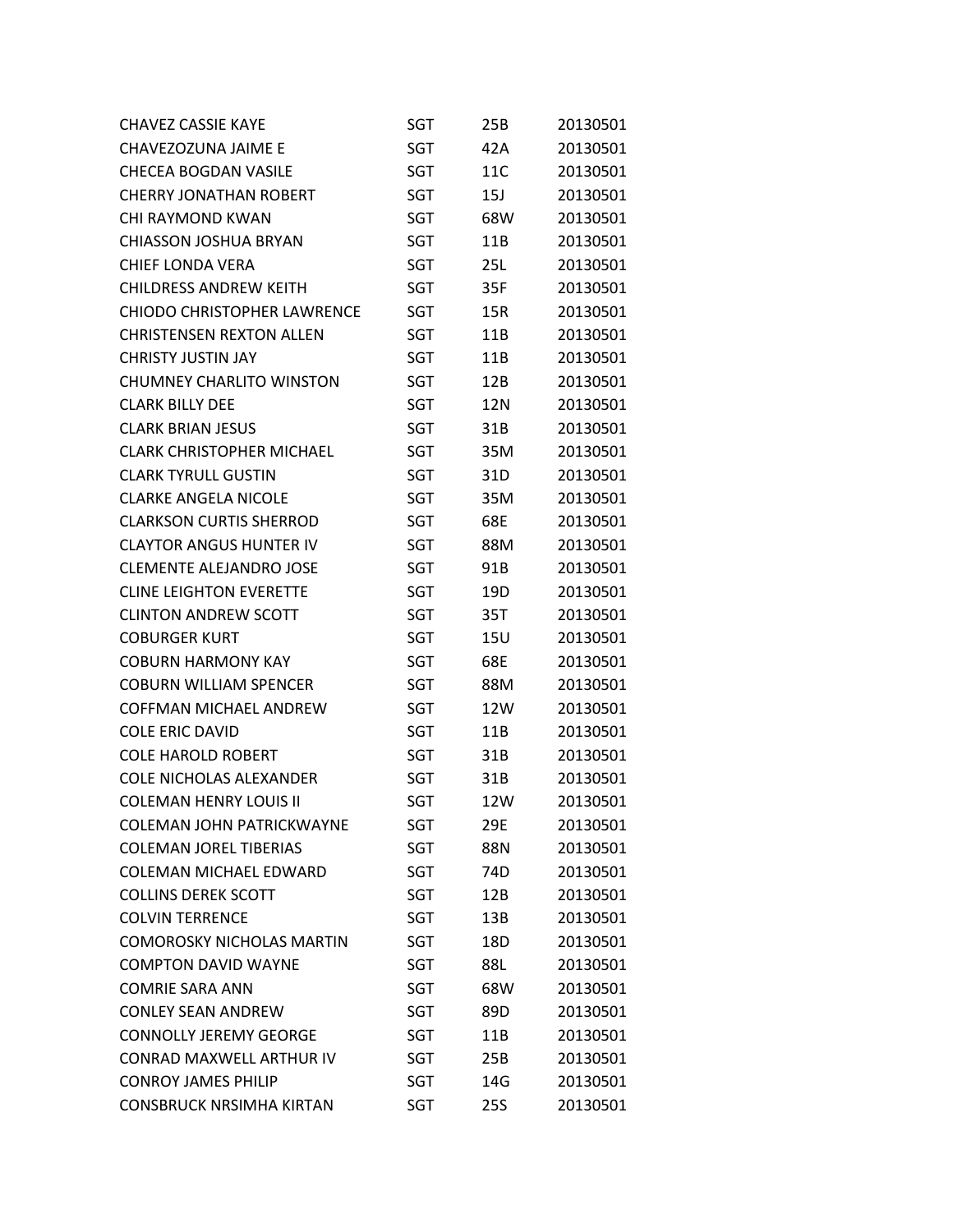| <b>CONTRERAS GERARDO JR</b>        | SGT        | 91D | 20130501 |
|------------------------------------|------------|-----|----------|
| <b>COOK AARON ANDREW</b>           | SGT        | 11B | 20130501 |
| <b>COOK DONALD AVERY JR</b>        | SGT        | 19K | 20130501 |
| <b>COON MATTHEW WAYNE</b>          | SGT        | 35G | 20130501 |
| COOPER DEREK RYAN                  | SGT        | 91A | 20130501 |
| <b>COOPER MICHAEL ISSAC</b>        | <b>SGT</b> | 29E | 20130501 |
| <b>CORDER JUSTIN ALLEN</b>         | SGT        | 11B | 20130501 |
| <b>CORONADO JOSHUA RAY</b>         | <b>SGT</b> | 11B | 20130501 |
| <b>CORTES MELVIN JR</b>            | SGT        | 25U | 20130501 |
| CORTEZ LEONARDO ANTONIO            | SGT        | 92Y | 20130501 |
| <b>COSGRO MICHAEL JAMES</b>        | SGT        | 31B | 20130501 |
| COSSOTA CHRISTOPHER ALLEN          | SGT        | 25U | 20130501 |
| COSTA BRADLEY JASON                | SGT        | 35P | 20130501 |
| <b>COSTELLO ERICA LESHA</b>        | SGT        | 92Y | 20130501 |
| <b>COURIS PAUL CHRISTEN</b>        | <b>SGT</b> | 88K | 20130501 |
| COWAN BRIAN CHRISTOPHER MAU        | <b>SGT</b> | 35F | 20130501 |
| COYLE BRANDY ALEXANDRA             | SGT        | 25U | 20130501 |
| <b>COZAD CHRISTOPHER MICHAEL</b>   | SGT        | 11B | 20130501 |
| <b>CRABTREE DANIEL LEE</b>         | SGT        | 29E | 20130501 |
| <b>CRAFT STEVEN ROGER</b>          | SGT        | 11B | 20130501 |
| <b>CRAGG CHRISTOPHER MICHAEL</b>   | SGT        | 29E | 20130501 |
| CRAMER RICHARD GLEN EARL JR        | SGT        | 19K | 20130501 |
| <b>CRAWFORD DEREK FAURICE</b>      | SGT        | 94E | 20130501 |
| <b>CRAWFORD JUSTIN LEE</b>         | SGT        | 19K | 20130501 |
| <b>CRAWFORD ROGER WILLIAM</b>      | SGT        | 15J | 20130501 |
| <b>CREEL JONATHAN WAYNE</b>        | SGT        | 14T | 20130501 |
| <b>CREGO JONATHAN EDWARD</b>       | SGT        | 11B | 20130501 |
| <b>CROGHAN JAMES PATRICK</b>       | SGT        | 31B | 20130501 |
| <b>CROSSON MATTHEW BRIAN</b>       | SGT        | 13B | 20130501 |
| <b>CROWE ZACHARY BOBBY GLEN</b>    | <b>SGT</b> | 25B | 20130501 |
| <b>CROWFOOT DANIEL LEWIS</b>       | SGT        | 68K | 20130501 |
| <b>CRUZ ANTHONY</b>                | SGT        | 35F | 20130501 |
| <b>CRUZ EDWARD SAMANIEGO</b>       | SGT        | 12B | 20130501 |
| <b>CRUZ KEVIN</b>                  | SGT        | 15W | 20130501 |
| <b>CUMBERLANDER CHRISTIAN DESH</b> | SGT        | 25U | 20130501 |
| <b>CUZCANO RAFAEL DELCARMEN</b>    | SGT        | 15R | 20130501 |
| DALEY ATHENA SERENANEFERTIT        | SGT        | 35N | 20130501 |
| <b>DALEY DVEN TYMOTHY</b>          | SGT        | 68W | 20130501 |
| <b>DALY MARK ALLEN</b>             | SGT        | 18E | 20130501 |
| DAMMANN JASON MICHAEL              | SGT        | 12B | 20130501 |
| <b>DAN JUSTIN MICHAEL</b>          | SGT        | 15G | 20130501 |
| DANAHY TROY JAMES                  | SGT        | 11B | 20130501 |
| DANIELS DAVID ALEXANDER            | <b>SGT</b> | 12B | 20130501 |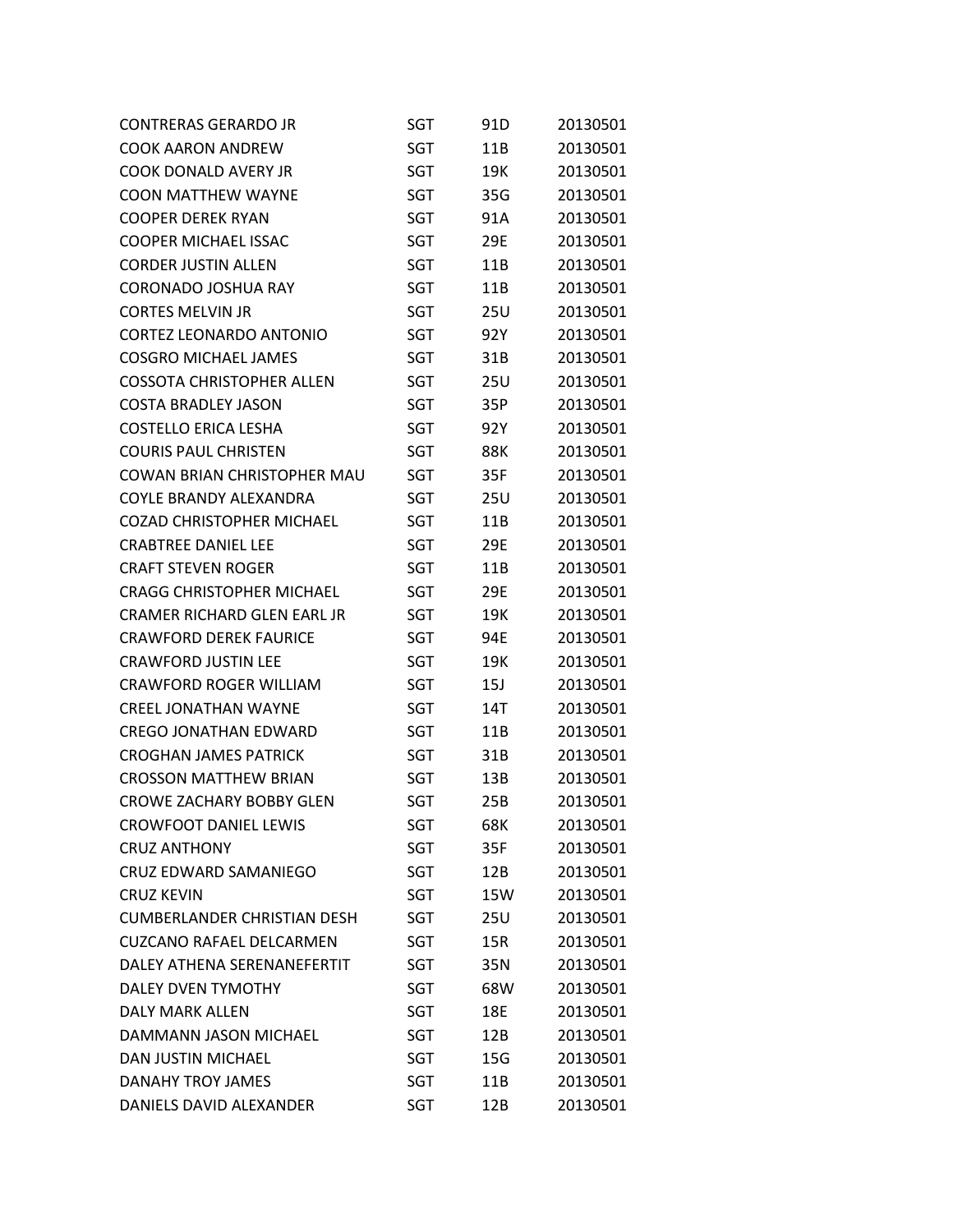| DANKO JOHN JULIUS JR             | SGT        | 25U        | 20130501 |
|----------------------------------|------------|------------|----------|
| DARLING KORY ALLEN               | SGT        | 11C        | 20130501 |
| <b>DASILVA KEITH ANTHONY</b>     | SGT        | 13F        | 20130501 |
| DAVENPORT DONALD FRANK JR        | SGT        | 19D        | 20130501 |
| DAVEY TERRY JAY II               | SGT        | 14G        | 20130501 |
| DAVIS ALBERT SEBASTIAN           | SGT        | 92F        | 20130501 |
| <b>DAVIS BRION LENEAL</b>        | SGT        | 11B        | 20130501 |
| DAVIS DEREK PAUL JOHN            | SGT        | 74D        | 20130501 |
| <b>DAVIS DURRELL LEE</b>         | SGT        | 92Y        | 20130501 |
| <b>DAVIS JAMES MILO</b>          | SGT        | 11B        | 20130501 |
| <b>DAVIS JARAH MICAH</b>         | SGT        | 13F        | 20130501 |
| DAVIS JENNIFER RUTH              | SGT        | 35F        | 20130501 |
| <b>DAVIS KYLE ROBERT</b>         | SGT        | 11B        | 20130501 |
| DAVIS RYAN MICHAEL               | <b>SGT</b> | 42A        | 20130501 |
| <b>DAVIS TYLER WESLEY</b>        | SGT        | 18C        | 20130501 |
| DAWSON TERRANCE DONTA            | SGT        | 88M        | 20130501 |
| <b>DEBLANC WINSTON ROMES III</b> | SGT        | 12Y        | 20130501 |
| <b>DECKER JAMIE LYNN</b>         | SGT        | 31B        | 20130501 |
| DEKRAKER ADAM MITCHELL           | SGT        | 11B        | 20130501 |
| DELENDECK JOSEPH JOHN            | SGT        | 31D        | 20130501 |
| <b>DEMETRIUS LAXLEY GEORGE</b>   | SGT        | 25B        | 20130501 |
| DEMMIN DAVID ANTHONY             | SGT        | 35F        | 20130501 |
| <b>DENHAM IAN HUNTER</b>         | SGT        | 12W        | 20130501 |
| <b>DENNIS DAVE MORRIS</b>        | SGT        | 29E        | 20130501 |
| <b>DENNISON ROSS ANDREW</b>      | SGT        | 88N        | 20130501 |
| DENSMORE DAVID ALLAN             | SGT        | 12W        | 20130501 |
| <b>DENTON CORY ALAN</b>          | SGT        | 19D        | 20130501 |
| <b>DEPNER IVELISSE</b>           | SGT        | 25U        | 20130501 |
| DEVORE DARIN MICHAEL             | <b>SGT</b> | 35F        | 20130501 |
| DEWEY DAVID STEPHENSEN           | <b>SGT</b> | 12P        | 20130501 |
| <b>DEWEY ROY EVERETT</b>         | SGT        | 68W        | 20130501 |
| DEYO ANDREW JOHN                 | SGT        | 11B        | 20130501 |
| DIALLO MAMADOU KINDY             | SGT        | 92F        | 20130501 |
| DIAZ JAVIER FRANCISCO            | SGT        | 11B        | 20130501 |
| <b>DIAZHEIL FRANKLYN LUIS</b>    | SGT        | 92Y        | 20130501 |
| DICKEY JOSHUA DAVID              | SGT        | 25B        | 20130501 |
| DICKEY MICHAEL ANTHONY JR        | SGT        | 42A        | 20130501 |
| DIGGS SHERWOOD ANTHONY JR        | SGT        | 19D        | 20130501 |
| DILL DARRELL ANTHONY JR          | SGT        | <b>15U</b> | 20130501 |
| <b>DILLE JUSTIN DANIEL</b>       | SGT        | 18C        | 20130501 |
| DIPIETRO JACOB CODY              | SGT        | 31E        | 20130501 |
| DIXSON SHALONDA DENISE           | SGT        | 56M        | 20130501 |
| DOEBLER TYLER STEWART            | <b>SGT</b> | 13D        | 20130501 |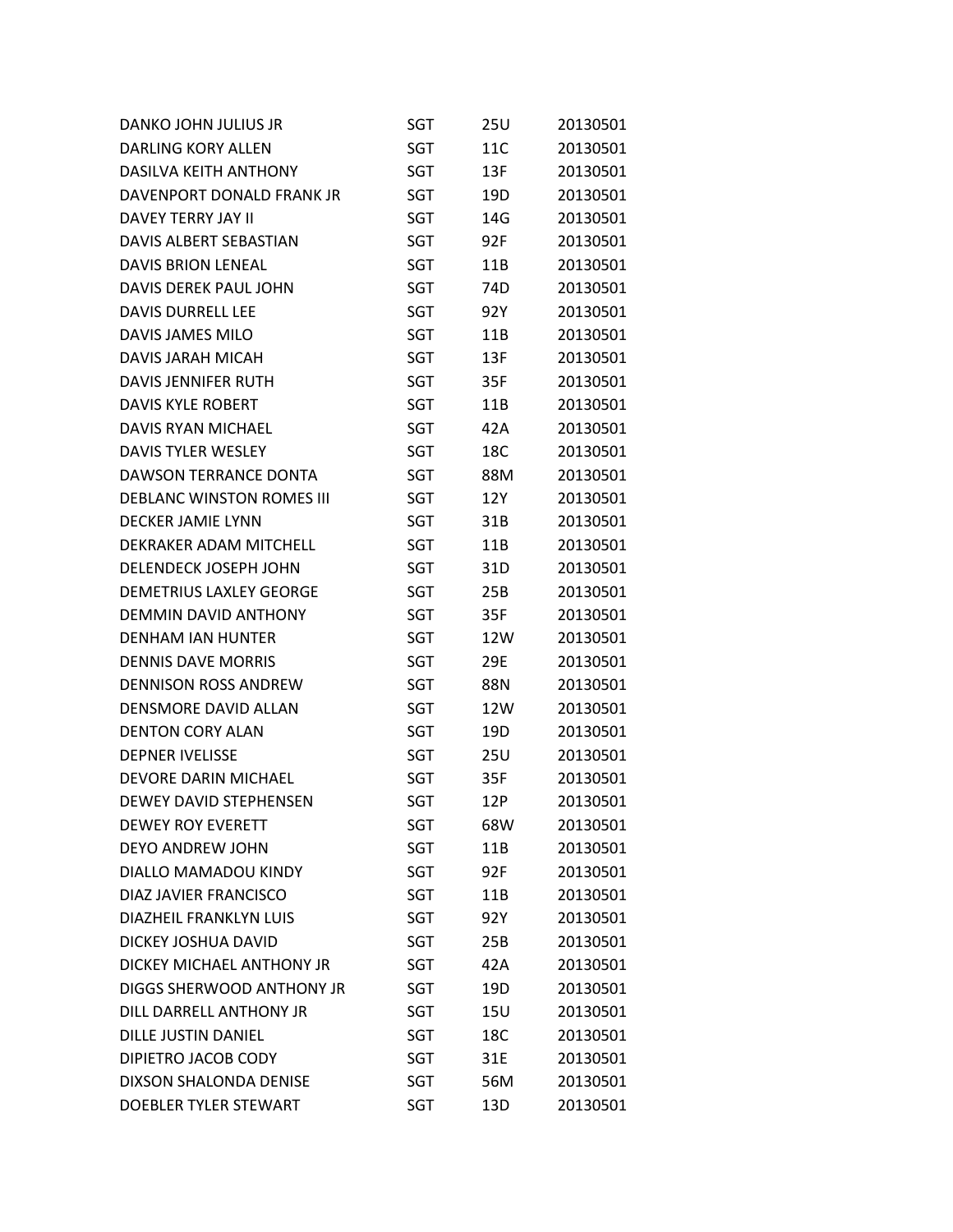| DOLQUEST CHRISTOPHER STEPHE       | SGT        | 68W        | 20130501 |
|-----------------------------------|------------|------------|----------|
| DOMINGUEZSALAZAR CHRISTIAN        | SGT        | 19K        | 20130501 |
| <b>DOMKO MATTHEW DON</b>          | SGT        | 25B        | 20130501 |
| DONAHUE ROBERT MICHAEL            | SGT        | 11B        | 20130501 |
| <b>DONNELLY DOUGLAS CHASE</b>     | SGT        | 35M        | 20130501 |
| DOUGHERTY RYAN KEITH              | SGT        | 11C        | 20130501 |
| <b>DOUGHTY MATTHEW FORD</b>       | SGT        | 35P        | 20130501 |
| DOVER DOUGLAS ALLEN               | <b>SGT</b> | 89D        | 20130501 |
| <b>DOWNS LARRY JR</b>             | SGT        | 88N        | 20130501 |
| <b>DRIESSEN ROBERT JR</b>         | SGT        | 31B        | 20130501 |
| <b>DRIVER JOSHUA CURTIS</b>       | SGT        | 91B        | 20130501 |
| <b>DROPPO JOSHUA EARL</b>         | SGT        | 68W        | 20130501 |
| <b>DUCK JESSICA LYNNE</b>         | SGT        | 68W        | 20130501 |
| <b>DUGAN JONATHAN DENNIS</b>      | SGT        | <b>25S</b> | 20130501 |
| <b>DUNCAN JARED WESLEY</b>        | SGT        | 19D        | 20130501 |
| <b>DUNCAN KEVIN GREGORY</b>       | SGT        | 35G        | 20130501 |
| DUNN DAVIAN EZEKIEL               | SGT        | 92G        | 20130501 |
| <b>DUNN ZACKERY JAMES</b>         | <b>SGT</b> | 14T        | 20130501 |
| <b>DURNELL ANDREW VANCE</b>       | SGT        | 11B        | 20130501 |
| DURR ERNEST MARTIN JR             | SGT        | 12C        | 20130501 |
| <b>DUTTON CRAIG ALAN JR</b>       | SGT        | 74D        | 20130501 |
| <b>DUTTON RYAN JOEL</b>           | SGT        | 68W        | 20130501 |
| ECHEVARRIA YAPHET VONDELL M       | SGT        | 88N        | 20130501 |
| <b>EDMONDS CURTIS BERNARD</b>     | SGT        | 11B        | 20130501 |
| <b>EDSALL HEBE</b>                | SGT        | 74D        | 20130501 |
| <b>EDWARDS ANDREW WILLIAM</b>     | SGT        | 11B        | 20130501 |
| <b>EICHHOLTZ JORY LANE</b>        | <b>SGT</b> | 35F        | 20130501 |
| ELKASSAMANI ALEXANDER MARWA       | SGT        | 11B        | 20130501 |
| <b>ELLEDGE CHRISTOPHER ANDREW</b> | SGT        | 25B        | 20130501 |
| ELLERBE MICHAEL DUANE JR          | SGT        | 25U        | 20130501 |
| <b>ELLIOTT JAMES ROBERT</b>       | SGT        | 15B        | 20130501 |
| <b>EMBRY VERONICA MONIQUE</b>     | SGT        | 92Y        | 20130501 |
| <b>EMERY KYLE STEPHEN</b>         | SGT        | 11B        | 20130501 |
| <b>EMMETT DOUGLAS SILAS</b>       | SGT        | 68K        | 20130501 |
| <b>ENGBERG ERIC CHRISTOPHER</b>   | SGT        | 11B        | 20130501 |
| <b>ENGLE JEREMIAH JACOB</b>       | SGT        | 19D        | 20130501 |
| <b>ENOS WILLIAM ROBERT</b>        | SGT        | 19K        | 20130501 |
| <b>ERB CALVIN CARL</b>            | SGT        | 14T        | 20130501 |
| <b>ERICKSON RAYMOND ROGER</b>     | SGT        | 19D        | 20130501 |
| <b>ESCANDON JENDRY LUIS</b>       | SGT        | 35M        | 20130501 |
| <b>ESCOTO WILL ALFREDO JR</b>     | SGT        | 13P        | 20130501 |
| ETHERIDGE JOSHUA ANDREW           | SGT        | 11B        | 20130501 |
| <b>EUGENE RENALDO</b>             | SGT        | 11B        | 20130501 |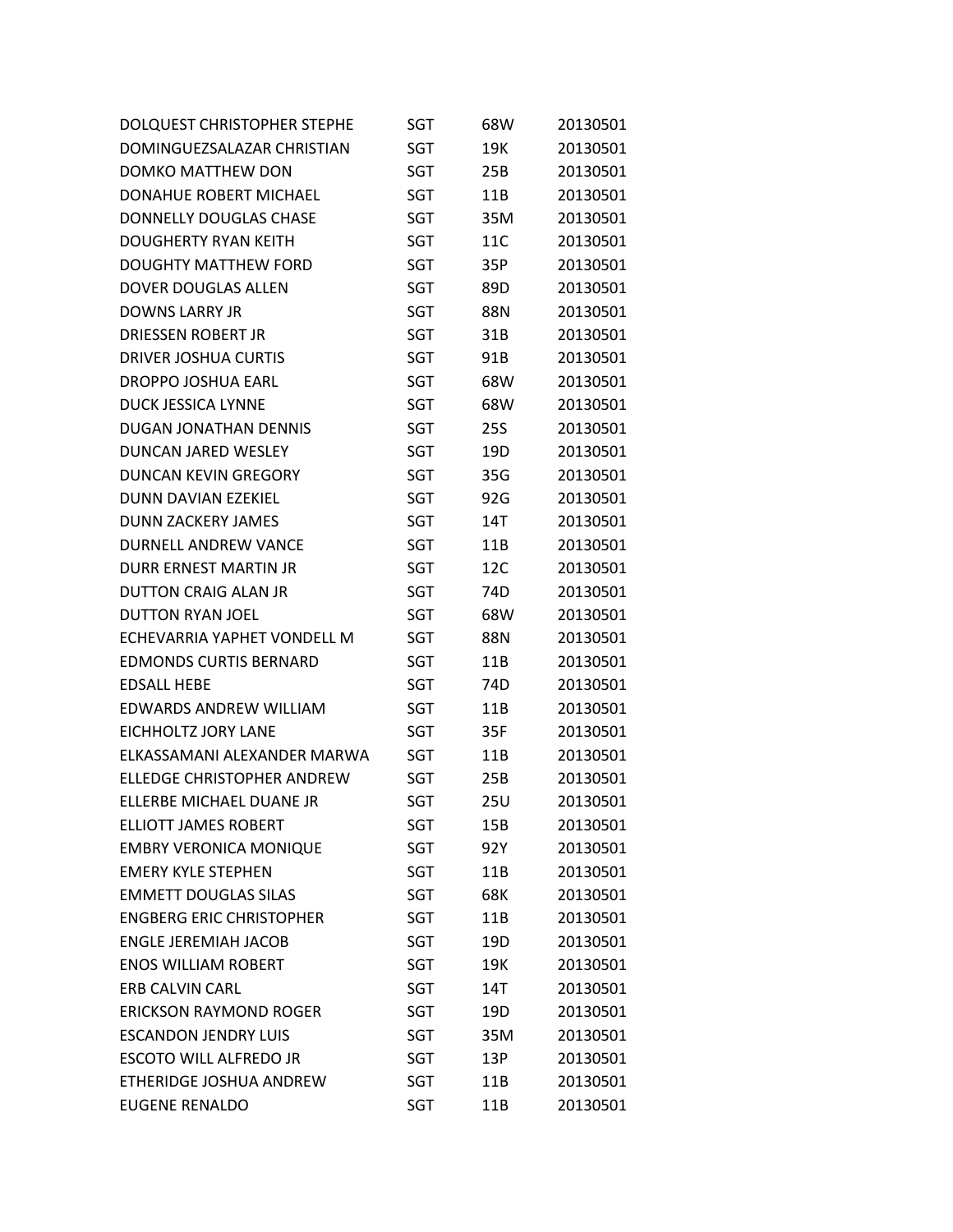| EVANS JOSHUA WILLIAM             | SGT        | 25S        | 20130501 |
|----------------------------------|------------|------------|----------|
| <b>EVANS ROBERT RONALD JR</b>    | SGT        | 13M        | 20130501 |
| <b>FAGAN MICHAEL RICHARD</b>     | SGT        | 13B        | 20130501 |
| <b>FALLIN WILLIAM GRAYSON</b>    | SGT        | 25B        | 20130501 |
| <b>FAULKS DEMONT ADAIR</b>       | SGT        | 92F        | 20130501 |
| <b>FEICK JOSEPH WILLIAM</b>      | SGT        | 12N        | 20130501 |
| <b>FELGER BRANDON SCOTT</b>      | SGT        | 15J        | 20130501 |
| <b>FELIX ARTURO JR</b>           | SGT        | 35M        | 20130501 |
| FELIXGARCIA FRANCISCO JAVIE      | SGT        | 68D        | 20130501 |
| <b>FERGUSON SCOTT COULTER</b>    | SGT        | 35M        | 20130501 |
| FERNANDEZ JOSHUA DANIEL          | SGT        | 13M        | 20130501 |
| <b>FIELDS CHRISTOFER LEE</b>     | SGT        | 35N        | 20130501 |
| <b>FIELDS LONNIE JAMES</b>       | SGT        | 25U        | 20130501 |
| <b>FIGUEROA MICHELLE CORRINE</b> | SGT        | 89B        | 20130501 |
| <b>FILLA JOSEPH ANTON III</b>    | SGT        | 35M        | 20130501 |
| <b>FINCH ANTWAN LAKEITH</b>      | SGT        | 25B        | 20130501 |
| <b>FINK JENNIFER</b>             | <b>SGT</b> | 68W        | 20130501 |
| <b>FINKE GREGORY CURTIS</b>      | SGT        | 11B        | 20130501 |
| <b>FIOCK BENJAMIN SAMUEL</b>     | SGT        | 91J        | 20130501 |
| <b>FISHER JUSTIN ALLEN</b>       | SGT        | 31E        | 20130501 |
| <b>FIUMARA ANTHONY RICHARD</b>   | SGT        | 14E        | 20130501 |
| <b>FLETCHER ELIZABETH</b>        | SGT        | 42A        | 20130501 |
| <b>FLORENDO RANDY PEREZ</b>      | SGT        | 25V        | 20130501 |
| <b>FLORES ALEXANDER</b>          | SGT        | 11B        | 20130501 |
| <b>FLORES JOSHUA</b>             | SGT        | 31E        | 20130501 |
| <b>FLORES RAYMOND TRINIDAD</b>   | SGT        | 25S        | 20130501 |
| <b>FLORES ROBIN ANN</b>          | SGT        | <b>25U</b> | 20130501 |
| <b>FLORES STEVEN ANDREW</b>      | SGT        | 25L        | 20130501 |
| <b>FLOWERS JAMAAL KHALIL</b>     | SGT        | 35M        | 20130501 |
| <b>FOLLETT STEPHEN MARK</b>      | <b>SGT</b> | <b>25S</b> | 20130501 |
| <b>FORBES BRANDON WADE</b>       | SGT        | 89B        | 20130501 |
| <b>FORD PAGE</b>                 | <b>SGT</b> | 68D        | 20130501 |
| <b>FOURNIER JORGE JOSE</b>       | SGT        | 94R        | 20130501 |
| FRANCO ANTINIA CAROLINA          | SGT        | 68K        | 20130501 |
| <b>FRANCO DAVID LEE</b>          | SGT        | 11B        | 20130501 |
| <b>FRANK MARCUS WESTON</b>       | SGT        | 68W        | 20130501 |
| FRANKFURT WESLEY IVAN            | SGT        | 13F        | 20130501 |
| <b>FRAZEE MATTHEW LAWRENCE</b>   | SGT        | 25S        | 20130501 |
| <b>FRAZIER ANDREW HOLT</b>       | SGT        | 19D        | 20130501 |
| <b>FRAZIER ANTONIO CHARLES</b>   | SGT        | 68S        | 20130501 |
| <b>FRAZIER BRYANT ONEAL</b>      | SGT        | 91B        | 20130501 |
| <b>FRAZIER TANSEY LORRY</b>      | SGT        | 88M        | 20130501 |
| <b>FREDERICK AARON DANIEL</b>    | <b>SGT</b> | 14G        | 20130501 |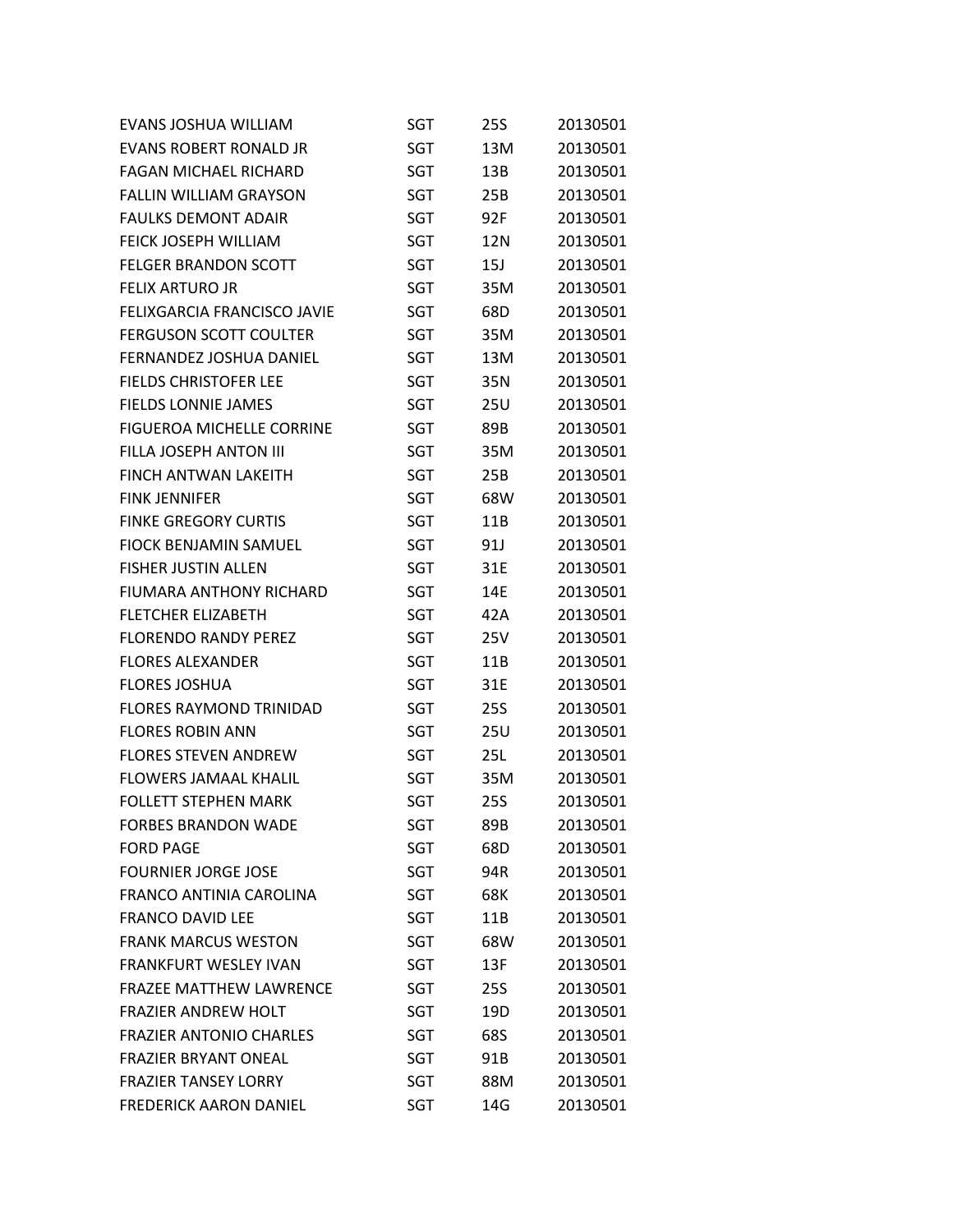| <b>FREDERICK SCOTT DANIEL</b>      | SGT        | 12D        | 20130501 |
|------------------------------------|------------|------------|----------|
| FREEMAN NATHAN BERNARD             | <b>SGT</b> | 19K        | 20130501 |
| <b>FRENCH MATTHEW EDMUND</b>       | SGT        | 35M        | 20130501 |
| FREYHOLTZ MICHAEL JOSEPH           | SGT        | 13R        | 20130501 |
| <b>FRIAS ARMANDO</b>               | SGT        | 94D        | 20130501 |
| <b>FRIGON GARETT MATTHEW</b>       | <b>SGT</b> | 13D        | 20130501 |
| <b>FRUGE PAUL ROGERS JR</b>        | SGT        | 92Y        | 20130501 |
| <b>FULMER JAMES BARTHOLOMEW</b>    | SGT        | 91B        | 20130501 |
| FULTZ MARK LEE                     | SGT        | 11C        | 20130501 |
| <b>FUNK ADAM MICHAEL</b>           | <b>SGT</b> | 68K        | 20130501 |
| <b>GACKLE CHRISTOPHER RYAN</b>     | SGT        | 11B        | 20130501 |
| <b>GADDES JAMES PATRICK JR</b>     | SGT        | 92Y        | 20130501 |
| GAGE JONATHAN ALEXANDER            | SGT        | 18E        | 20130501 |
| <b>GALLOWAY FREDRICK EUGENE JR</b> | <b>SGT</b> | 91B        | 20130501 |
| <b>GALVAN JAMES RILEY</b>          | SGT        | <b>25S</b> | 20130501 |
| <b>GAMBLE ZACHARY RYAN</b>         | SGT        | 13D        | 20130501 |
| <b>GARASON ANDREW KEITH</b>        | SGT        | 19D        | 20130501 |
| <b>GARCIA ADAM MATTHEW</b>         | SGT        | 12C        | 20130501 |
| <b>GARCIA EDDIE RICHARD JR</b>     | SGT        | 27D        | 20130501 |
| <b>GARCIA SOCORRO</b>              | SGT        | 42A        | 20130501 |
| <b>GARCIA STEVE CHUCLE</b>         | SGT        | 91B        | 20130501 |
| <b>GARDIOL JEAN WAYNE</b>          | <b>SGT</b> | <b>25S</b> | 20130501 |
| <b>GARDNER BRETT S</b>             | SGT        | 19D        | 20130501 |
| <b>GARDNER BRIAN PATRICK</b>       | SGT        | 74D        | 20130501 |
| GARDNER TAKESHIA SHARIE            | SGT        | 25B        | 20130501 |
| <b>GARMON JAIME SHAUN</b>          | SGT        | 13F        | 20130501 |
| <b>GARZA STEVEN ANTHONY</b>        | <b>SGT</b> | 12B        | 20130501 |
| <b>GASIEWICZ ADAM THADDEUS</b>     | <b>SGT</b> | 25S        | 20130501 |
| <b>GATLIN BRANDON DOUGLAS</b>      | SGT        | 18D        | 20130501 |
| <b>GAYTAN VIECHWEG VICTOR MANU</b> | <b>SGT</b> | 88M        | 20130501 |
| <b>GEARHART JOSAF DONALD</b>       | SGT        | 31E        | 20130501 |
| <b>GELDEN WILLIAM JOHN</b>         | <b>SGT</b> | 15P        | 20130501 |
| <b>GENAW RYAN JOSEPH</b>           | <b>SGT</b> | 11B        | 20130501 |
| <b>GENDRON KEITH WATSON</b>        | <b>SGT</b> | 25P        | 20130501 |
| <b>GENTILLON WOLLENCZY</b>         | <b>SGT</b> | 88N        | 20130501 |
| <b>GENTRY THOMAS NATHANIEL IV</b>  | <b>SGT</b> | 11B        | 20130501 |
| <b>GEORGE SHANE ALLAN</b>          | <b>SGT</b> | 19D        | 20130501 |
| <b>GIBBS RANDALL KENNETH II</b>    | <b>SGT</b> | 25B        | 20130501 |
| <b>GIBBS STEVEN CHARLES JR</b>     | <b>SGT</b> | 35M        | 20130501 |
| <b>GIBSON JOHN CASPER</b>          | <b>SGT</b> | 35S        | 20130501 |
| <b>GILBREATH RANDY ALAN</b>        | <b>SGT</b> | 88M        | 20130501 |
| <b>GIUDICE RONALD MICHAEL</b>      | <b>SGT</b> | 19D        | 20130501 |
| <b>GLASS KRISTOPHER RYAN</b>       | <b>SGT</b> | 35P        | 20130501 |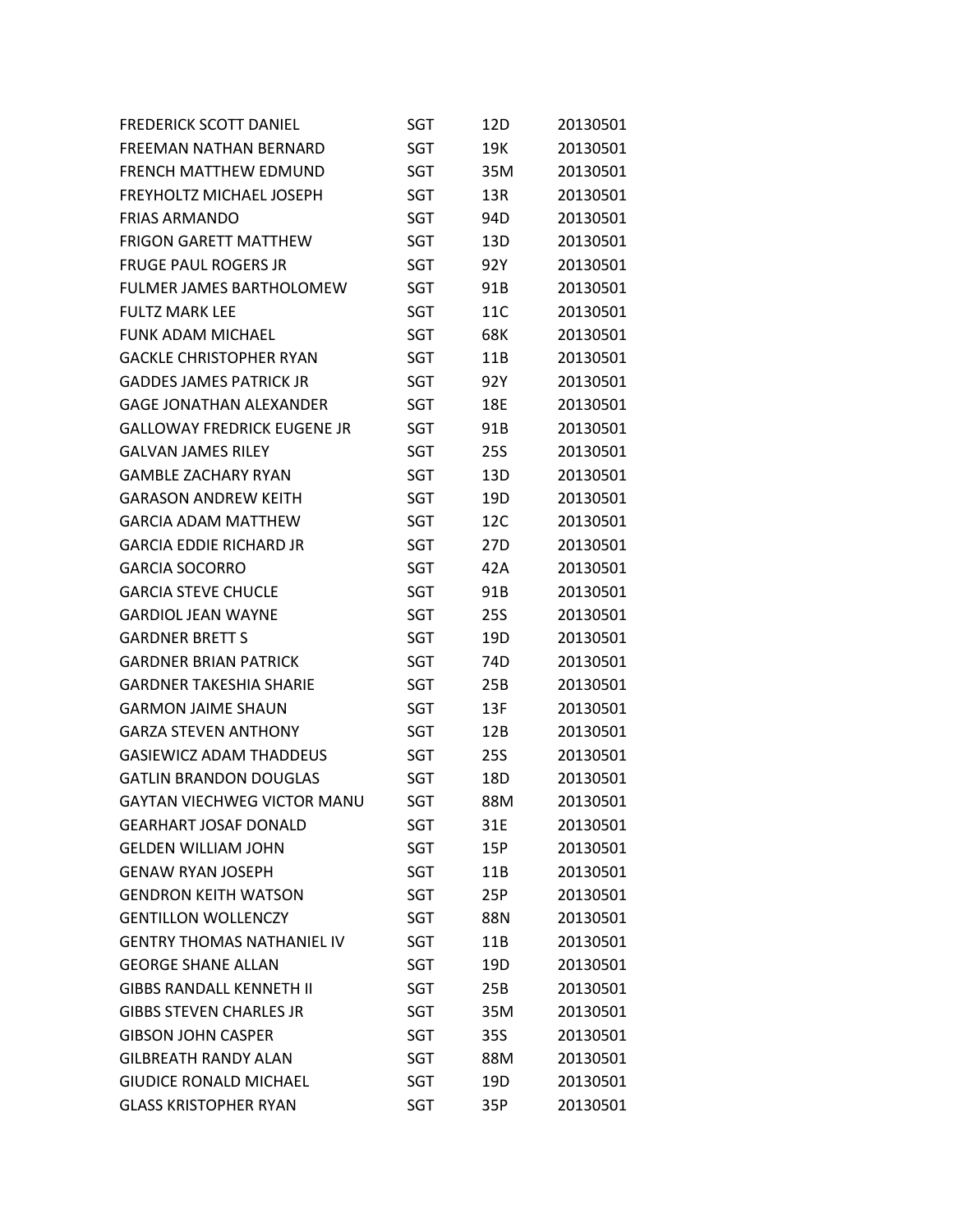| <b>GLEASON JEFFREY ALAN</b>        | SGT        | 68W | 20130501 |
|------------------------------------|------------|-----|----------|
| <b>GLINSKI RAYMANT LESTER III</b>  | SGT        | 29E | 20130501 |
| <b>GLOBER JOSHUA EDWARD</b>        | SGT        | 27D | 20130501 |
| <b>GLOBOKE MICHAEL RICHARD</b>     | SGT        | 15E | 20130501 |
| <b>GOIN NATALIE ALEXANDRIA</b>     | SGT        | 68W | 20130501 |
| <b>GOLDEN JASON NATHANIEL</b>      | SGT        | 88M | 20130501 |
| <b>GOMEZ ADAM DAVID</b>            | SGT        | 11C | 20130501 |
| <b>GOMEZ DANIEL</b>                | SGT        | 13F | 20130501 |
| <b>GOMEZ LILIA SOCORRO</b>         | <b>SGT</b> | 42A | 20130501 |
| <b>GONNIE BENJAMIN LEE</b>         | SGT        | 11B | 20130501 |
| <b>GONZALES PETER FRANCISCO</b>    | SGT        | 42A | 20130501 |
| <b>GONZALES SAMMY JR</b>           | SGT        | 92F | 20130501 |
| <b>GONZALEZ CINTHIA M</b>          | SGT        | 25B | 20130501 |
| <b>GONZALEZ HECTOR MANUEL</b>      | <b>SGT</b> | 19D | 20130501 |
| <b>GONZALEZ JOHNNIE JR</b>         | SGT        | 11B | 20130501 |
| <b>GONZALEZ LIZANDRO LIONEL</b>    | <b>SGT</b> | 88N | 20130501 |
| <b>GONZALEZ RICHARD JR</b>         | <b>SGT</b> | 13D | 20130501 |
| <b>GONZALEZ WILFREDO</b>           | <b>SGT</b> | 42A | 20130501 |
| <b>GOODHUE RAYMOND MICHAEL</b>     | SGT        | 89B | 20130501 |
| <b>GOODSON ELTON ALFRED</b>        | SGT        | 19K | 20130501 |
| <b>GOODWIN ADAM TROY</b>           | SGT        | 89B | 20130501 |
| <b>GOODWIN DAVID ERVIN JR</b>      | SGT        | 35G | 20130501 |
| <b>GOULET GLENN ROGER THOMAS J</b> | SGT        | 35F | 20130501 |
| <b>GOWAN ERIC DWAYNE</b>           | SGT        | 14S | 20130501 |
| <b>GOWDY JESSE TYRELLE</b>         | SGT        | 11B | 20130501 |
| <b>GRANDHAM ROBERT BRUCE II</b>    | SGT        | 27D | 20130501 |
| <b>GRANT JOSHUA ADAM</b>           | SGT        | 19K | 20130501 |
| <b>GRANT JULIUS LAMONT</b>         | SGT        | 35P | 20130501 |
| <b>GRAUKE JOSHUA BRANDON</b>       | SGT        | 14T | 20130501 |
| <b>GRAY JASON ROBERT</b>           | SGT        | 25Q | 20130501 |
| <b>GRAY KELVIN LEELEMONT</b>       | SGT        | 13F | 20130501 |
| <b>GRAY MICHAEL JASON</b>          | SGT        | 11C | 20130501 |
| <b>GREEN TRAVIS ONEAL</b>          | <b>SGT</b> | 13R | 20130501 |
| <b>GREEN WILLIAM HERBERT III</b>   | SGT        | 35F | 20130501 |
| <b>GREENE MORGAN DANIEL</b>        | SGT        | 91B | 20130501 |
| <b>GREENHILL JESSE LEE</b>         | SGT        | 14T | 20130501 |
| <b>GREENWOOD TIMOTHY ANDREW</b>    | SGT        | 18C | 20130501 |
| <b>GREGORY ROB CHANCE</b>          | SGT        | 25S | 20130501 |
| <b>GRIEGO VINCENT LAWRENCE</b>     | SGT        | 11B | 20130501 |
| <b>GRIFFIN DAVID JR</b>            | SGT        | 74D | 20130501 |
| <b>GRIFFIN JENAI MARISSA</b>       | SGT        | 92Y | 20130501 |
| <b>GRIFFIN JOHN TIMOTHY</b>        | SGT        | 15Y | 20130501 |
| <b>GRIFFITH MATTHEW BRYAN</b>      | <b>SGT</b> | 19D | 20130501 |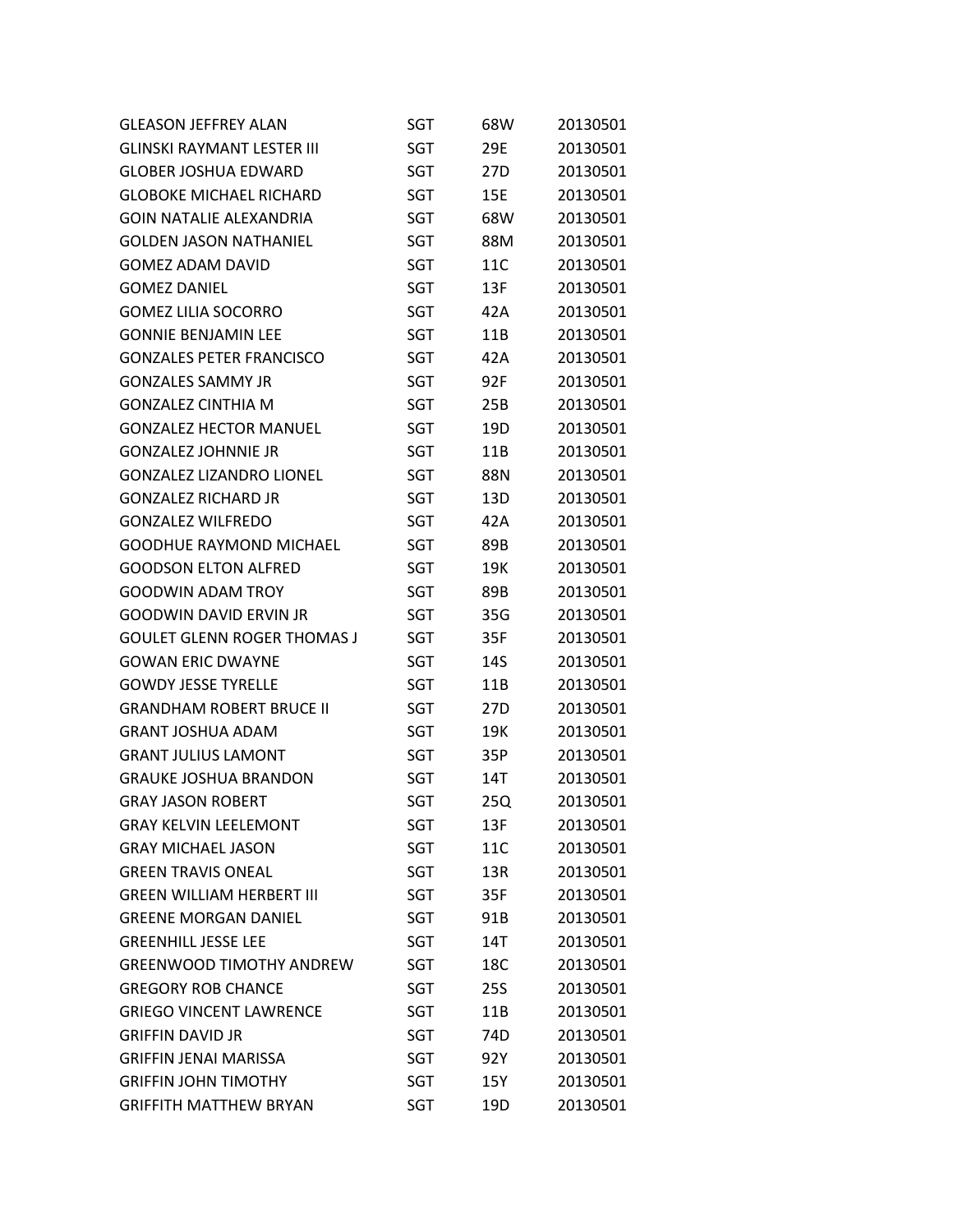| <b>GRISWOLD MICHAEL EVERETT</b>    | <b>SGT</b> | 11C | 20130501 |
|------------------------------------|------------|-----|----------|
| <b>GROSS SETH JASON</b>            | <b>SGT</b> | 31B | 20130501 |
| <b>GROW ALEXANDER VAUGH</b>        | SGT        | 31B | 20130501 |
| <b>GUERRERO FRANSHESKA L</b>       | <b>SGT</b> | 92A | 20130501 |
| <b>GUEVARRA PATRICIAVICTORIA R</b> | <b>SGT</b> | 89B | 20130501 |
| <b>GUINN BRIAN DRAKE</b>           | <b>SGT</b> | 29E | 20130501 |
| <b>GUINTO DENNIS SOBREMISANA</b>   | SGT        | 25B | 20130501 |
| <b>GUMBS KISHMA NATASHA</b>        | <b>SGT</b> | 92Y | 20130501 |
| <b>GURAK STEVE ADAM</b>            | SGT        | 11C | 20130501 |
| <b>GUTIERREZ KRISTEN LAURA LEE</b> | <b>SGT</b> | 14G | 20130501 |
| <b>GUTIERREZ PEDRO III</b>         | SGT        | 92G | 20130501 |
| <b>GUZMAN AMADEO</b>               | SGT        | 25Q | 20130501 |
| <b>GUZMAN BETHANY JEAN</b>         | SGT        | 88M | 20130501 |
| <b>HAAS JOSHUA ADISON</b>          | <b>SGT</b> | 11B | 20130501 |
| <b>HADDOX RONNIE PAUL</b>          | <b>SGT</b> | 89D | 20130501 |
| <b>HADLEY DANIEL JAMES</b>         | SGT        | 12B | 20130501 |
| <b>HAGGERTY JUSTIN ROSS</b>        | SGT        | 31B | 20130501 |
| HAGI MOHAMUD MOHAMED               | <b>SGT</b> | 74D | 20130501 |
| <b>HALES PARLEY TYRELL</b>         | SGT        | 89D | 20130501 |
| <b>HALL BENJAMIN ALAN</b>          | SGT        | 15E | 20130501 |
| <b>HALL JOSHUA PAUL</b>            | SGT        | 11C | 20130501 |
| <b>HALL JOSHUA ROBERT</b>          | SGT        | 29E | 20130501 |
| <b>HALL JUSTIN RICHARD</b>         | SGT        | 13F | 20130501 |
| <b>HALL MARCUS QUINTIN</b>         | SGT        | 68A | 20130501 |
| HALSEYSUAREZ LINETTE LINET         | SGT        | 92A | 20130501 |
| <b>HAMBY JOSHUA MICHAEL</b>        | SGT        | 12B | 20130501 |
| <b>HAMPSON JOSHUA ALAN</b>         | SGT        | 13T | 20130501 |
| HANCOCK GRADY THOMAS JR            | SGT        | 25U | 20130501 |
| <b>HANDY TERRANCE LYNDRELL</b>     | SGT        | 25Q | 20130501 |
| <b>HANLEY RICHARD EDWARD JR</b>    | <b>SGT</b> | 11B | 20130501 |
| <b>HANN RUSSELL DUVALL</b>         | SGT        | 35N | 20130501 |
| <b>HANSEN AREN GANT</b>            | SGT        | 12P | 20130501 |
| <b>HANSEN HOWARD FRANKLIN III</b>  | <b>SGT</b> | 15U | 20130501 |
| HANSEN JASON WILLIAM               | <b>SGT</b> | 19K | 20130501 |
| <b>HANSON ALEXANDER BIRD</b>       | SGT        | 89D | 20130501 |
| <b>HANSON SCOTT HENRY</b>          | SGT        | 13F | 20130501 |
| <b>HANZLIK MATTHEW COREY</b>       | <b>SGT</b> | 15H | 20130501 |
| <b>HARBAUGH ROBERT MCCARY</b>      | <b>SGT</b> | 35F | 20130501 |
| <b>HARDIN NICHOLAS DWAYNE</b>      | <b>SGT</b> | 68W | 20130501 |
| <b>HARDING ANDREIUS JOIRDAN</b>    | SGT        | 92Y | 20130501 |
| <b>HARDISON JAKE</b>               | <b>SGT</b> | 11B | 20130501 |
| <b>HARNACK ANNA LOUISE</b>         | <b>SGT</b> | 92M | 20130501 |
| <b>HARNEY TREVOR ALLEN</b>         | <b>SGT</b> | 11B | 20130501 |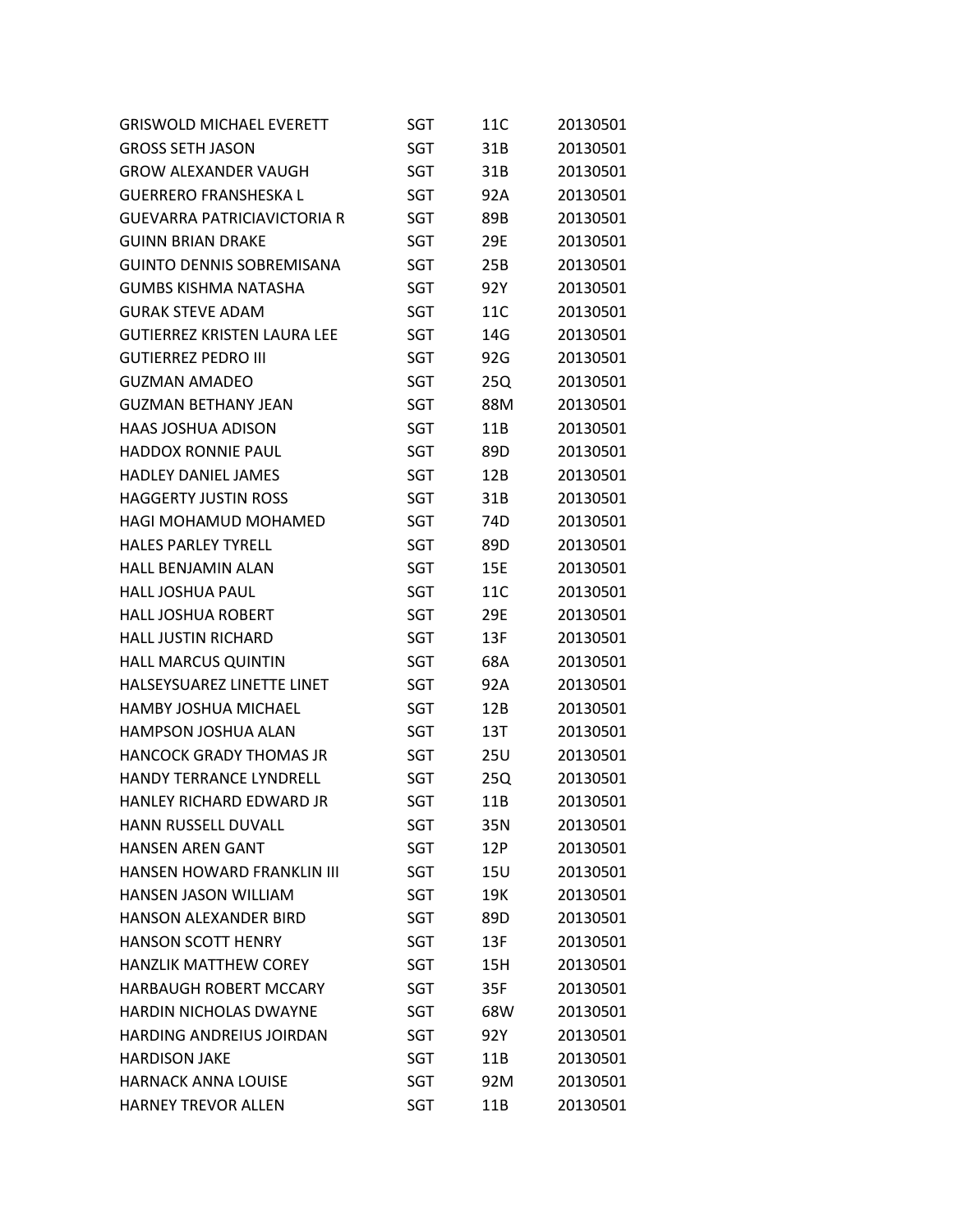| <b>HARP DELMETRIS LEON</b>         | SGT        | 19D             | 20130501 |
|------------------------------------|------------|-----------------|----------|
| <b>HARP JOSHUA ANDREW</b>          | <b>SGT</b> | 11B             | 20130501 |
| HARPER ADAM ALBERT                 | SGT        | <b>25S</b>      | 20130501 |
| <b>HARPER ADRIAN JAMAL</b>         | <b>SGT</b> | 35M             | 20130501 |
| <b>HARPER RONDA ANN</b>            | SGT        | 31E             | 20130501 |
| <b>HARRINGTON OLIVER ALLEN III</b> | <b>SGT</b> | 91H             | 20130501 |
| <b>HARRIS CHAD ANTHONY</b>         | <b>SGT</b> | 92F             | 20130501 |
| <b>HARRIS CHRISTOPHER ROBERT</b>   | SGT        | 15W             | 20130501 |
| <b>HARRIS JEREMY TERRELL</b>       | SGT        | 29E             | 20130501 |
| <b>HARRISON CANDICE LEANN</b>      | <b>SGT</b> | 46Q             | 20130501 |
| <b>HARRISON FORREST ALLEN</b>      | <b>SGT</b> | 35P             | 20130501 |
| <b>HARRISON FRANK JUSTIN</b>       | <b>SGT</b> | 68W             | 20130501 |
| <b>HARRISON JESSE DANIEL</b>       | SGT        | <b>25S</b>      | 20130501 |
| <b>HARTSHORN AARON BAKER</b>       | <b>SGT</b> | 35F             | 20130501 |
| <b>HARVEY BRADLEY ERNEST</b>       | SGT        | 19D             | 20130501 |
| HATTAWAY STARSHA NECOLE            | <b>SGT</b> | 25B             | 20130501 |
| <b>HAUGEN JUSTIN MATHEW</b>        | SGT        | 31B             | 20130501 |
| HAWES STEVEN JOSEPH JR             | <b>SGT</b> | 19D             | 20130501 |
| <b>HAWKINS COREY ALLEN</b>         | <b>SGT</b> | 15P             | 20130501 |
| <b>HAYGOOD ZACHARY ANDREW</b>      | <b>SGT</b> | 11B             | 20130501 |
| <b>HAYNES JUSTIN WILLIAM</b>       | SGT        | 13B             | 20130501 |
| <b>HAYS JOSEPH DANIEL</b>          | <b>SGT</b> | 35F             | 20130501 |
| <b>HAYWOOD GUS MICHAEL</b>         | <b>SGT</b> | 15J             | 20130501 |
| <b>HEBB WILLIAM MICHAEL</b>        | <b>SGT</b> | 92R             | 20130501 |
| <b>HEDGE POLLY ANN</b>             | SGT        | 68X             | 20130501 |
| <b>HEDGES JEFFREY CAMERON</b>      | <b>SGT</b> | 68P             | 20130501 |
| <b>HEILMAN JEFFREY THOMAS</b>      | <b>SGT</b> | 12B             | 20130501 |
| <b>HELD SCOTT JACOB</b>            | SGT        | 91 <sub>D</sub> | 20130501 |
| HENDERSHOT THADDAEUS QUENTE        | SGT        | 13B             | 20130501 |
| <b>HENDERSON MICHAEL ANTHONY</b>   | <b>SGT</b> | 35M             | 20130501 |
| <b>HENDRIX RANDY ALBERT</b>        | <b>SGT</b> | 74D             | 20130501 |
| HENKLE JOSHUA ADAM                 | SGT        | 14S             | 20130501 |
| <b>HENRY CHRISTOPHER JORDEN</b>    | SGT        | 88N             | 20130501 |
| <b>HERALD ANDREW KENNETH</b>       | SGT        | 11B             | 20130501 |
| <b>HERBERT VICTOR RICARDO</b>      | SGT        | 29E             | 20130501 |
| <b>HERMESMEYER LINDA RENEA</b>     | SGT        | 92A             | 20130501 |
| <b>HERNANDEZ JOSE JR</b>           | SGT        | 91D             | 20130501 |
| HERNANDEZ JULIAN ALBERT            | SGT        | 12B             | 20130501 |
| <b>HERNANDEZ RICHARD III</b>       | SGT        | 88N             | 20130501 |
| <b>HERRERA LUIS XAVIER</b>         | SGT        | 68W             | 20130501 |
| <b>HERRERADURAN DOUGLAS</b>        | SGT        | 15Y             | 20130501 |
| <b>HERRING HAL MCNEIL JR</b>       | SGT        | 92F             | 20130501 |
| <b>HERRON BLAKE CALLAWAY</b>       | <b>SGT</b> | 11C             | 20130501 |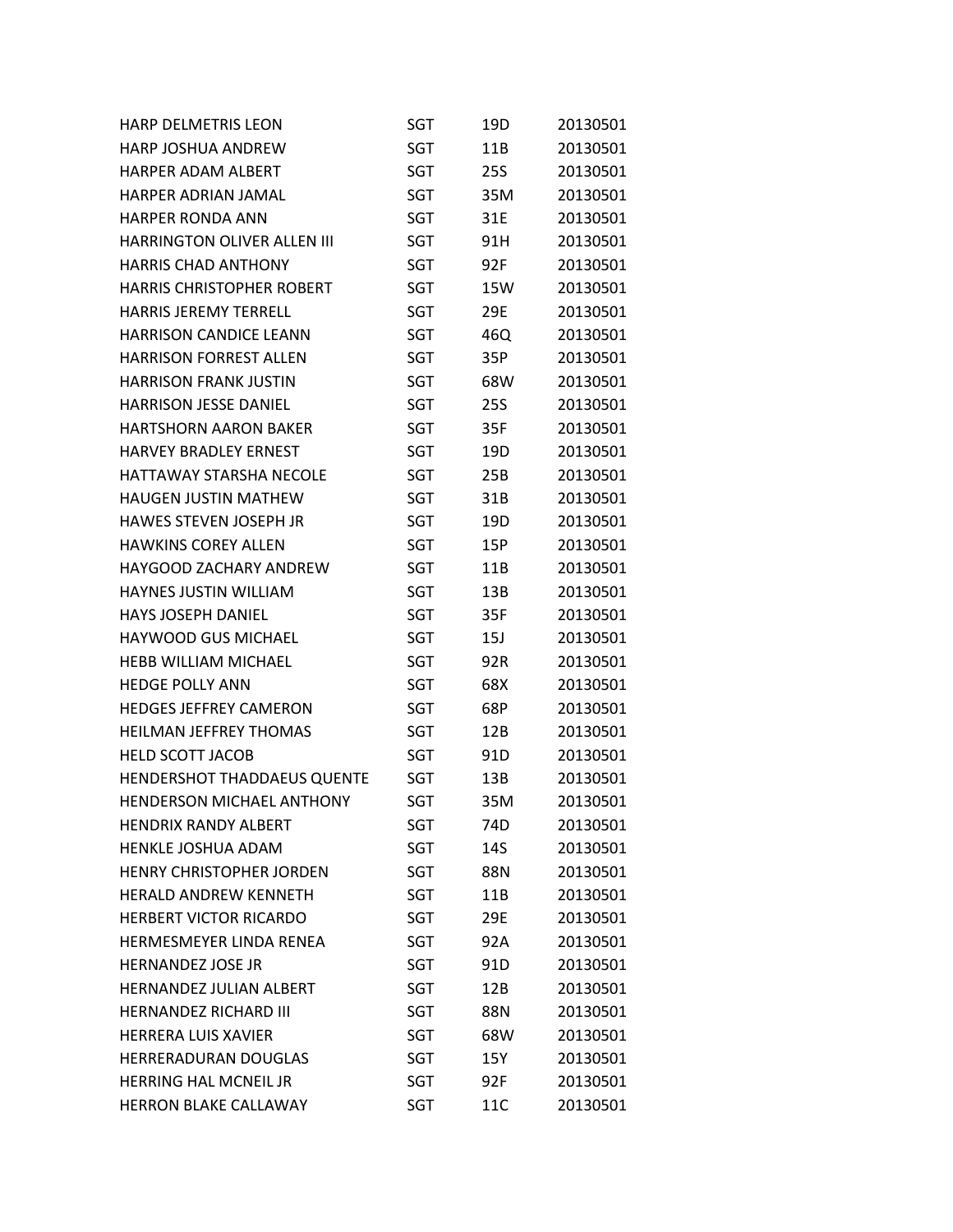| <b>HERSHEY NATHANIEL LEE</b>       | SGT        | 25U             | 20130501 |
|------------------------------------|------------|-----------------|----------|
| <b>HESS JACKIE JAMES III</b>       | SGT        | 68W             | 20130501 |
| <b>HESS MORGAN LEE</b>             | SGT        | 11B             | 20130501 |
| <b>HESS WILLIAM DENE</b>           | SGT        | 35G             | 20130501 |
| <b>HESTER WILLIAM BRYANT</b>       | SGT        | 18D             | 20130501 |
| HETHERTON ROBERT WILLIAM LE        | SGT        | 35F             | 20130501 |
| <b>HEWETT BRANDON KEITH</b>        | SGT        | 94E             | 20130501 |
| HEWITT JUSTIN DOMINIC              | SGT        | 11B             | 20130501 |
| <b>HICKS DEXTER WARDELL</b>        | <b>SGT</b> | 88N             | 20130501 |
| <b>HICKS KENNITH DEWAYNE</b>       | SGT        | 11B             | 20130501 |
| HICKSON JOHN ROBERT JR             | SGT        | 88N             | 20130501 |
| <b>HIGDON JOSHUA LYNN</b>          | SGT        | 19D             | 20130501 |
| <b>HIGGINS KYLE ALLEN</b>          | SGT        | 25B             | 20130501 |
| <b>HILL BRYCE JARED</b>            | SGT        | 11B             | 20130501 |
| <b>HILL KEVIN OMAR</b>             | SGT        | 25B             | 20130501 |
| HILL MICHAEL DOUGLAS II            | SGT        | 11C             | 20130501 |
| <b>HILLS JAMES LEE</b>             | SGT        | 18C             | 20130501 |
| HIPPLE ALEXANDER BRYAN             | <b>SGT</b> | 35M             | 20130501 |
| HIRSCHFELD DAVIS ALEXANDER         | SGT        | 35F             | 20130501 |
| <b>HOCK DERRICK RYAN</b>           | SGT        | 79R             | 20130501 |
| <b>HODAL CHRISTOPHER MICHAEL</b>   | SGT        | 11B             | 20130501 |
| <b>HODGE DANIEL JOHN</b>           | SGT        | 13D             | 20130501 |
| <b>HODGES KENNON WREN</b>          | SGT        | 68A             | 20130501 |
| <b>HOESLEY ELENA PATRICIA</b>      | SGT        | 15N             | 20130501 |
| HOFFMAN ROBERT JOSEPH              | SGT        | 15S             | 20130501 |
| <b>HOKE ANTHONY MARTIN</b>         | SGT        | 88M             | 20130501 |
| <b>HOLDCROFT WILLIAM HEZEKIAHA</b> | SGT        | 19D             | 20130501 |
| <b>HOLLAND BRENT MARTIN</b>        | SGT        | 12C             | 20130501 |
| <b>HOLLAND REBECCA MAE</b>         | SGT        | 27 <sub>D</sub> | 20130501 |
| <b>HOLLON JUSTIN JAMES</b>         | SGT        | 91B             | 20130501 |
| <b>HOLMAN ANTHONY JAMES</b>        | SGT        | 11C             | 20130501 |
| <b>HOLMES JUSTIN EDWARD</b>        | SGT        | 19D             | 20130501 |
| <b>HOLT JEFFREY ALLEN</b>          | SGT        | 15E             | 20130501 |
| <b>HOLTERFIELD TIMOTHY MARTIN</b>  | SGT        | 29E             | 20130501 |
| <b>HOMOKI JAY J</b>                | SGT        | 88N             | 20130501 |
| <b>HONG JUNG TAEK</b>              | <b>SGT</b> | 11B             | 20130501 |
| <b>HOOVER DUSTIN GERALD</b>        | SGT        | 89D             | 20130501 |
| <b>HOOVER NATHANIEL JONATHAN</b>   | SGT        | 29E             | 20130501 |
| <b>HOPKINS MATTHEW JASON</b>       | SGT        | 11B             | 20130501 |
| <b>HOPPE DUSTIN EDWARD</b>         | SGT        | 74D             | 20130501 |
| <b>HORLANDER BRADLEY SCOTT</b>     | SGT        | 12C             | 20130501 |
| HORN PAUL JONATHAN                 | SGT        | 68W             | 20130501 |
| HORN ROBERT CONRAD                 | SGT        | 88N             | 20130501 |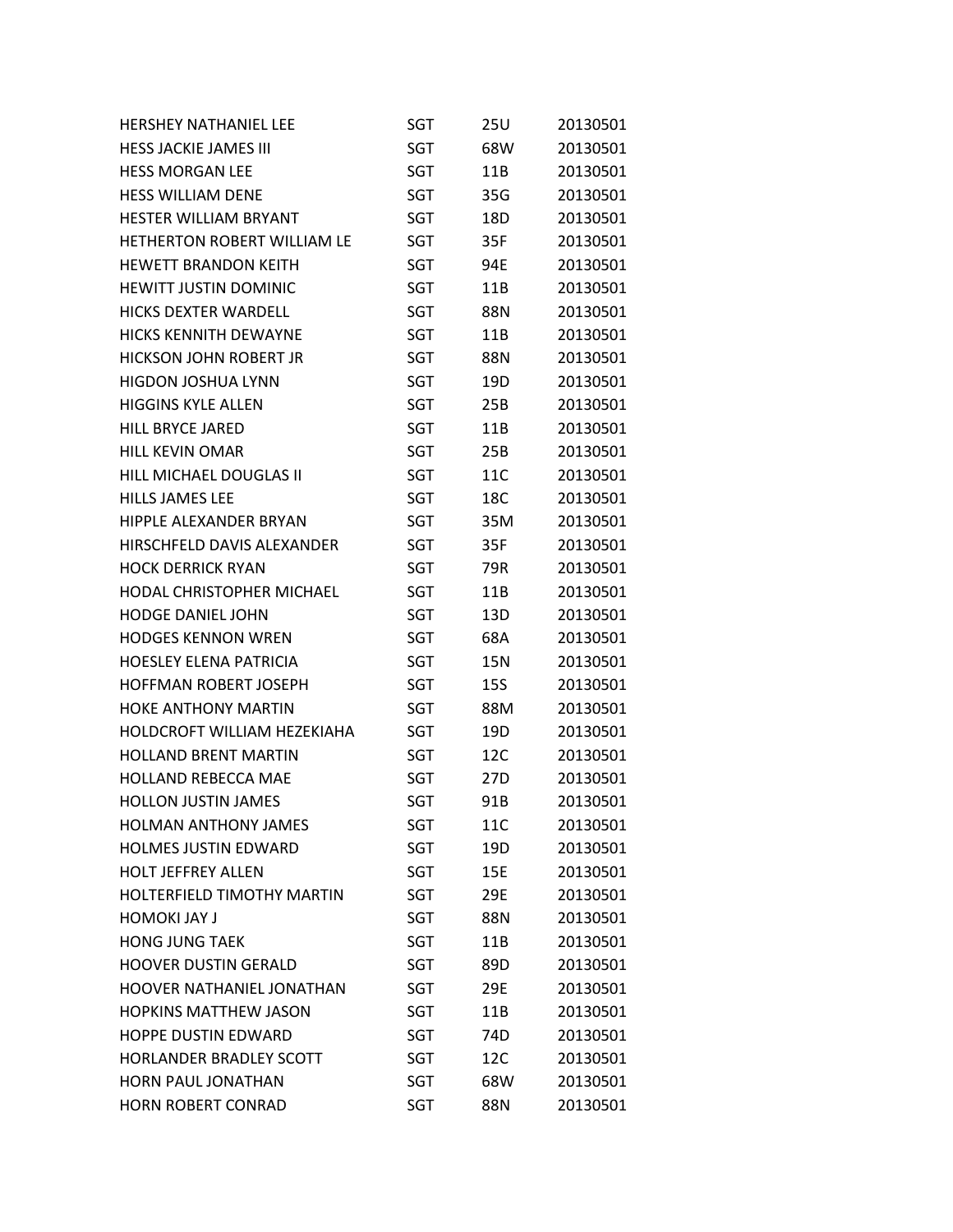| <b>HORNE ERIC RAY</b>              | SGT        | 88N        | 20130501 |
|------------------------------------|------------|------------|----------|
| <b>HORNE GARY VERNON</b>           | SGT        | 68W        | 20130501 |
| <b>HORTON KELAN WAYNE</b>          | SGT        | 11B        | 20130501 |
| <b>HOSKINS JOSEPH TYLER</b>        | SGT        | 11B        | 20130501 |
| <b>HOSKINS THOMAS LEE</b>          | SGT        | 92G        | 20130501 |
| <b>HOUCK ATHENA MICHELLE</b>       | SGT        | 42A        | 20130501 |
| <b>HOUSTON JONATHAN RICHARD</b>    | SGT        | 35G        | 20130501 |
| <b>HOUSTON PATRICK JAMES</b>       | SGT        | 12N        | 20130501 |
| <b>HOUSTON WILLIE JUNIUS III</b>   | SGT        | 68G        | 20130501 |
| <b>HOWELL RONNIE CHRISTOPHER</b>   | SGT        | 79R        | 20130501 |
| <b>HOYSON DANIEL FRANK</b>         | SGT        | 19D        | 20130501 |
| HUBLER BENJAMIN DONIVAN            | SGT        | 18D        | 20130501 |
| <b>HUDSON JASON DON BANKS</b>      | SGT        | 91B        | 20130501 |
| <b>HUDSON JOSEPH AARON</b>         | SGT        | 25B        | 20130501 |
| <b>HUDSON JUSTIN DONNELL</b>       | SGT        | 42A        | 20130501 |
| <b>HUGHES AARON CRAIG</b>          | <b>SGT</b> | 11B        | 20130501 |
| <b>HUGHES DOUGLAS ALLAN III</b>    | SGT        | 12N        | 20130501 |
| <b>HUGHES JEFFERY TERENCE</b>      | SGT        | 35F        | 20130501 |
| <b>HUGHES JEREMIAH WAYNE</b>       | SGT        | 19D        | 20130501 |
| HULSTEIN WESLEY RAY                | SGT        | 18E        | 20130501 |
| <b>HUNT ANTHONY DWIGHT</b>         | SGT        | 35F        | 20130501 |
| HURLEY JAMES CHRISTOPHER JR        | SGT        | 11B        | 20130501 |
| <b>HUSBANDS GEORGIA MARIA</b>      | SGT        | 92Y        | 20130501 |
| <b>HUSKISSON LEE FRANKLIN III</b>  | SGT        | 91B        | 20130501 |
| <b>ILIFF JONATHAN ROLAND</b>       | SGT        | 19D        | 20130501 |
| <b>IMLAY MATTHEW JON</b>           | SGT        | 11B        | 20130501 |
| <b>INGLEDEW JONATHAN JOSEPH</b>    | SGT        | 11B        | 20130501 |
| <b>IOANE LIUNETA JR</b>            | SGT        | 42A        | 20130501 |
| <b>IPPEL STEVEN WAYNE</b>          | SGT        | 25U        | 20130501 |
| <b>ISAACS WILLIAM FRANK</b>        | <b>SGT</b> | 35G        | 20130501 |
| JABBAR SHAMSUDDIN BAHAR            | SGT        | 25B        | 20130501 |
| <b>JACKSON ALEX RAYMOND</b>        | SGT        | <b>25S</b> | 20130501 |
| JACKSON AMANDA LEA                 | SGT        | 31B        | 20130501 |
| <b>JACKSON ARCHIE MARCELLOS JR</b> | SGT        | 88M        | 20130501 |
| <b>JACKSON JESSE</b>               | SGT        | 92G        | 20130501 |
| <b>JACKSON KENYA NIELE</b>         | SGT        | 68K        | 20130501 |
| <b>JACKSON LAMANDA ARLENE</b>      | SGT        | 88M        | 20130501 |
| JACQUOT ALBERT JOSEPH V            | SGT        | 31B        | 20130501 |
| <b>JAHALAL VINCE F</b>             | SGT        | 88N        | 20130501 |
| <b>JAMES ANDRE JAMIAL</b>          | SGT        | 25B        | 20130501 |
| <b>JARRELL RICHARD LUTHER JR</b>   | SGT        | 74D        | 20130501 |
| <b>JAWAN RAMZI HISHAM</b>          | SGT        | 19D        | 20130501 |
| JENKINS HEZEKIAH LEMUEL            | <b>SGT</b> | 15F        | 20130501 |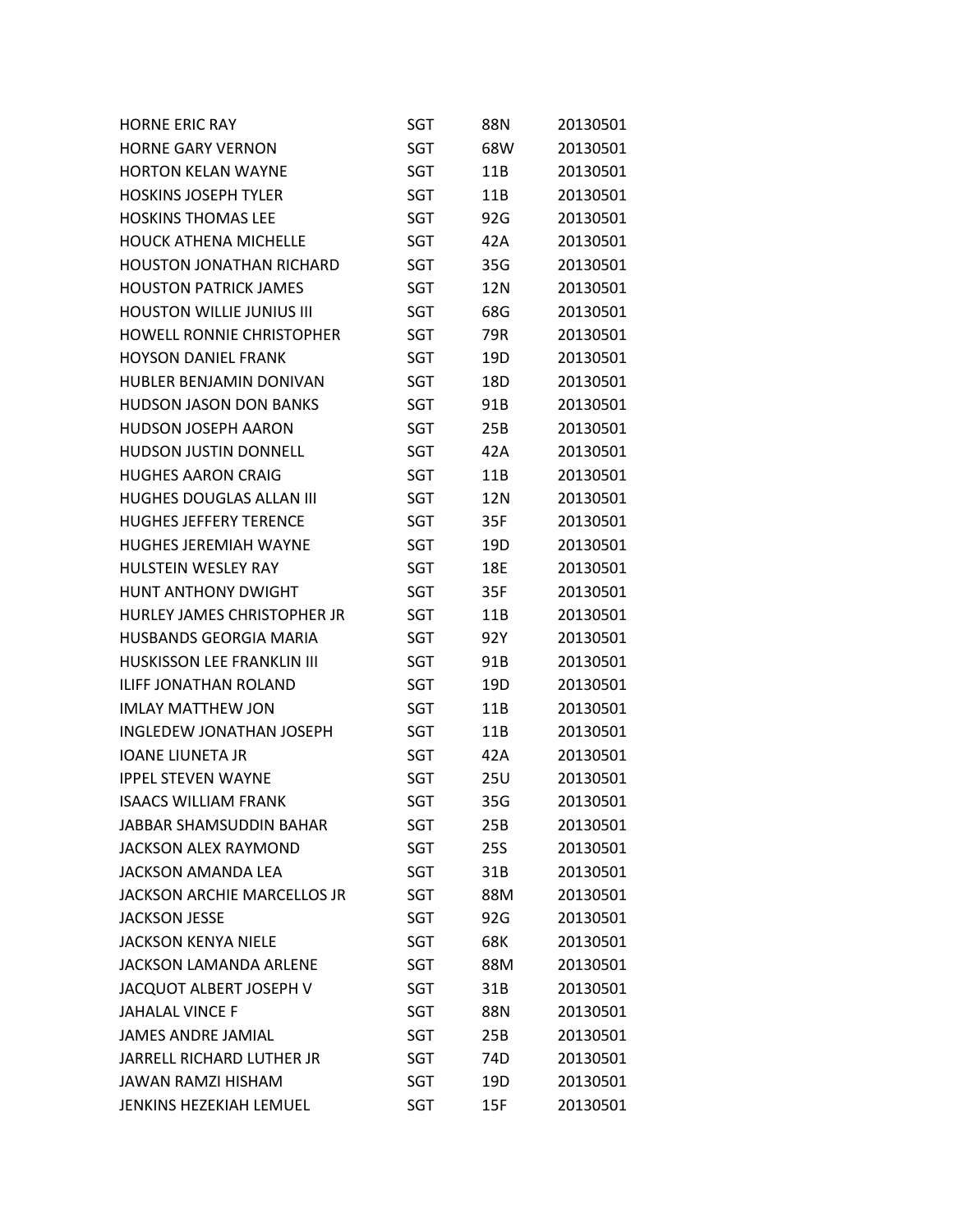| <b>JENSEN CHRISTOPHER EVAN</b>  | SGT        | 11B             | 20130501 |
|---------------------------------|------------|-----------------|----------|
| <b>JILES MICHAEL ROBERT</b>     | <b>SGT</b> | 14S             | 20130501 |
| <b>JIMENEZ ENRIQUE</b>          | <b>SGT</b> | 11B             | 20130501 |
| JIMENEZSANCHEZ JOEL MANUEL      | SGT        | 74D             | 20130501 |
| <b>JOHANSEN ROBERT ERIK</b>     | SGT        | 68W             | 20130501 |
| <b>JOHNSON ANTONIO</b>          | <b>SGT</b> | 91B             | 20130501 |
| JOHNSON BRANDON SCOTT           | SGT        | 15T             | 20130501 |
| JOHNSON BRIAN NATHANIEL         | SGT        | 91B             | 20130501 |
| JOHNSON BRIAN WAYNE             | SGT        | 19D             | 20130501 |
| JOHNSON DOUGLAS EDWARD JR       | SGT        | 35N             | 20130501 |
| <b>JOHNSON JACOB RUSSELL</b>    | SGT        | 13R             | 20130501 |
| <b>JOHNSON JAMAL</b>            | SGT        | 25B             | 20130501 |
| <b>JOHNSON JASON ARRON</b>      | SGT        | 31B             | 20130501 |
| JOHNSON JENNIFER CATHERINE      | SGT        | 46Q             | 20130501 |
| <b>JOHNSON KENNY EDWARD JR</b>  | SGT        | 91J             | 20130501 |
| JOHNSON MARTIN JABBAR           | SGT        | 89B             | 20130501 |
| JOHNSON MATTHEW SELGEBY         | SGT        | 15W             | 20130501 |
| JOHNSON MICHAEL HOLMES          | SGT        | 13M             | 20130501 |
| <b>JOHNSON REFUGIO ZETINA</b>   | SGT        | 42A             | 20130501 |
| JOHNSTON CHRISTOPHER TODD       | SGT        | 29E             | 20130501 |
| <b>JOHNSTON LYDIA MARIE</b>     | SGT        | 68W             | 20130501 |
| <b>JOHNSTONE KARSTEN LOUIS</b>  | SGT        | 68W             | 20130501 |
| <b>JONES ANDREW WILLIAM</b>     | SGT        | 15J             | 20130501 |
| <b>JONES ANTHONY TYRONE</b>     | SGT        | 94E             | 20130501 |
| <b>JONES CASEY LEE</b>          | SGT        | 89D             | 20130501 |
| <b>JONES CHANCE WREN</b>        | SGT        | 14E             | 20130501 |
| <b>JONES CHRISTOPHER CARL</b>   | SGT        | 31E             | 20130501 |
| <b>JONES CHRISTOPHER DANIEL</b> | SGT        | 25U             | 20130501 |
| <b>JONES CLIFFORD NEIL</b>      | SGT        | 29E             | 20130501 |
| <b>JONES DAMIEN TERRELL</b>     | <b>SGT</b> | 15W             | 20130501 |
| <b>JONES GABRIEL KURTIS</b>     | SGT        | 11B             | 20130501 |
| <b>JONES GEORGE RECISHA</b>     | SGT        | 11B             | 20130501 |
| <b>JONES JACQUELYN MARIE</b>    | SGT        | 42R             | 20130501 |
| <b>JONES JAMES VERNONKEKOA</b>  | SGT        | 25S             | 20130501 |
| <b>JONES JAYME DON</b>          | SGT        | 19 <sub>D</sub> | 20130501 |
| JONES JOSHUA DAVID              | SGT        | 35P             | 20130501 |
| <b>JONES JOSHUA EDWARD</b>      | SGT        | 11B             | 20130501 |
| <b>JONES JOSHUA G HENR</b>      | SGT        | 11B             | 20130501 |
| <b>JONES KYLE DREW</b>          | SGT        | 25B             | 20130501 |
| <b>JONES LARRY HAYES III</b>    | <b>SGT</b> | 31B             | 20130501 |
| <b>JONES ROBERT MICHAEL</b>     | <b>SGT</b> | 88M             | 20130501 |
| <b>JONES SIMOTU</b>             | SGT        | 88N             | 20130501 |
| <b>JONES TOMMY TORRELL JR</b>   | <b>SGT</b> | 88M             | 20130501 |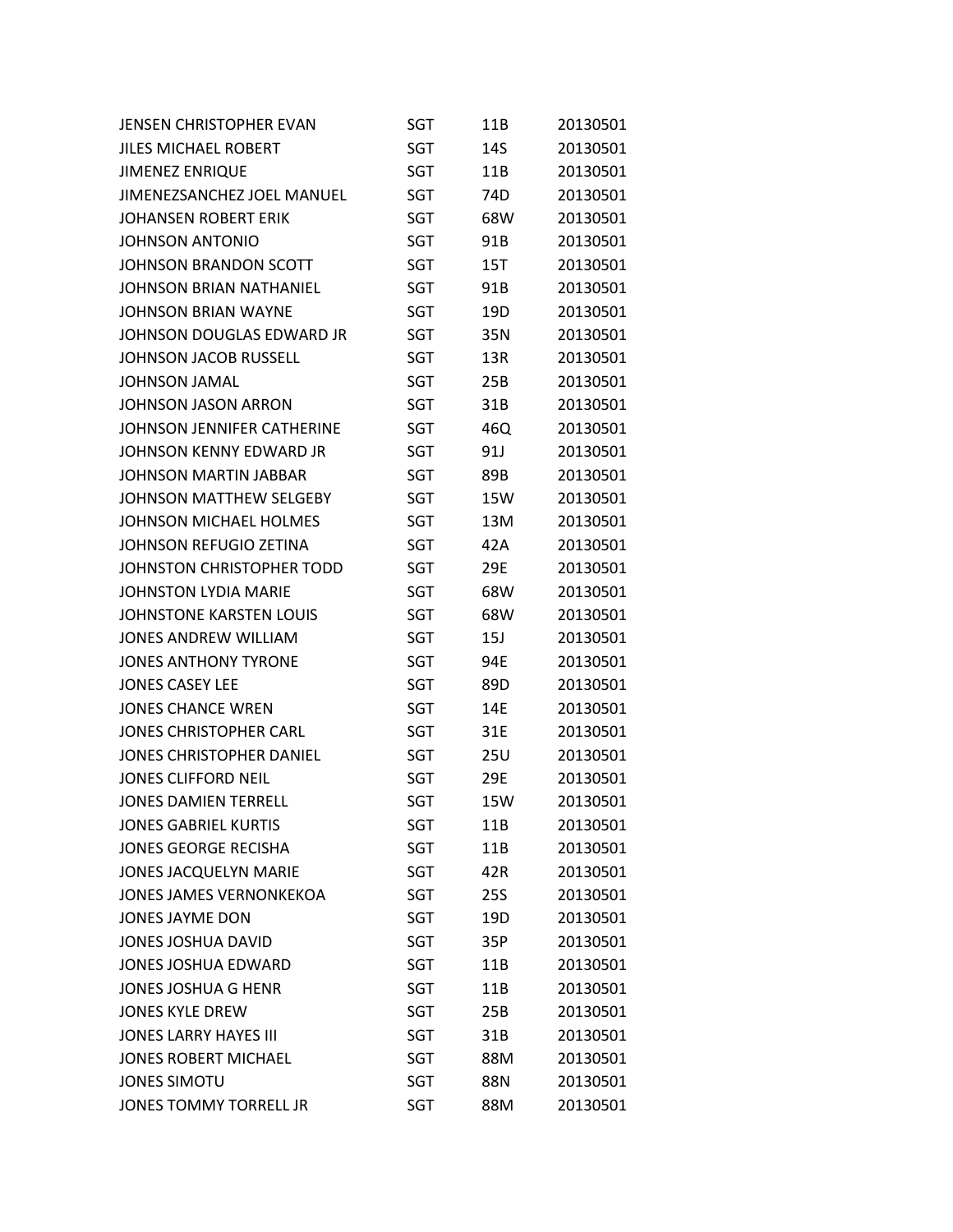| JONES WILLIAM ALEXANDER JR      | SGT        | 42A             | 20130501 |
|---------------------------------|------------|-----------------|----------|
| JORDAN CHRISTOPHER MAURICE      | SGT        | 12R             | 20130501 |
| <b>JORGENSON CRAIG ALLEN</b>    | SGT        | 18B             | 20130501 |
| <b>JOSLIN DAVID EDWARD</b>      | SGT        | 11C             | 20130501 |
| JUNGA BRIAN ARSENE              | SGT        | 31B             | 20130501 |
| KA AHANUI JANICE SMOOT          | SGT        | 68W             | 20130501 |
| <b>KAMM DOUGLAS REESE</b>       | SGT        | 27D             | 20130501 |
| <b>KASKY JUSTIN PATRICK</b>     | <b>SGT</b> | 35T             | 20130501 |
| <b>KAZOUBI SAID</b>             | <b>SGT</b> | 09L             | 20130501 |
| KAZUMA JASMINE KEI              | <b>SGT</b> | 74D             | 20130501 |
| <b>KEBERT CAMDEN GABLE</b>      | SGT        | 31B             | 20130501 |
| <b>KEESEE DAVID LEE</b>         | SGT        | 11B             | 20130501 |
| <b>KEGLER BRODRICK KENTA</b>    | SGT        | 15J             | 20130501 |
| <b>KEITH CHRISTOPHER JACKIE</b> | SGT        | 68W             | 20130501 |
| <b>KELLER MICHAEL LUTHER</b>    | SGT        | 29E             | 20130501 |
| <b>KELLERHALS LORREN JOSEPH</b> | SGT        | 19 <sub>D</sub> | 20130501 |
| KELLY ANDREW DAVID              | SGT        | 19D             | 20130501 |
| <b>KELLY GLENN EVAN</b>         | SGT        | 25B             | 20130501 |
| <b>KELLY SAVANNAH DAWN</b>      | SGT        | 74D             | 20130501 |
| <b>KELSEY MICHAEL ANDREW</b>    | SGT        | 68W             | 20130501 |
| <b>KEMRY LLOYD GRANT III</b>    | SGT        | 15T             | 20130501 |
| <b>KEOWN JUSTIN ALBERT</b>      | SGT        | 68W             | 20130501 |
| <b>KEPLINGER JERROD RYON</b>    | SGT        | 92F             | 20130501 |
| <b>KERR TYLER REMY</b>          | SGT        | 19D             | 20130501 |
| <b>KERSHAW RICARO LEROY</b>     | SGT        | 88M             | 20130501 |
| <b>KESTER SHANE PATRICK</b>     | SGT        | 15Q             | 20130501 |
| <b>KEY TOBY GENE</b>            | <b>SGT</b> | 11B             | 20130501 |
| <b>KEZAR NICHOLAS JAMES</b>     | SGT        | 25S             | 20130501 |
| KIGER MICHAEL DEAN              | SGT        | 15F             | 20130501 |
| KILLEBREW CHRISTOPHER GERAR     | <b>SGT</b> | 68W             | 20130501 |
| KILLINGER MATTHEW LEE           | SGT        | 14E             | 20130501 |
| KIM RANDOLPH JOON               | SGT        | 15J             | 20130501 |
| KIMBLE MARK FRANKLIN            | SGT        | 31B             | 20130501 |
| KING ANTHONY MARK JR            | SGT        | 94S             | 20130501 |
| <b>KING DUSTIN LEE</b>          | SGT        | 35M             | 20130501 |
| KIRBY DAVID MAX JR              | SGT        | 92A             | 20130501 |
| <b>KIRBY RONALD OLIVER</b>      | SGT        | 92G             | 20130501 |
| <b>KIRK JOEL DAVID</b>          | SGT        | 14G             | 20130501 |
| KIRKPATRICK TYLER LEE           | SGT        | 13B             | 20130501 |
| KISER CHANTLEY JOHNTAE          | SGT        | 68W             | 20130501 |
| KITCHEN BRANDON AARON           | SGT        | 25S             | 20130501 |
| KITZMAN ANTHONY JAMES           | SGT        | 12C             | 20130501 |
| <b>KLEIN KEVIN MICHAEL</b>      | SGT        | 15Q             | 20130501 |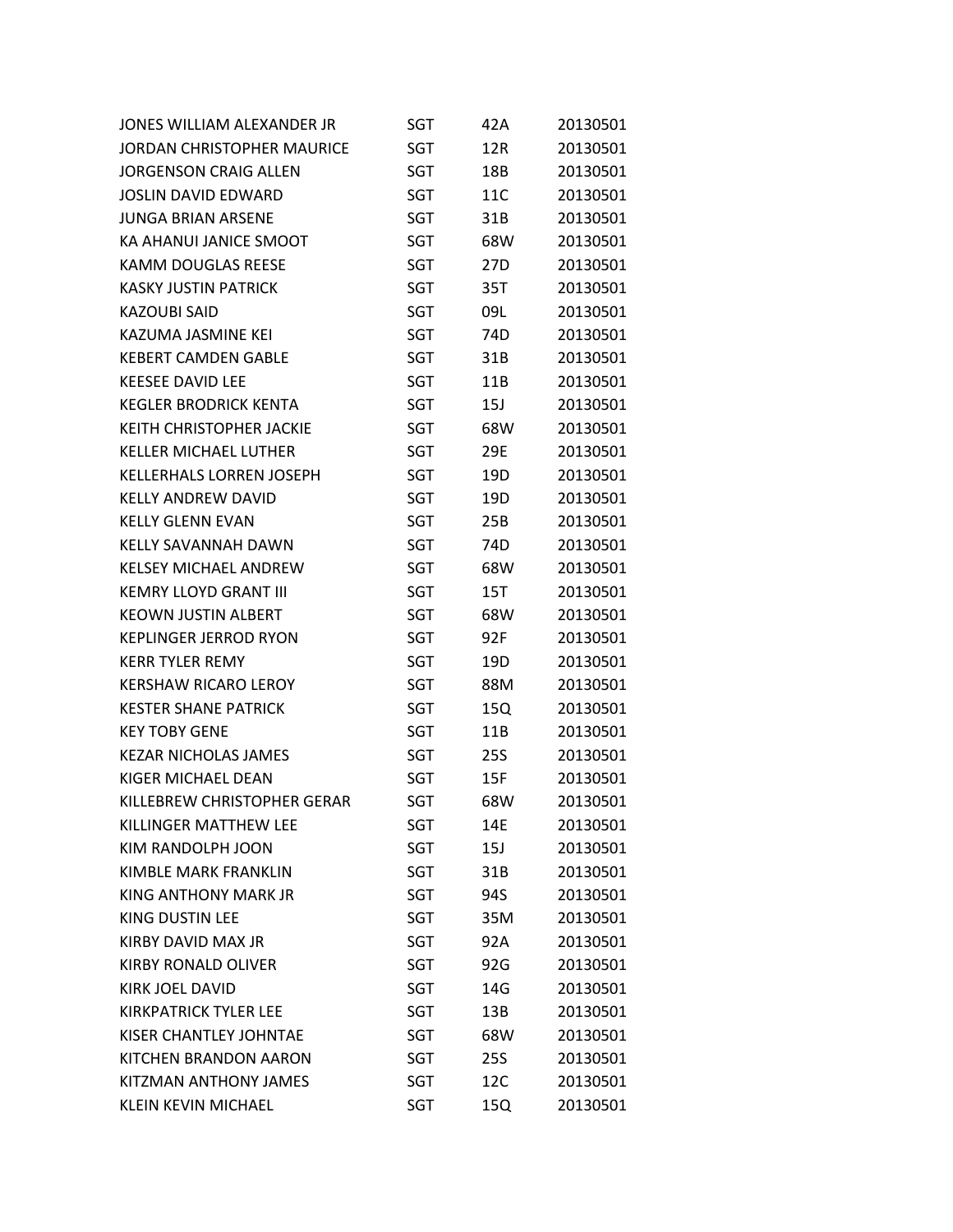| <b>KLINE CORY EDWARD</b>        | SGT        | 11B             | 20130501 |
|---------------------------------|------------|-----------------|----------|
| KLINGLESMITH JEREMY AARON       | SGT        | 92F             | 20130501 |
| KLIX KRISTOPHER KARL JR         | SGT        | 11B             | 20130501 |
| <b>KNAPP CODY MATTHEW</b>       | SGT        | 19D             | 20130501 |
| KNIGHT JENNIFER RENEE           | SGT        | 91B             | 20130501 |
| <b>KNIGHTNER EVANS III</b>      | SGT        | 25B             | 20130501 |
| KNOWLES RAYMOND KEITH JR        | SGT        | 11B             | 20130501 |
| KNOX WILLIAM DAVID              | SGT        | 29E             | 20130501 |
| <b>KOELLISH BRIAN DANIEL</b>    | SGT        | 31D             | 20130501 |
| <b>KOEPPEN ASHLEY GORDON</b>    | SGT        | 11B             | 20130501 |
| <b>KOLB JASON WILLIAM</b>       | SGT        | 27D             | 20130501 |
| <b>KOTEY SAMUEL ASHALEY</b>     | SGT        | 92G             | 20130501 |
| KOWALSKY WILLIAM MORGAN JR      | SGT        | 92Y             | 20130501 |
| <b>KRAVCHENKO DANIL</b>         | SGT        | 89D             | 20130501 |
| <b>KREISCHER DAVID BENJAMIN</b> | SGT        | 89D             | 20130501 |
| <b>KRESS WILLIAM ALEXANDER</b>  | SGT        | 13M             | 20130501 |
| <b>KRIWOX CORNELIUS JARED</b>   | SGT        | 11B             | 20130501 |
| <b>KROGMAN JOHN JAMES</b>       | <b>SGT</b> | 91B             | 20130501 |
| <b>KUBIAK TIMOTHY JOHN</b>      | SGT        | 42A             | 20130501 |
| KUDLICKI THOMAS JAMES           | SGT        | 88L             | 20130501 |
| KUNZE KADU JAMES                | SGT        | 31B             | 20130501 |
| <b>LACEY KIZZY EVETTE</b>       | SGT        | 74D             | 20130501 |
| LAGAI MUMAINA SUNNY             | SGT        | 11B             | 20130501 |
| LAIM JOHNNY                     | SGT        | 38B             | 20130501 |
| <b>LAKE MAURICE EUGENE</b>      | SGT        | 42A             | 20130501 |
| <b>LAMA TENZIN SHEDUP</b>       | SGT        | 11B             | 20130501 |
| LAMBERT JOTHAN M                | SGT        | 89D             | 20130501 |
| LANCASTER LIANE MARIE           | SGT        | 27 <sub>D</sub> | 20130501 |
| <b>LAND JAMES DALTON</b>        | SGT        | 35N             | 20130501 |
| <b>LAND SONE EL</b>             | SGT        | <b>25S</b>      | 20130501 |
| <b>LANDERS ANDRE TERRELL</b>    | SGT        | 35M             | 20130501 |
| LANE JOHN JAMES                 | SGT        | 31D             | 20130501 |
| LANE MONICA                     | <b>SGT</b> | 35N             | 20130501 |
| LANG STEVEN JOHN                | SGT        | 19D             | 20130501 |
| <b>LANGLEY MARCUS ALAN</b>      | SGT        | 14S             | 20130501 |
| LAPE TYLER LEE                  | SGT        | 13B             | 20130501 |
| LARACUENTE MARISELA             | SGT        | 68W             | 20130501 |
| <b>LARSON DILLON MICHAEL</b>    | SGT        | 11B             | 20130501 |
| <b>LATTANZI VITO ANTHONY</b>    | SGT        | 68W             | 20130501 |
| LAWRENCE JOHN NEIL II           | SGT        | 35N             | 20130501 |
| LAXINA SUSANAH TERESA           | SGT        | 88N             | 20130501 |
| LAYNE SAMUEL JOSEPH             | SGT        | 13M             | 20130501 |
| LE TUAN DINH                    | SGT        | 19D             | 20130501 |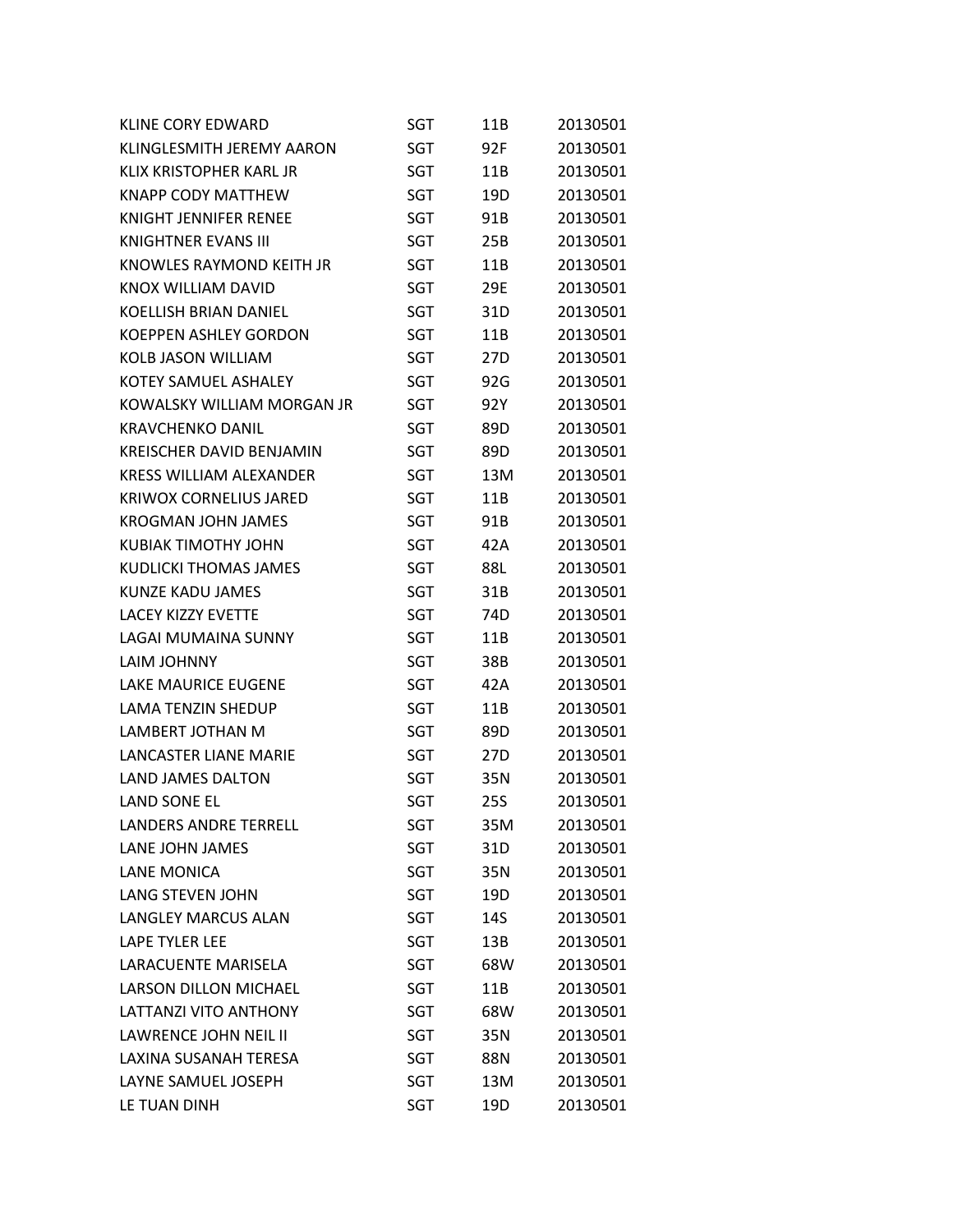| LEARY JOSEPH CARROLL          | SGT        | 31D             | 20130501 |
|-------------------------------|------------|-----------------|----------|
| LEBLANC RICHARD STEVEN        | SGT        | 13D             | 20130501 |
| LEDBETTER JOSHUA JAMES        | SGT        | 13F             | 20130501 |
| <b>LEDET MICHAEL ANTHONY</b>  | <b>SGT</b> | 92F             | 20130501 |
| LFF ANGFLA MARIA              | <b>SGT</b> | 91B             | 20130501 |
| LEE DERRICK STEVEN            | SGT        | 92F             | 20130501 |
| LEE TRAVIS DUANE              | SGT        | 27D             | 20130501 |
| <b>LEEBERT BRIAN MERLIN</b>   | SGT        | 35F             | 20130501 |
| LEEKS CALVIN EDWARD II        | SGT        | 25B             | 20130501 |
| LEMONS ANDREW JAMES           | SGT        | 35G             | 20130501 |
| <b>LENSKI GREGORY MATTHEW</b> | SGT        | 12Y             | 20130501 |
| LEONARD JOSHUA POWELL         | SGT        | 31E             | 20130501 |
| LETENDRE MICHAEL GEORGE       | SGT        | 11B             | 20130501 |
| LEWIS ALBERT THOMAS II        | SGT        | 35F             | 20130501 |
| LEWIS ANTHONY RICHARD         | SGT        | 15E             | 20130501 |
| <b>LEWIS CELON ANTHONY</b>    | SGT        | 11B             | 20130501 |
| LEWIS DONALD BYRON            | SGT        | 11B             | 20130501 |
| LEWIS JONATHAN DAVID          | SGT        | 27D             | 20130501 |
| LEWIS NIKITA VANDERBILT       | <b>SGT</b> | 88N             | 20130501 |
| LEWIS PRESTON RAYMON          | SGT        | 42A             | 20130501 |
| LEWIS THOMAS BRADLEY          | SGT        | 11B             | 20130501 |
| LICKLIDER AARON LAWERANCE     | SGT        | 12N             | 20130501 |
| LINDEN DOUGLAS GREGORY        | SGT        | 19K             | 20130501 |
| LINN JOSHUA JAMES             | SGT        | 15T             | 20130501 |
| <b>LITTLETON JOSEPH LEE</b>   | SGT        | 11B             | 20130501 |
| LLOYD CHRISTOPHER LARONT JR   | SGT        | 25B             | 20130501 |
| <b>LOPEZ ANTONIO MIGUEL</b>   | SGT        | 68W             | 20130501 |
| LOPEZ ARAMBULA MARTIN         | SGT        | 92Y             | 20130501 |
| <b>LOPEZ CARLOS ALBERTO</b>   | SGT        | 91D             | 20130501 |
| LOPEZ JORIS EMILIO SIERRA     | <b>SGT</b> | 35F             | 20130501 |
| <b>LOPEZ LEAMSI YAMIL</b>     | SGT        | 35M             | 20130501 |
| LOPEZHERNANDEZ ERNESTO        | SGT        | 19D             | 20130501 |
| LORENZO RELLIE ZAPANTA        | SGT        | 68W             | 20130501 |
| LOVELLETTE JOSHUA LEE         | SGT        | 12W             | 20130501 |
| LOWE MATTHEW ANTHONY          | SGT        | 74 <sub>D</sub> | 20130501 |
| LOWMAN RUSSELL ALLEN          | SGT        | 89D             | 20130501 |
| <b>LOWTHER BRANDON LEE</b>    | SGT        | 68W             | 20130501 |
| LU YING JUN                   | SGT        | 35P             | 20130501 |
| LUCAS STEFAN MICHAEL          | SGT        | 35S             | 20130501 |
| LUNEBACH DAVID DANIEL         | SGT        | 19K             | 20130501 |
| LUTHER DAVID ALEX             | SGT        | 11B             | 20130501 |
| LYKINS JASON CHRISTOPHER      | SGT        | 19K             | 20130501 |
| LYNCH AJA MARA                | SGT        | 14G             | 20130501 |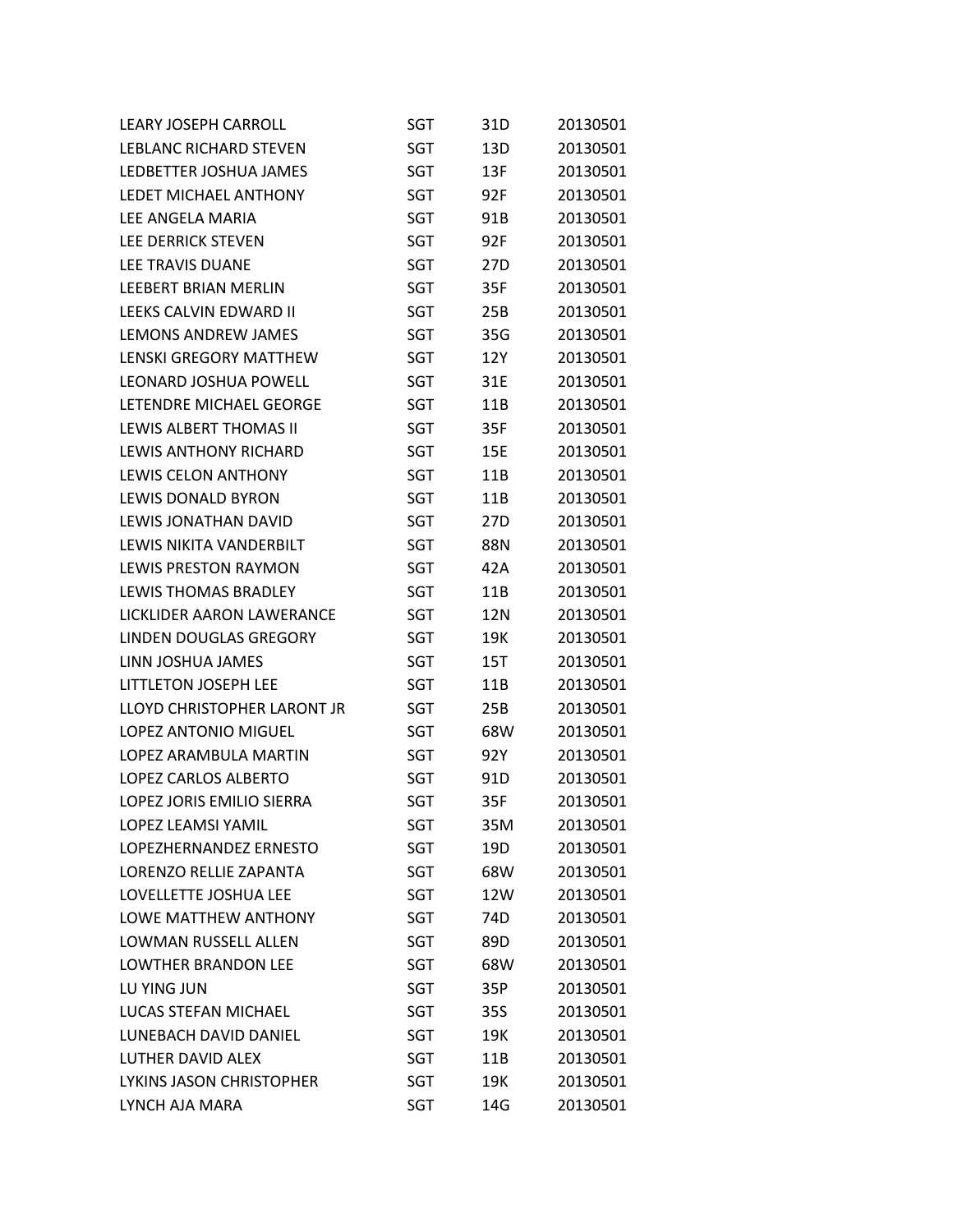| <b>LYON JASON COLBY</b>            | SGT        | 19D        | 20130501 |
|------------------------------------|------------|------------|----------|
| MACARAEG ALLAN TABAQUE             | SGT        | 11B        | 20130501 |
| <b>MACK MICHAEL JUSTIN</b>         | SGT        | 25U        | 20130501 |
| <b>MACK RYAN DETRICK</b>           | SGT        | 92Y        | 20130501 |
| <b>MACOMBER DANIEL LAUCHLAN</b>    | SGT        | 15H        | 20130501 |
| <b>MACY BRAD MICHAEL</b>           | SGT        | 11B        | 20130501 |
| MAGBAG FRANCIS LYLE SONGCO         | SGT        | 88N        | 20130501 |
| <b>MAHOOD PHILLIP LEVI</b>         | SGT        | <b>25U</b> | 20130501 |
| <b>MAIAVA LEASI DEREK</b>          | SGT        | 25U        | 20130501 |
| <b>MALDONADO JEFFREY</b>           | SGT        | 88M        | 20130501 |
| <b>MALO QUINTIN CARL</b>           | SGT        | 35M        | 20130501 |
| <b>MARCELLE RALPH LOUIS</b>        | SGT        | 12W        | 20130501 |
| <b>MARISE CHRISTOPHER LLOYD</b>    | SGT        | 12B        | 20130501 |
| <b>MARKER ROLAND BLAYNE JR</b>     | SGT        | 13F        | 20130501 |
| <b>MARLEY CAMERON JOSEPH</b>       | SGT        | 29E        | 20130501 |
| <b>MARROW ANDREW CECIL</b>         | <b>SGT</b> | 11B        | 20130501 |
| <b>MARSHALL JAMES WESLEY JR</b>    | SGT        | 31B        | 20130501 |
| <b>MARTIN CHASE DAVID</b>          | SGT        | 35F        | 20130501 |
| <b>MARTIN CHRISTOPHER DAVID</b>    | SGT        | 12B        | 20130501 |
| <b>MARTIN JAMES EDWARD</b>         | SGT        | 25S        | 20130501 |
| <b>MARTIN ROGER HERBE</b>          | SGT        | 68E        | 20130501 |
| <b>MARTIN WILLIAM THOMAS III</b>   | SGT        | 25B        | 20130501 |
| <b>MARTINDALE ANDREW CALVIN</b>    | SGT        | 31B        | 20130501 |
| <b>MARTINEZ GABRIEL</b>            | SGT        | 13B        | 20130501 |
| <b>MARTINEZ JESSE JOE</b>          | SGT        | 92Y        | 20130501 |
| <b>MARTINEZ JOSEPH FRANCISCO J</b> | SGT        | 68W        | 20130501 |
| <b>MARTINEZ LUISANA</b>            | SGT        | 89B        | 20130501 |
| <b>MARTINEZ NESTOR JAVIER</b>      | SGT        | 25U        | 20130501 |
| <b>MARTINEZ SABRINA KAY</b>        | SGT        | 27D        | 20130501 |
| <b>MASCHER DANIEL JOSEPH</b>       | <b>SGT</b> | 11C        | 20130501 |
| <b>MASLO ALEXANDER</b>             | SGT        | 91B        | 20130501 |
| <b>MASON RAYMOND SYLVESTER III</b> | SGT        | 11B        | 20130501 |
| MATABARCENAS DIEGO ARMANDO         | SGT        | 13R        | 20130501 |
| <b>MATHIS CORY STEVEN</b>          | SGT        | 11B        | 20130501 |
| <b>MATTOX JEFFERY RICHARD</b>      | SGT        | 11B        | 20130501 |
| <b>MAXIME RUBY</b>                 | SGT        | 11C        | 20130501 |
| <b>MAXWELL BRANDON LAMAR</b>       | SGT        | 92A        | 20130501 |
| <b>MAYHOOD THOMAS PATRICK</b>      | SGT        | 15J        | 20130501 |
| <b>MCALEER MICHAEL EDWARD</b>      | SGT        | 11C        | 20130501 |
| <b>MCALLISTER KYLE ROBERT</b>      | SGT        | 31B        | 20130501 |
| MCCALL CHIQUITA RENEE              | SGT        | 88M        | 20130501 |
| MCCAMPBELL JOE LATTERRIE           | SGT        | 91B        | 20130501 |
| MCCARTY MORGAN ALAN                | SGT        | 25S        | 20130501 |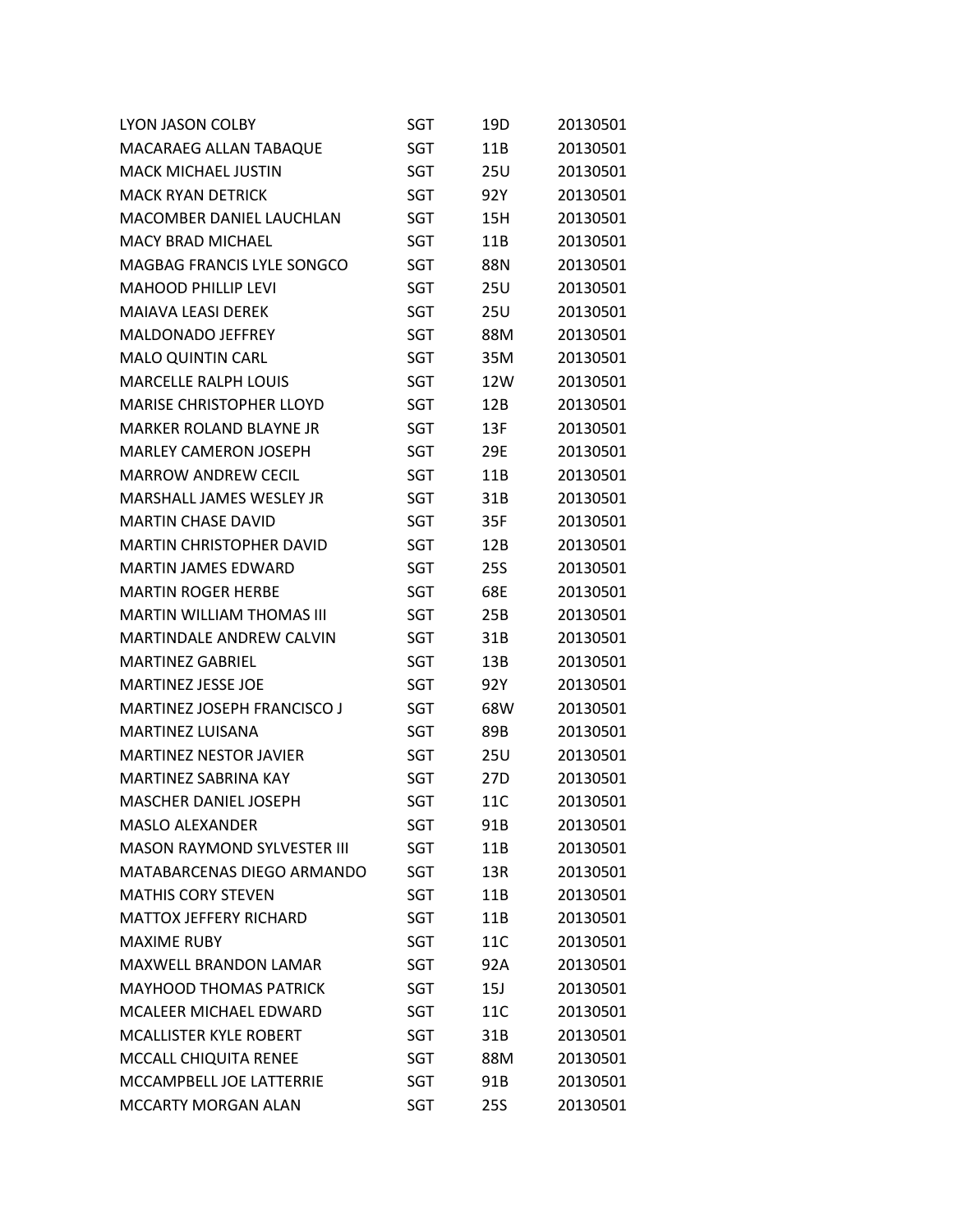| MCCAULEY NICHOLAS JOSEPH           | <b>SGT</b> | 11B | 20130501 |
|------------------------------------|------------|-----|----------|
| <b>MCCLAIN JESSICA RENAE</b>       | SGT        | 25B | 20130501 |
| MCCLOUD ZACKARY ALLEN              | SGT        | 12B | 20130501 |
| MCCOOL CODY STUART                 | SGT        | 13F | 20130501 |
| <b>MCCOURT COREY LANE</b>          | SGT        | 12B | 20130501 |
| <b>MCCOY BILLY GENE III</b>        | SGT        | 11C | 20130501 |
| <b>MCCOY JORDAN JAY</b>            | SGT        | 12B | 20130501 |
| MCCRACKEN JAMES FRANKLIN JR        | SGT        | 19D | 20130501 |
| MCCULLOUGH JOSEPH LLOYD            | SGT        | 15U | 20130501 |
| <b>MCCURRY JUSTIN MARC</b>         | SGT        | 14E | 20130501 |
| <b>MCDANIEL JASON KEITH</b>        | SGT        | 15H | 20130501 |
| <b>MCDONALD ANTHONY LLOYD</b>      | SGT        | 91B | 20130501 |
| <b>MCDONALD CHRISTOPHER DALTON</b> | SGT        | 89D | 20130501 |
| MCDONALD MICHAEL CAGNEY            | SGT        | 35F | 20130501 |
| <b>MCDONELL LESLIE NICOLE</b>      | <b>SGT</b> | 35F | 20130501 |
| MCELENEY DANIEL THOMAS JR          | SGT        | 68W | 20130501 |
| MCGEE CHRISTOPHER RAY              | SGT        | 19D | 20130501 |
| MCGEHEE MICHAEL ALEX               | SGT        | 11B | 20130501 |
| MCGILVARY ZECHARIAIH MICHAE        | <b>SGT</b> | 92Y | 20130501 |
| <b>MCGLAMERY LUCAS CARLTON</b>     | SGT        | 25B | 20130501 |
| <b>MCGLONE DANIEL FORREST</b>      | SGT        | 12R | 20130501 |
| MCINTOSH ROBERT CARL               | SGT        | 13F | 20130501 |
| <b>MCKEON HUGH THOMAS III</b>      | SGT        | 35P | 20130501 |
| <b>MCKINNON JUSTIN SCOTT</b>       | SGT        | 29E | 20130501 |
| MCLAUGHLIN JAMES MICHAEL           | SGT        | 15W | 20130501 |
| MCMANIGLE NICHOLAS WESLEY          | SGT        | 12B | 20130501 |
| <b>MCMILLEN JUSTIN TYLER</b>       | SGT        | 35P | 20130501 |
| <b>MCMILLER PHILLIS ANN</b>        | SGT        | 46Q | 20130501 |
| <b>MCNAIR JEFFER JACOBE</b>        | SGT        | 92G | 20130501 |
| <b>MCNEAR JACOB LITTLE JR</b>      | SGT        | 15H | 20130501 |
| <b>MCNEILLY BRYAN PATRICK</b>      | SGT        | 18D | 20130501 |
| <b>MCNULTY SHAWN RONALD</b>        | SGT        | 68W | 20130501 |
| <b>MCPHERSON RODERICK AVERY</b>    | SGT        | 92Y | 20130501 |
| <b>MCQUAIG CHARLES PATRICK</b>     | SGT        | 25B | 20130501 |
| MCQUEEN AKEEM JAMAL                | SGT        | 12K | 20130501 |
| MCQUEEN MICHAEL JOHN               | SGT        | 11B | 20130501 |
| MCVEY JAMES EDWARD                 | SGT        | 11B | 20130501 |
| MCWILLIAMS SHAINA DASHEA           | SGT        | 92G | 20130501 |
| MEADE PHILLIP EZEKIEL JR           | <b>SGT</b> | 25B | 20130501 |
| <b>MEDICO ROBERT EDWARD JR</b>     | SGT        | 88M | 20130501 |
| <b>MEDINA ANTHONY LUIS</b>         | SGT        | 19D | 20130501 |
| <b>MEDINA DION JAMES</b>           | SGT        | 13B | 20130501 |
| MEHRHOF ROBERT LAWRENCE JR         | SGT        | 25B | 20130501 |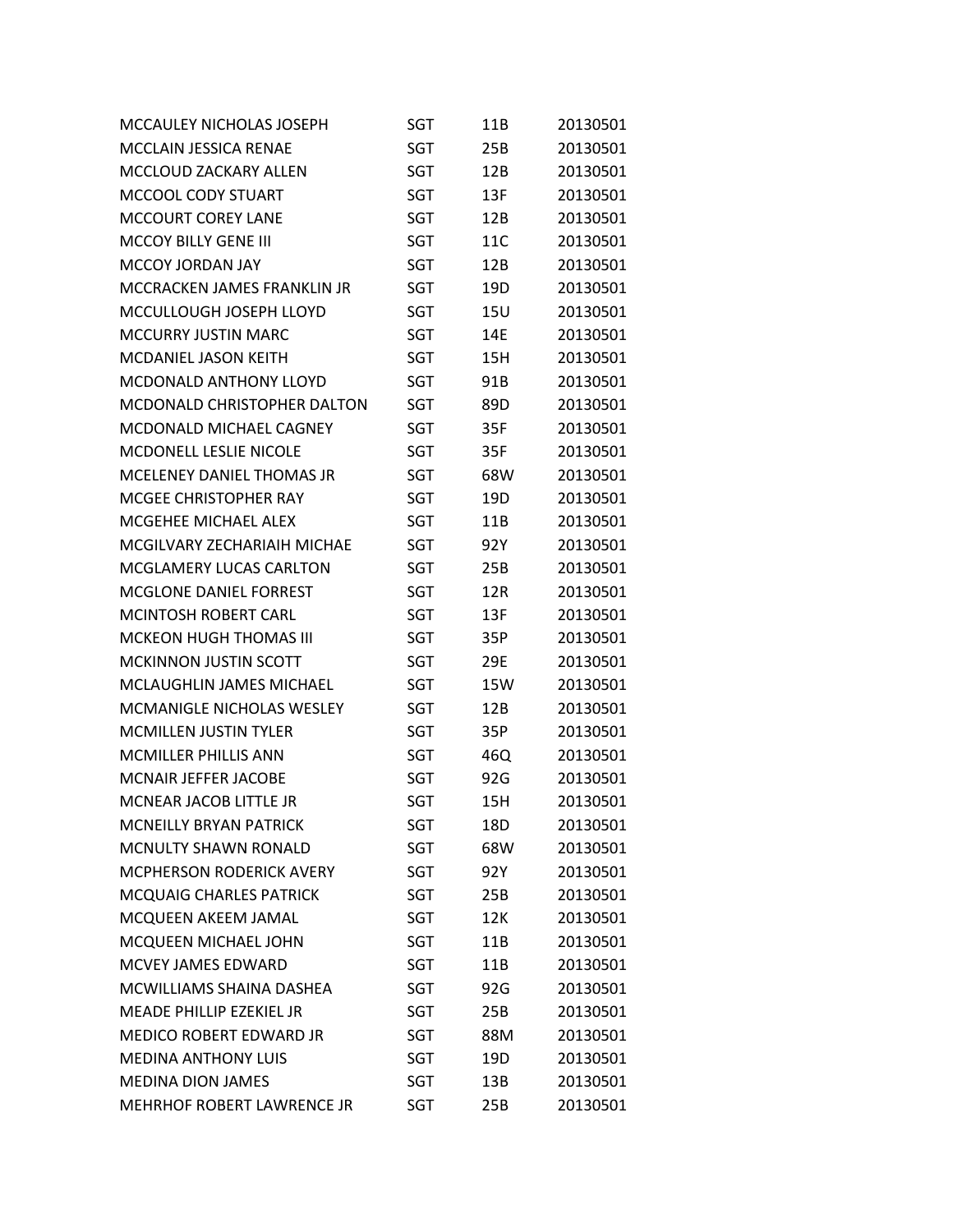| <b>MELTON CLIFFORD EUGENE</b>     | SGT        | 11B        | 20130501 |
|-----------------------------------|------------|------------|----------|
| MELVIN KENYA L                    | SGT        | 35M        | 20130501 |
| <b>MENA ERICKA CRISTINA</b>       | SGT        | 31D        | 20130501 |
| MENDENHALL CASEY COYNE            | SGT        | 13B        | 20130501 |
| <b>MENDEZ JOSHUA STEVEN</b>       | SGT        | <b>25S</b> | 20130501 |
| <b>MENDOZA ELDA</b>               | SGT        | 74D        | 20130501 |
| <b>MENGES DANIEL ROY</b>          | <b>SGT</b> | 11B        | 20130501 |
| <b>MERCADO IRACELIS</b>           | SGT        | 25U        | 20130501 |
| <b>MERENDINA LESLIE PAUL</b>      | SGT        | 13B        | 20130501 |
| <b>MERSCH MARK ANTHONY II</b>     | SGT        | 11B        | 20130501 |
| <b>MEUSER ADAM CHARLES</b>        | SGT        | 15T        | 20130501 |
| <b>MEYER AARON SEAN</b>           | SGT        | 56M        | 20130501 |
| <b>MEYERS JEREMY RYDER</b>        | SGT        | 31E        | 20130501 |
| <b>MEZA NOEL ESTEVAN</b>          | SGT        | 15T        | 20130501 |
| MICHAUD ANDREW JOHN               | SGT        | 12W        | 20130501 |
| MIDDLEBROOK TODD CLYDE            | SGT        | 19K        | 20130501 |
| <b>MIDDLETON ERIC CHRISTOPHER</b> | SGT        | 89D        | 20130501 |
| MIKESELL DONALD LEE III           | SGT        | 91B        | 20130501 |
| <b>MILES DAVID ANDREW</b>         | SGT        | 91B        | 20130501 |
| MILEY AMANDA ROSEANNE             | SGT        | 25U        | 20130501 |
| <b>MILHOUS BRANDON LEE</b>        | SGT        | 74D        | 20130501 |
| MILLEK RYAN MATTHEW               | SGT        | 88M        | 20130501 |
| <b>MILLER DAVID WAYNE</b>         | SGT        | 91B        | 20130501 |
| MILLER JUSTIN GEORGE BUCHAN       | SGT        | <b>25S</b> | 20130501 |
| <b>MILLER KYLE ROBERT</b>         | SGT        | 14E        | 20130501 |
| <b>MILLER RENEE LYNN</b>          | SGT        | 31B        | 20130501 |
| <b>MILLER SALLIE GRANT</b>        | SGT        | 68W        | 20130501 |
| MILLS ANDRE STPATRICK             | <b>SGT</b> | 91A        | 20130501 |
| MILLS DOMINIQUE DANIELLE          | SGT        | 92Y        | 20130501 |
| MILLS WALTER ROBERT III           | <b>SGT</b> | <b>25S</b> | 20130501 |
| <b>MILLS ZACHERY ALLEN</b>        | <b>SGT</b> | 25S        | 20130501 |
| MILSAP MICHAEL LOREN              | SGT        | 25B        | 20130501 |
| <b>MILSON MATHEW ALLEN</b>        | SGT        | 89D        | 20130501 |
| <b>MINOR JONATHAN WESTLY</b>      | <b>SGT</b> | 19K        | 20130501 |
| MITCHELL ILLYA OMARSHAREIK        | SGT        | 92Y        | 20130501 |
| MITCHELL JEFFERY ADAM             | SGT        | 91B        | 20130501 |
| MITTELSTADT ZACKERY WAYNE         | SGT        | 13M        | 20130501 |
| <b>MOIRE JADE</b>                 | SGT        | 92Y        | 20130501 |
| MOLLER BENJAMIN WILLIAM           | SGT        | 35M        | 20130501 |
| <b>MOLLINS DANICA MARY LITESS</b> | SGT        | 88N        | 20130501 |
| <b>MONES ERWIN ABALOS</b>         | SGT        | 42A        | 20130501 |
| <b>MONTEMAYOR ABRAHAM MOSES</b>   | SGT        | 68R        | 20130501 |
| MONTIVILLE BRETT OLIVER           | <b>SGT</b> | 68P        | 20130501 |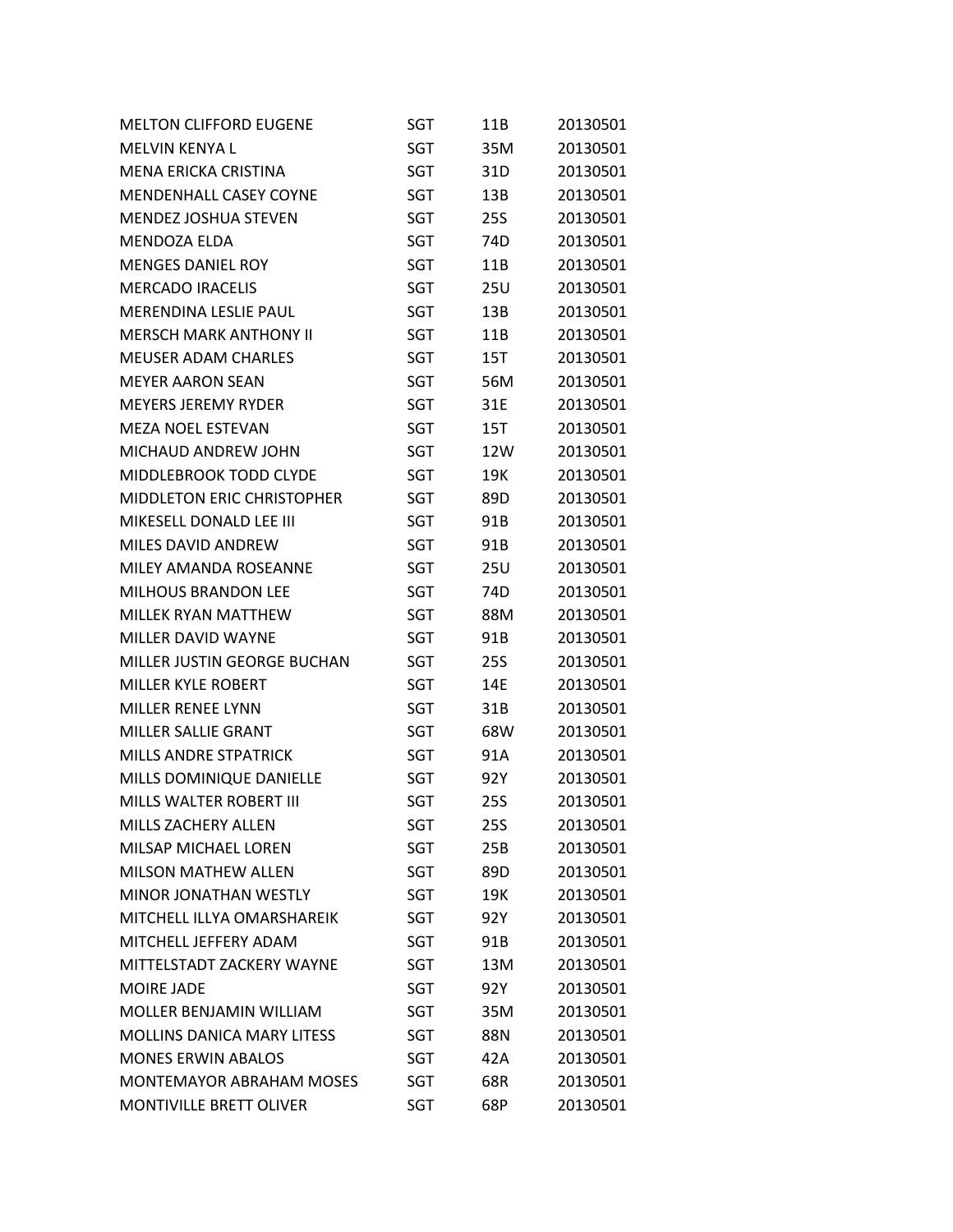| <b>MOOD JUSTIN SCOTT</b>        | SGT        | 25U             | 20130501 |
|---------------------------------|------------|-----------------|----------|
| MOORE ALEXANDER JOHNSON         | SGT        | 94S             | 20130501 |
| <b>MOORE CHIRIGA TENE</b>       | SGT        | 25B             | 20130501 |
| <b>MOORE DENNIS RAY JR</b>      | SGT        | 31D             | 20130501 |
| <b>MOORE HENRY LAVERN</b>       | <b>SGT</b> | 91B             | 20130501 |
| <b>MOORE JAMES CHRISTOPHER</b>  | SGT        | 11B             | 20130501 |
| <b>MOORE JASON MATTHEW</b>      | SGT        | 25U             | 20130501 |
| <b>MOORE KLYSTA MARIE</b>       | SGT        | 12C             | 20130501 |
| <b>MOORE MATTHEW PAUL</b>       | SGT        | 12P             | 20130501 |
| <b>MOORE NATHAN SCOTT</b>       | SGT        | 25B             | 20130501 |
| <b>MORALES ANGEL LUIS</b>       | SGT        | 92A             | 20130501 |
| <b>MORALES DIAZ ERIC RUBEN</b>  | SGT        | 68W             | 20130501 |
| <b>MORALES JORGE ALEXEY</b>     | SGT        | 92Y             | 20130501 |
| <b>MORALES KEVIN SHEY ODOM</b>  | SGT        | 11 <sub>B</sub> | 20130501 |
| <b>MORALES LUIS ALBERTO</b>     | SGT        | 42A             | 20130501 |
| <b>MORALES PATRICK PHILLIP</b>  | SGT        | 12D             | 20130501 |
| <b>MOREL EDWIN</b>              | <b>SGT</b> | 92Y             | 20130501 |
| MORENOVELAZQUEZ YOHANA          | SGT        | 68J             | 20130501 |
| <b>MORGAN RAYMOND THOMAS</b>    | SGT        | 88N             | 20130501 |
| <b>MORGAN ROBERT FRANK JR</b>   | SGT        | 13F             | 20130501 |
| <b>MORRIS JON PRIEST</b>        | SGT        | 29E             | 20130501 |
| <b>MORRIS MATHEW JAMES</b>      | SGT        | 31B             | 20130501 |
| <b>MORRIS SEAN MICHAEL</b>      | SGT        | 35F             | 20130501 |
| <b>MORSE ANDREW JAMES</b>       | SGT        | 11B             | 20130501 |
| <b>MORSE JOSHUA RICHARD</b>     | SGT        | 12N             | 20130501 |
| <b>MORSE ROBERT JAMES</b>       | SGT        | 25B             | 20130501 |
| <b>MORUA BOBBIE JEAN</b>        | SGT        | 31B             | 20130501 |
| <b>MOSLEY JASON CHRISTOPHER</b> | SGT        | 19K             | 20130501 |
| <b>MOSS AMANDA LYNN</b>         | SGT        | 15J             | 20130501 |
| <b>MOSSEY STEPHEN JAMES</b>     | <b>SGT</b> | 27D             | 20130501 |
| <b>MOUCHET BRYCE PHILLIP</b>    | SGT        | 19K             | 20130501 |
| MOUNTAIN RYAN DAVID             | SGT        | 11B             | 20130501 |
| <b>MULDER CRAIG WILLIAM</b>     | SGT        | 15E             | 20130501 |
| <b>MULLINS MASON MCCAFFERY</b>  | SGT        | 11B             | 20130501 |
| <b>MUNOZ ANTHONY RAY</b>        | SGT        | 19K             | 20130501 |
| <b>MUNOZ GUILLERMO</b>          | SGT        | <b>15U</b>      | 20130501 |
| MUNOZ HOMERO JAVIER JR          | SGT        | 11B             | 20130501 |
| <b>MURPHY BUD THOMAS</b>        | SGT        | 35N             | 20130501 |
| MURPHY JOEL EDWARD JR           | SGT        | 92A             | 20130501 |
| <b>MYERS ISAIAH LUKE</b>        | SGT        | 19D             | 20130501 |
| <b>NAJARIAN THOMAS SHAUN</b>    | SGT        | 89B             | 20130501 |
| <b>NARON ADAM CHRISTOPHER</b>   | SGT        | 14T             | 20130501 |
| NECESSARY CHARLES RAY           | SGT        | 12B             | 20130501 |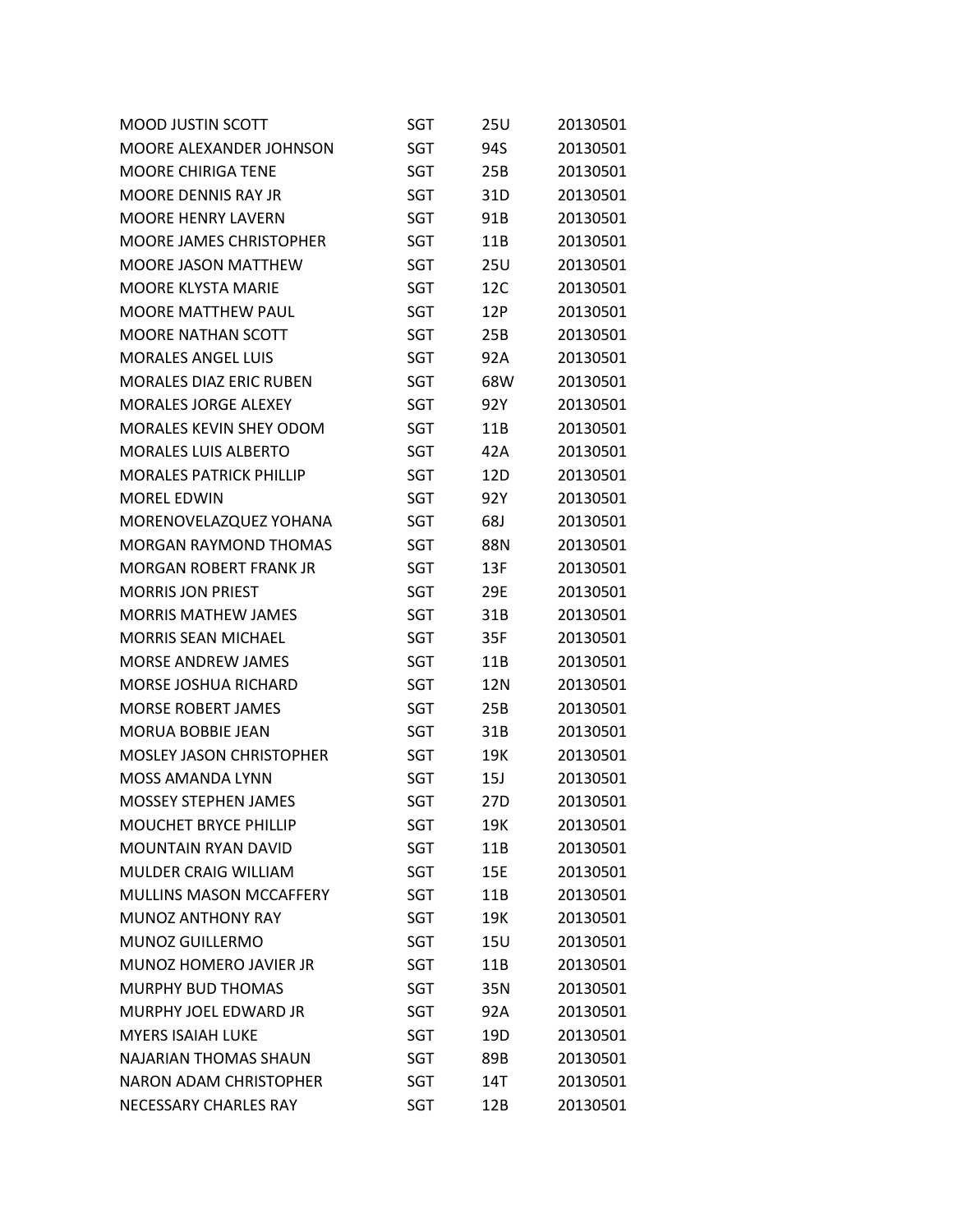| <b>NEELY DAYAN MICHAEL</b>         | SGT        | 46Q | 20130501 |
|------------------------------------|------------|-----|----------|
| <b>NEILL JOE THOMAS</b>            | <b>SGT</b> | 18B | 20130501 |
| <b>NELSON CHRISTOPHER FREDERIC</b> | <b>SGT</b> | 12N | 20130501 |
| NETTLES BRANDON CHARLES            | <b>SGT</b> | 29E | 20130501 |
| <b>NEWBANKS ROBERT ROY</b>         | SGT        | 35F | 20130501 |
| <b>NEWBERRY DOUG A</b>             | <b>SGT</b> | 91B | 20130501 |
| NICANOR JAIRO ESTEBAN              | <b>SGT</b> | 68W | 20130501 |
| NICHOLS CLIFTON JAMES              | <b>SGT</b> | 91B | 20130501 |
| <b>NICHOLS KEVIN MAURICE</b>       | SGT        | 12B | 20130501 |
| <b>NIETO ERICK CRITCER</b>         | <b>SGT</b> | 11C | 20130501 |
| <b>NIPPER TRAVIS JOHN</b>          | <b>SGT</b> | 11B | 20130501 |
| <b>NORTHROP CHRISTOPHER</b>        | <b>SGT</b> | 11B | 20130501 |
| NOTESTINE JASON LEE                | SGT        | 14G | 20130501 |
| NOTO JOSEPH JAMES JR               | <b>SGT</b> | 11B | 20130501 |
| <b>NOVAK MICHAEL RICHARD</b>       | <b>SGT</b> | 11B | 20130501 |
| <b>NOZILE MARIE GUERDA</b>         | <b>SGT</b> | 27D | 20130501 |
| <b>NUGENT FORREST LFF</b>          | SGT        | 92Y | 20130501 |
| <b>NUZZOLESE BRANDON JAMES</b>     | <b>SGT</b> | 68P | 20130501 |
| <b>OBAKRAIRUR MELVIN JOSHWICK</b>  | <b>SGT</b> | 13F | 20130501 |
| <b>OBRIEN MALLORY NICHOLE</b>      | <b>SGT</b> | 14T | 20130501 |
| <b>OBRIEN PHILLIP JAY</b>          | SGT        | 11B | 20130501 |
| <b>OBRIEN SPENCER PATRICK</b>      | <b>SGT</b> | 11B | 20130501 |
| OCHOA JOEL D                       | <b>SGT</b> | 11B | 20130501 |
| <b>ODOM ROBERT JOHN</b>            | <b>SGT</b> | 35F | 20130501 |
| OGANDOGERMAN HARRYSON SAUL         | SGT        | 13B | 20130501 |
| OH YOON SOO                        | <b>SGT</b> | 35F | 20130501 |
| OLIVAS EDWARDO SAENZ               | SGT        | 11B | 20130501 |
| OLLIVIERREBREWER JULIAN CHR        | SGT        | 74D | 20130501 |
| <b>OLMOS GUILLERMO R</b>           | SGT        | 15B | 20130501 |
| <b>OLSEN MATTHEW MICHAEL</b>       | <b>SGT</b> | 35F | 20130501 |
| <b>OLSON DEREK DYLAN</b>           | SGT        | 25S | 20130501 |
| <b>ONEILL BRANDON KEITH MULHOL</b> | SGT        | 35M | 20130501 |
| <b>ONEILL LUKE FERRELL</b>         | <b>SGT</b> | 11B | 20130501 |
| ORONA GABRIEL NOAH                 | SGT        | 14T | 20130501 |
| ORTIZCALDERON GIL ALBERTO          | SGT        | 94M | 20130501 |
| <b>OSBORN KEVIN WAYNE</b>          | SGT        | 25U | 20130501 |
| OTOOLE SEAN KEVIN ALEXANDER        | SGT        | 92R | 20130501 |
| <b>OUCH BRYANT SEREY</b>           | SGT        | 19D | 20130501 |
| <b>OWENS JAMES CHRISTOPHER</b>     | SGT        | 19K | 20130501 |
| <b>OWENS JOSHUA WAYNE</b>          | SGT        | 19D | 20130501 |
| <b>OWENS TIMOTHY TERRELL</b>       | SGT        | 25S | 20130501 |
| <b>OYER JOSH ROBERT</b>            | SGT        | 92G | 20130501 |
| PABON CHRISTOPHER ALLAN            | <b>SGT</b> | 11B | 20130501 |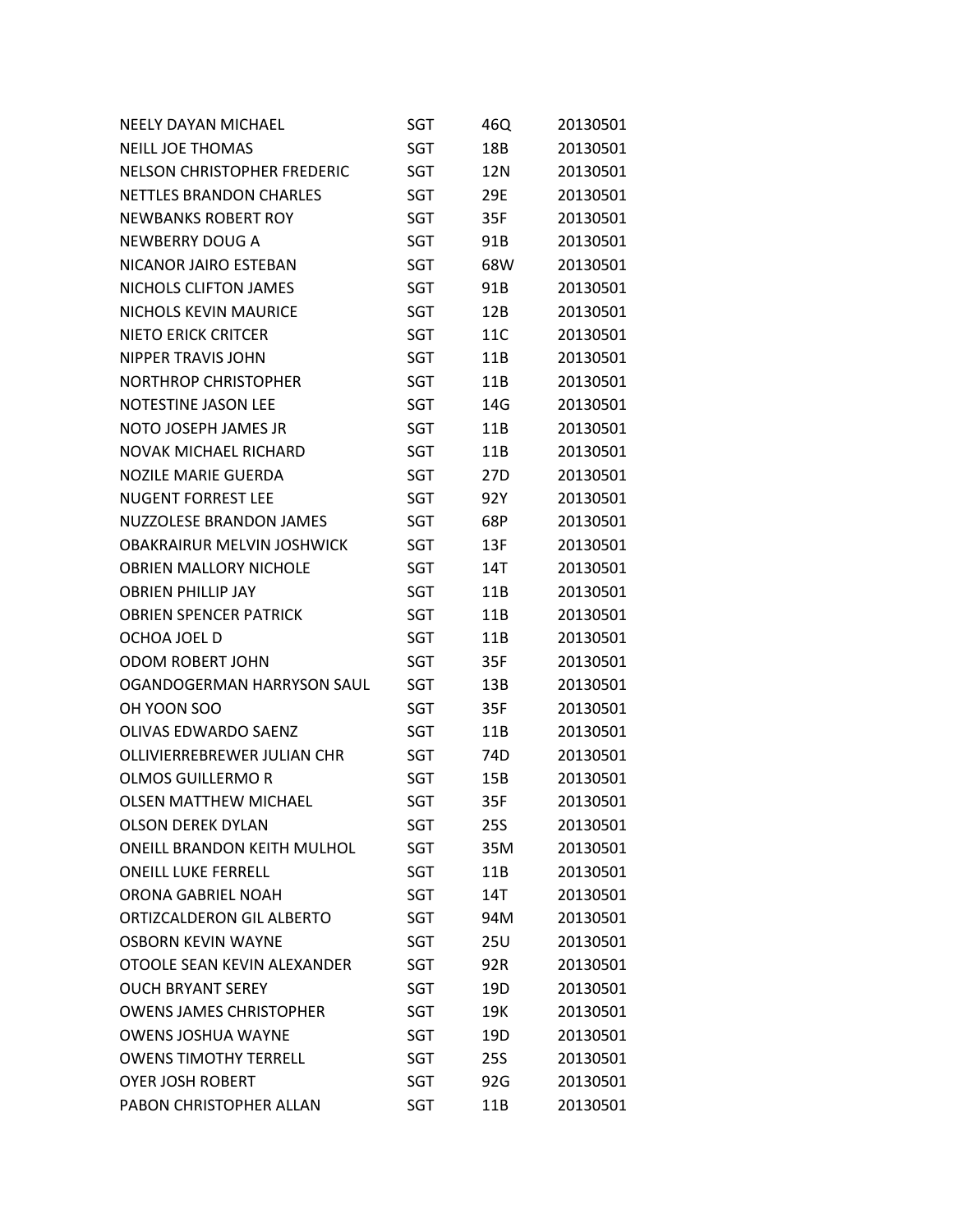| <b>PADILLA ERIC DANIEL</b>    | SGT        | 91B | 20130501 |
|-------------------------------|------------|-----|----------|
| PADUA JOHNLUIS SERRANO SERR   | SGT        | 68W | 20130501 |
| <b>PAGA STEVE RICHARD</b>     | SGT        | 15R | 20130501 |
| PAGAN ARSENIO LUIS            | <b>SGT</b> | 25B | 20130501 |
| PAGANRODRIGUEZ FERNANDO       | SGT        | 92M | 20130501 |
| PALMER COLE EDWARD            | SGT        | 13R | 20130501 |
| PALMER DEMIAN MONTELA         | SGT        | 92G | 20130501 |
| PALMER EVELYN ROSMERY         | <b>SGT</b> | 88N | 20130501 |
| PALOMINO JESS MICHAEL         | SGT        | 13F | 20130501 |
| PAPE DUSTIN JON               | SGT        | 12B | 20130501 |
| PARFAIT DOMINICK JOSEPH       | SGT        | 35M | 20130501 |
| PARIS PATRICK JAMES           | <b>SGT</b> | 25B | 20130501 |
| <b>PARK MYUNG HWAN</b>        | SGT        | 92A | 20130501 |
| PARKER ATHENA RAE             | <b>SGT</b> | 25B | 20130501 |
| <b>PARKER JENNIFER SUE</b>    | SGT        | 35M | 20130501 |
| PAROFF KEITH DANIEL           | <b>SGT</b> | 89D | 20130501 |
| PARRA MANUFL FFLIPF           | SGT        | 15T | 20130501 |
| PARRATT BRIAN MICHAEL         | SGT        | 19K | 20130501 |
| PARSONS BRADLEY DAREN         | <b>SGT</b> | 11B | 20130501 |
| PARTLOW CLIFFORD CASEY        | SGT        | 15E | 20130501 |
| <b>PARTRIDGE JEREMIAH LEE</b> | SGT        | 11B | 20130501 |
| PASCHAL KEITH ANDERSON        | SGT        | 11B | 20130501 |
| PASTRANAMARTINEZ JUAN SAM     | SGT        | 79R | 20130501 |
| PATTERSON GREGORY LAMONT      | SGT        | 88N | 20130501 |
| PATTERSON JASON ANTHONY       | SGT        | 68S | 20130501 |
| PATTERSON WILLIAM TERRELL     | SGT        | 74D | 20130501 |
| PATTON ZACHARY TAYLOR         | SGT        | 19D | 20130501 |
| PAUL DONALD MICHAEL           | SGT        | 88M | 20130501 |
| PAULISCZAK JASON MARK         | SGT        | 31B | 20130501 |
| PAYNE PHILLIP THOMAS          | <b>SGT</b> | 11B | 20130501 |
| PAYNE TAMEKA L                | SGT        | 68D | 20130501 |
| PEDERSON JOHN DAVID           | SGT        | 25B | 20130501 |
| PEGUES JAMES JR               | SGT        | 88M | 20130501 |
| PEIGHTAL ADAM JAMES           | SGT        | 25B | 20130501 |
| PELKEY ALICIA MARIE           | SGT        | 68W | 20130501 |
| PELLETIER BRYN ERIN           | SGT        | 15T | 20130501 |
| PEMBLE MATTHEW ROSS           | SGT        | 12B | 20130501 |
| PENCE BRADLEY MICHAEL         | SGT        | 35P | 20130501 |
| PENDERGRASS CHARLES RONALD    | SGT        | 15G | 20130501 |
| PENLAND KEVIN LEE             | SGT        | 92Y | 20130501 |
| PEPLINSKI ALMA MARIE OLINDA   | SGT        | 35G | 20130501 |
| PEREIRA JUAN FRANCISCO JR     | SGT        | 91A | 20130501 |
| PERES KYLE WADE               | SGT        | 25S | 20130501 |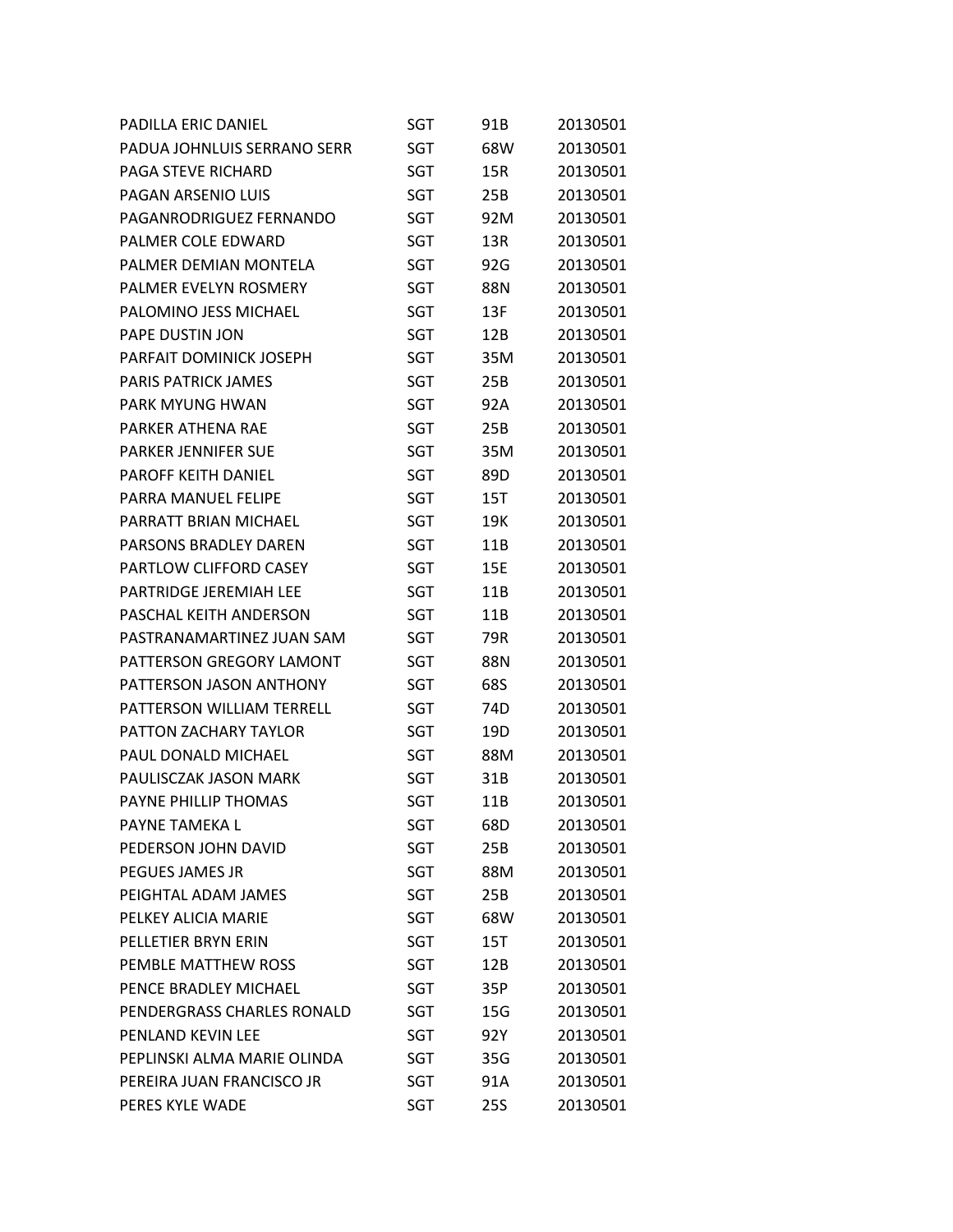| <b>PEREZ ANDRES</b>          | SGT        | 15W        | 20130501 |
|------------------------------|------------|------------|----------|
| PEREZ EDDIE BLAS             | SGT        | 15B        | 20130501 |
| <b>PEREZ JESUS</b>           | SGT        | 88N        | 20130501 |
| PEREZ JONATHAN O             | SGT        | 11B        | 20130501 |
| PEREZ MICHAEL DAVID          | SGT        | 25U        | 20130501 |
| PEREZRODRIGUEZ CARLOS E      | SGT        | 12R        | 20130501 |
| PEREZTORRES JOHN ANTHONY     | SGT        | 11B        | 20130501 |
| PERKINS DANIEL JOSEPH        | SGT        | 11B        | 20130501 |
| PERKINS RALPH BARRY JR       | SGT        | 12N        | 20130501 |
| PERLE BRETT CORBIN           | SGT        | 11B        | 20130501 |
| PERRYMAN FLOYD JR            | SGT        | <b>25U</b> | 20130501 |
| PETERSEN MATTHEW KANE        | SGT        | 13B        | 20130501 |
| PETERSON JONATHAN WAYNE      | SGT        | 18B        | 20130501 |
| PETERSON TERRELL LAMAR       | SGT        | 68W        | 20130501 |
| PHILLIPS DAREL RAY JR        | SGT        | 25B        | 20130501 |
| PHILLIPS NAKIA               | SGT        | 88M        | 20130501 |
| PHOEBUS MATTHEW CHRISTOPHER  | SGT        | 11B        | 20130501 |
| PICASSOMORA ROBERTO CARLOS   | SGT        | 68P        | 20130501 |
| PICHOTTA MICHAEL LYN         | SGT        | 11B        | 20130501 |
| PIMENTEL RODRIGO ANTONIO JR  | SGT        | 11B        | 20130501 |
| PINEDA DANIEL ALFREDO        | SGT        | 25B        | 20130501 |
| PINO CLARENCE JUAN JR        | SGT        | 88M        | 20130501 |
| PINSON COLE JAMES            | SGT        | 11C        | 20130501 |
| PIPER DREW GARRETT           | SGT        | 11B        | 20130501 |
| PLAMONDON REBECCA A          | SGT        | 14T        | 20130501 |
| PLEAU ANTHONY GERALD         | SGT        | 13M        | 20130501 |
| POLK GEORGE WILLIAM III      | SGT        | 25Q        | 20130501 |
| PORTER DONALD JOHN JR        | SGT        | 19D        | 20130501 |
| POST SAMUEL JAMES            | SGT        | 31B        | 20130501 |
| POSTLE RYAN ROBERT           | SGT        | 25U        | 20130501 |
| POSTMA CORY STEVEN           | SGT        | 13R        | 20130501 |
| POTTER LEAL CARL             | SGT        | 11C        | 20130501 |
| POTTER SHAWN JAMES           | SGT        | 25B        | 20130501 |
| <b>POWERS PATRICK IAN</b>    | SGT        | 19D        | 20130501 |
| <b>POWERS SAMMY RAY II</b>   | <b>SGT</b> | 19D        | 20130501 |
| <b>POZAS LORRIANNE GRACE</b> | SGT        | 88M        | 20130501 |
| <b>PRATT DARYL IR</b>        | SGT        | 35S        | 20130501 |
| PRATT DUSTIN KYLE            | SGT        | 11B        | 20130501 |
| PRESCOTT IAN MCRAE           | <b>SGT</b> | 18C        | 20130501 |
| PRESHONG GINA                | SGT        | 68K        | 20130501 |
| PRESLEY LEVI AARON           | SGT        | <b>25S</b> | 20130501 |
| PRIETO MYCHAL JOSUE          | SGT        | 19D        | 20130501 |
| PRIOLEAU CHRISTOPHER LAMAR   | <b>SGT</b> | 19K        | 20130501 |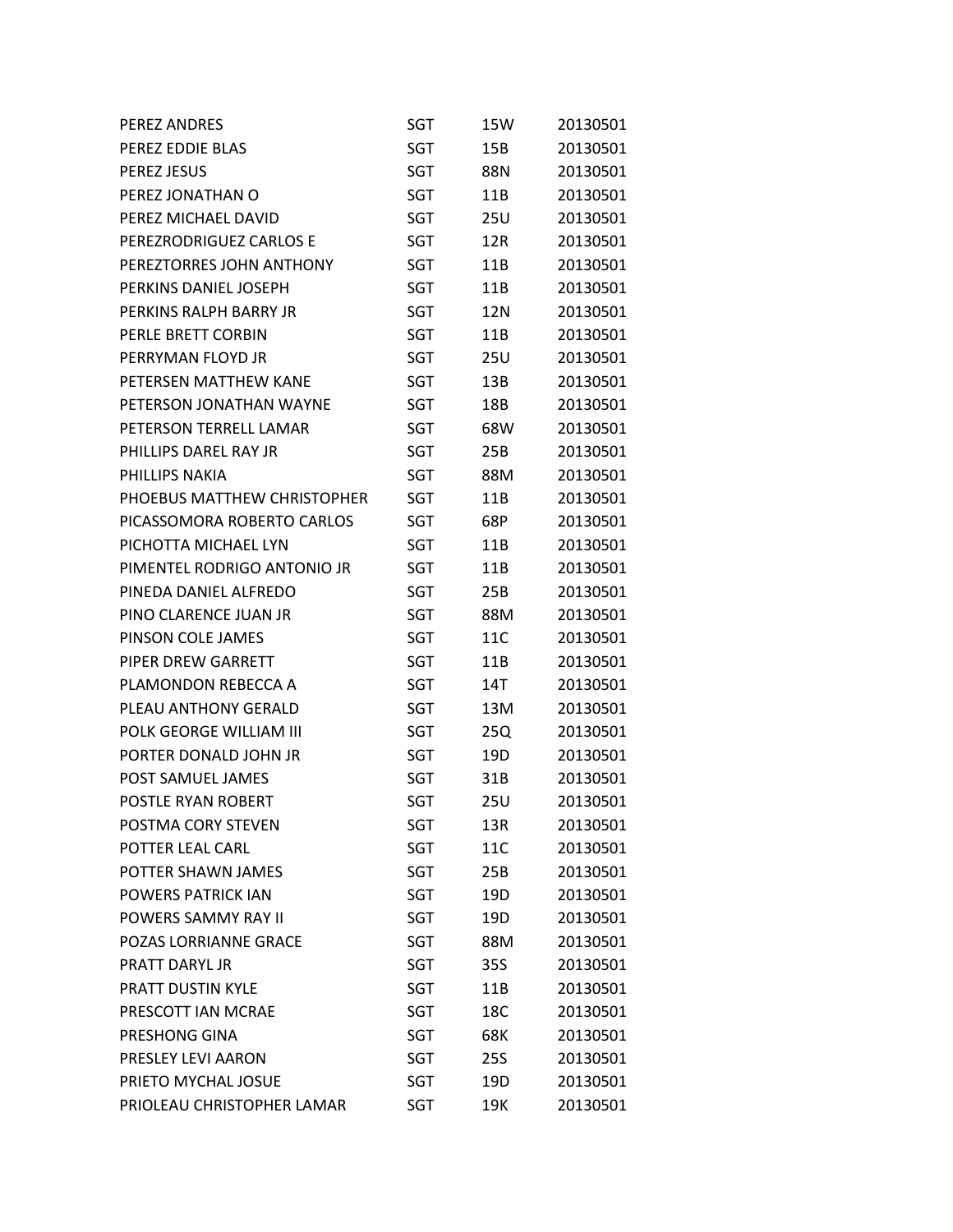| PRIOR DANIEL THOMAS              | SGT        | 11B             | 20130501 |
|----------------------------------|------------|-----------------|----------|
| PRITCHARD GRANT MICHAEL          | SGT        | 91D             | 20130501 |
| PROCTOR ANDRE RYAN               | SGT        | 29E             | 20130501 |
| PROULX TIMOTHY JAMES             | SGT        | 12B             | 20130501 |
| PROVO JASON ROBERT               | SGT        | 88N             | 20130501 |
| PUENTE VALERIA                   | SGT        | 68J             | 20130501 |
| PULCHER THOMAS EDWARD            | SGT        | 19K             | 20130501 |
| PURRINGTON ZACHARY JUSTON        | SGT        | 11B             | 20130501 |
| <b>PUTNAM AARON LIEF</b>         | SGT        | 19 <sub>D</sub> | 20130501 |
| <b>QUADE JASON MICHAEL</b>       | SGT        | 14T             | 20130501 |
| <b>QUEEN DARRYL RICHARD JR</b>   | SGT        | 74D             | 20130501 |
| <b>QUENAN LAURA URSULA</b>       | SGT        | 25B             | 20130501 |
| <b>QUESTEL SEAN MICHAEL</b>      | SGT        | 68W             | 20130501 |
| <b>QUICHOCHO RICK JOAQUIN SR</b> | SGT        | 91B             | 20130501 |
| <b>QUINTANA TERESA</b>           | SGT        | 88N             | 20130501 |
| RADER JERRAD WAYNE               | SGT        | 13B             | 20130501 |
| RADWAN MARCIN                    | SGT        | 12B             | 20130501 |
| <b>RAGLE BRADLEY J</b>           | SGT        | 19D             | 20130501 |
| <b>RAMEY JOSHUA ISALLE</b>       | SGT        | 13F             | 20130501 |
| RANDALL JARVIS DANIEL            | SGT        | 13F             | 20130501 |
| <b>RANDLE ERIC JERMAINE</b>      | SGT        | 25B             | 20130501 |
| RANDOLPH CHARLES WILLIAM         | SGT        | 11C             | 20130501 |
| RASMUSSEN CAMERON MICHAEL        | SGT        | 74D             | 20130501 |
| RASOS CHRISTOPHER TALARO         | SGT        | 13B             | 20130501 |
| <b>RAUTIO TYLER DEWAYNE</b>      | SGT        | 11B             | 20130501 |
| <b>REASON DEREK THOMAS</b>       | SGT        | 14T             | 20130501 |
| <b>REED CHAMELEON EARL</b>       | SGT        | 79R             | 20130501 |
| <b>REED JESSE LEE</b>            | SGT        | 19K             | 20130501 |
| <b>REED TYSON DALE</b>           | SGT        | 19D             | 20130501 |
| <b>REEVES RYAN PATRICK</b>       | <b>SGT</b> | 11B             | 20130501 |
| REID LUCIEAN TOZZI JR            | SGT        | 92A             | 20130501 |
| <b>REID STEVEN RYAN</b>          | SGT        | 25B             | 20130501 |
| REINHART JARED LUCAS             | SGT        | 11B             | 20130501 |
| REMPEL CRAIG ALAN                | SGT        | 14S             | 20130501 |
| <b>RENNER THOMAS</b>             | SGT        | 68A             | 20130501 |
| RENTASPONCE GARETH ANTONIO       | <b>SGT</b> | 31B             | 20130501 |
| REPEKI JERALD QUIAMBAO           | SGT        | 19D             | 20130501 |
| <b>REYES HECTOR HUGO JR</b>      | SGT        | 31B             | 20130501 |
| REYES ROLAND DEVORA              | SGT        | 68W             | 20130501 |
| <b>REYNOLDS PAUL PHILIP</b>      | SGT        | 89D             | 20130501 |
| REYNOLDS VINCENT JOHN            | SGT        | 11C             | 20130501 |
| REYNOSO JUAN ANTONIO             | SGT        | 92Y             | 20130501 |
| RHINE CLINT OTIS JR              | SGT        | 15B             | 20130501 |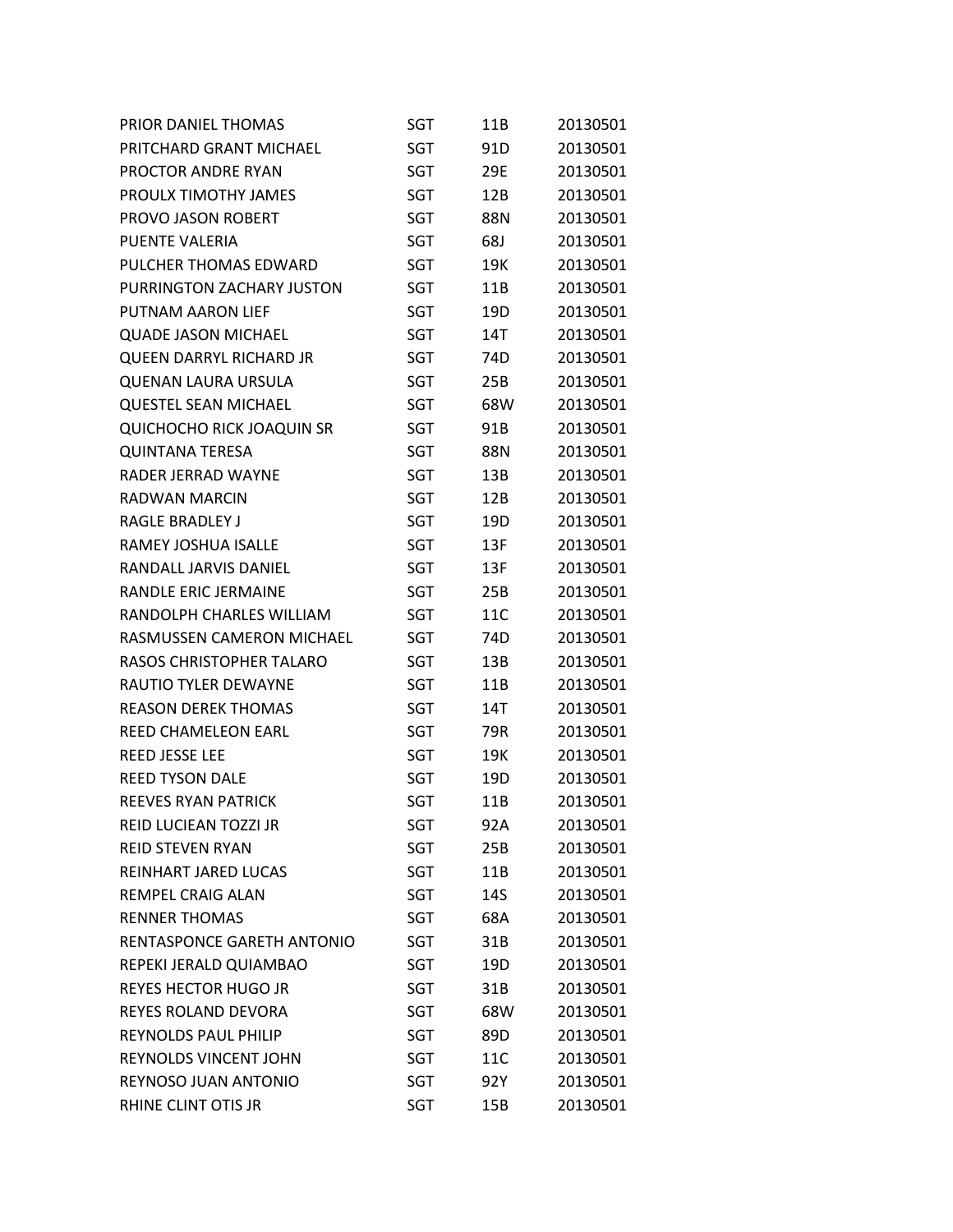| RHINES IAN MICHAEL               | SGT        | 13F             | 20130501 |
|----------------------------------|------------|-----------------|----------|
| <b>RHOADS RANDY</b>              | SGT        | 68X             | 20130501 |
| <b>RICE GARY KEVIN II</b>        | SGT        | 13T             | 20130501 |
| RICHARDS JASON DAVID             | SGT        | 91B             | 20130501 |
| RICHARDSON DANIEL KYLE           | SGT        | 12B             | 20130501 |
| RICHARDSON JOHNNY WILLIS JR      | SGT        | 92Y             | 20130501 |
| RICHEY TERRANCE DEMETRIUS        | SGT        | 68W             | 20130501 |
| RICHEY WAYNE ELIOT               | SGT        | 89B             | 20130501 |
| RICHTER DENNY                    | <b>SGT</b> | 31D             | 20130501 |
| RIDDICK WILLIE DEREK II          | SGT        | 14E             | 20130501 |
| <b>RIDDLE CORY DON</b>           | SGT        | 91B             | 20130501 |
| RIEDERER ERIC BROWNE             | SGT        | 15P             | 20130501 |
| RILEY RICHARD ROBERT JR          | SGT        | 13B             | 20130501 |
| RIOSRAMIREZ MARCOS ANTONIO       | SGT        | 31B             | 20130501 |
| <b>RIOSTORRES JOEL MANUEL</b>    | SGT        | 15N             | 20130501 |
| RITTENHOUSE WILLIAM MICHAEL      | SGT        | 25B             | 20130501 |
| <b>RIVERA ALEX J</b>             | SGT        | 88M             | 20130501 |
| RIVERA ANTONIO JOSE              | SGT        | 31B             | 20130501 |
| RIVERA FELIX STEVEN              | SGT        | 27 <sub>D</sub> | 20130501 |
| RIVERA JAVIER                    | SGT        | 13B             | 20130501 |
| RIVERA RINALDO JR                | SGT        | 42A             | 20130501 |
| RIVERAAGOSTO MILTON ALEXIS       | SGT        | 15G             | 20130501 |
| RIVERAARREOLA JOSE RAMON         | SGT        | 92F             | 20130501 |
| RIVERABERMUDEZ ALVIN J           | SGT        | 92F             | 20130501 |
| RIVERACINTRON VIDAL EDUARDO      | SGT        | 19D             | 20130501 |
| RIVERARODRIGUEZ RICHARD          | SGT        | 88L             | 20130501 |
| ROACH JACOB WILLIAM              | SGT        | 31E             | 20130501 |
| ROACH MATTHEW MARTIN             | SGT        | 11B             | 20130501 |
| ROBBINS DANIEL CALEB             | <b>SGT</b> | 14G             | 20130501 |
| ROBERTS ANDREW DOUGLAS           | <b>SGT</b> | 91F             | 20130501 |
| ROBERTS JOSHUA GLEN              | SGT        | 19D             | 20130501 |
| ROBERTSON RAFIQ ALI              | SGT        | <b>25U</b>      | 20130501 |
| ROBERTSON STEVEN MICHAEL         | SGT        | 91B             | 20130501 |
| ROBINETT THOMAS RUSSELL          | SGT        | 18D             | 20130501 |
| ROBINSON BRANDON DONALD          | SGT        | 12B             | 20130501 |
| ROBINSON CHRISTOPHER JERALD      | SGT        | <b>25S</b>      | 20130501 |
| <b>ROBINSON DEMETRIUS ANDREW</b> | SGT        | 35N             | 20130501 |
| <b>ROBINSON TONECIA DEANNE</b>   | SGT        | 92Y             | 20130501 |
| <b>RODRIGUEZ ALAIN</b>           | <b>SGT</b> | 92G             | 20130501 |
| RODRIGUEZ DAVID                  | SGT        | 25Q             | 20130501 |
| RODRIGUEZ MIGUEL ANGEL JR        | SGT        | <b>25S</b>      | 20130501 |
| RODRIGUEZ OMAR JOSE              | SGT        | 11B             | 20130501 |
| RODRIGUEZ RONALD                 | SGT        | 29E             | 20130501 |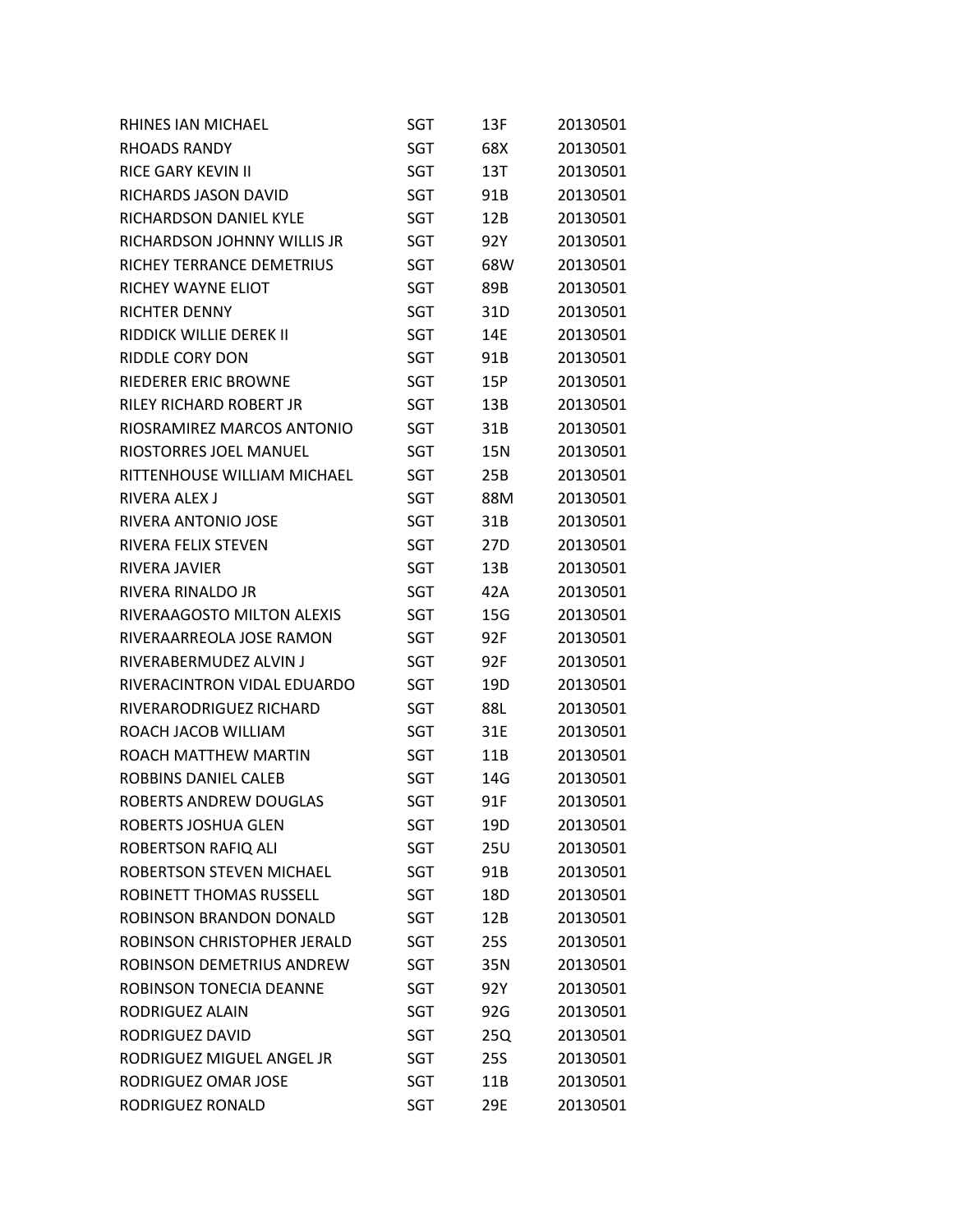| RODRIGUEZREXROAD TIFFANY DA        | SGT        | 35T | 20130501 |
|------------------------------------|------------|-----|----------|
| RODRIGUEZSANTOS YAMIL ORLAN        | SGT        | 74D | 20130501 |
| ROESCH JUSTIN KENYON               | <b>SGT</b> | 12B | 20130501 |
| ROJAS CHRISTOPHER KELLY            | SGT        | 25B | 20130501 |
| ROLLIN NATHANIAL JACOB             | SGT        | 12B | 20130501 |
| ROMAN JOSE                         | <b>SGT</b> | 25U | 20130501 |
| ROMANO JOSEPH RAYMOND              | SGT        | 88N | 20130501 |
| ROMERO ANDREW ANTHONY              | SGT        | 11B | 20130501 |
| ROMERO MICA LARANCE                | SGT        | 13B | 20130501 |
| ROMINE HEATHER MARIE               | <b>SGT</b> | 79R | 20130501 |
| ROSADO CARLOS MANUEL               | SGT        | 68W | 20130501 |
| ROSALESJAIME GILBERTO A            | SGT        | 92F | 20130501 |
| ROSARIOMARTINEZ BRIAN              | SGT        | 25U | 20130501 |
| ROSBOROUGH BRADLEY ROBERT          | <b>SGT</b> | 25B | 20130501 |
| <b>ROSE AARON DEMETRIUS</b>        | SGT        | 25B | 20130501 |
| ROSE WILBURN STEVEN JR             | <b>SGT</b> | 27D | 20130501 |
| <b>ROSEN SEAN</b>                  | SGT        | 12B | 20130501 |
| ROSENGARTEN CHARLES ROBERT         | <b>SGT</b> | 35G | 20130501 |
| <b>ROSS EDWARD JAMES JR</b>        | SGT        | 11B | 20130501 |
| <b>ROSSER JOHN ERIC</b>            | SGT        | 68W | 20130501 |
| ROTH CALEB MICHAEL                 | SGT        | 74D | 20130501 |
| ROWLAND JAMES CURTIS               | SGT        | 13B | 20130501 |
| ROYCE JAMES ALEX                   | <b>SGT</b> | 35F | 20130501 |
| ROYLE TYLER JOHN                   | SGT        | 11B | 20130501 |
| ROYSTER STEVEN JAMES               | SGT        | 25B | 20130501 |
| <b>RUDY BENJAMIN KIRK</b>          | <b>SGT</b> | 31B | 20130501 |
| <b>RUEDA ALBERTO</b>               | SGT        | 25Q | 20130501 |
| <b>RUISINGER ANTHONY GERARD JR</b> | SGT        | 91B | 20130501 |
| RUIZDAMIANI ISABFL M               | SGT        | 29E | 20130501 |
| RUMINSKI TYLER JOSEPH              | <b>SGT</b> | 18E | 20130501 |
| <b>RUMSEY JAMES SAUNDER</b>        | SGT        | 19D | 20130501 |
| RUSE DAVID MICHAEL JR              | SGT        | 92A | 20130501 |
| RUSHING MICHAEL DON                | SGT        | 27D | 20130501 |
| RUSSELL JESSICA MARIE              | <b>SGT</b> | 42A | 20130501 |
| RUSSELL JONATHAN WILLIAM           | <b>SGT</b> | 35N | 20130501 |
| <b>RUSSELL MILLER WAYNE</b>        | <b>SGT</b> | 15D | 20130501 |
| RYAN KEVIN WILLIAM                 | SGT        | 11B | 20130501 |
| <b>SAAD JASON TYLER</b>            | <b>SGT</b> | 19K | 20130501 |
| SAATY JOTIAR M                     | <b>SGT</b> | 11B | 20130501 |
| <b>SAFKO DEREK MARK</b>            | SGT        | 88N | 20130501 |
| SALAZAR ANTONIO GARCIA             | <b>SGT</b> | 91M | 20130501 |
| <b>SALAZAR FRANK III</b>           | <b>SGT</b> | 88N | 20130501 |
| <b>SALAZAR MARK</b>                | SGT        | 14T | 20130501 |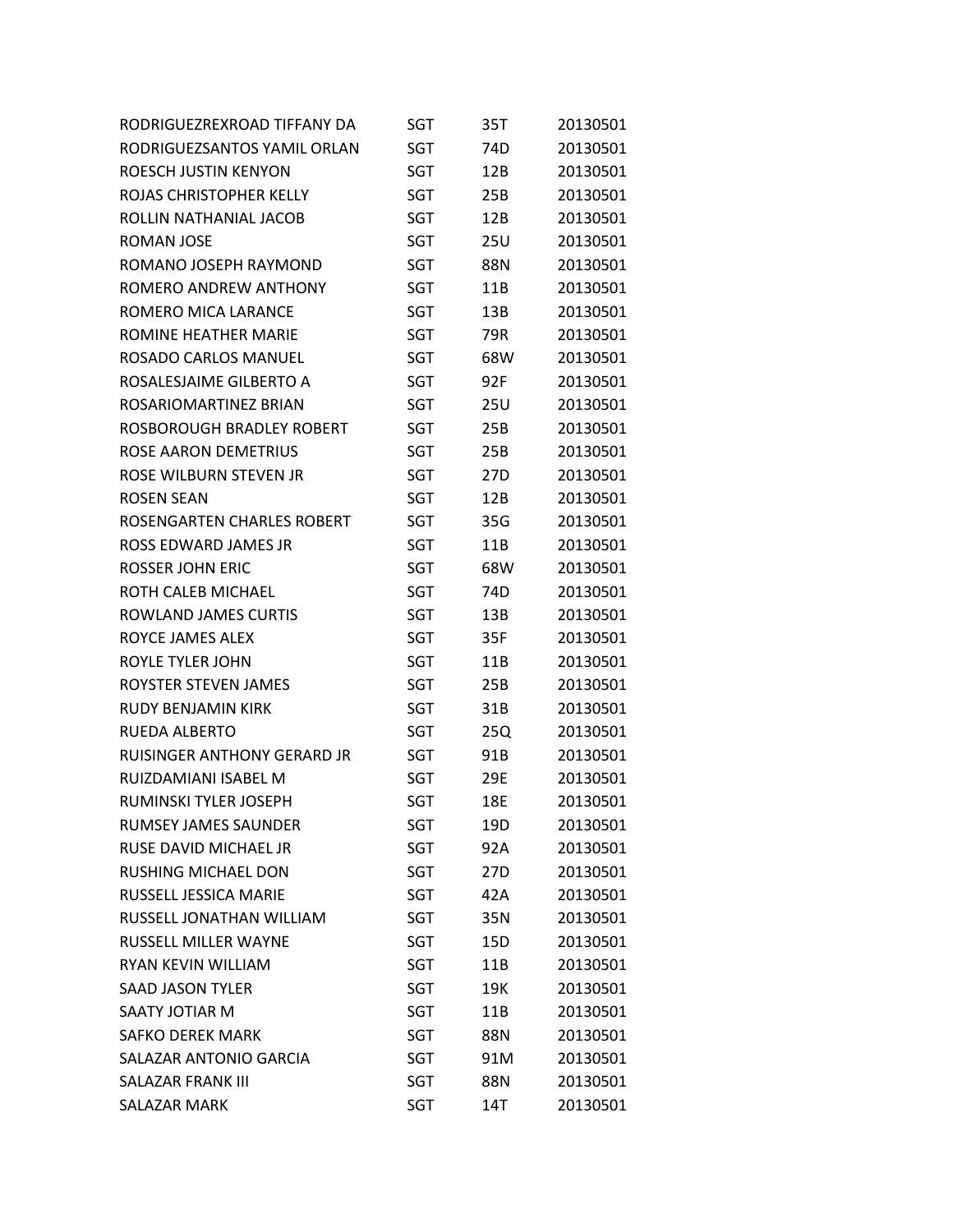| SALAZAR MICHAEL WILLIAM            | SGT        | 29E | 20130501 |
|------------------------------------|------------|-----|----------|
| SALCEDO KHARLO CASINO              | <b>SGT</b> | 89D | 20130501 |
| <b>SALDIVAR CESAR</b>              | SGT        | 12N | 20130501 |
| <b>SALES RALPH</b>                 | <b>SGT</b> | 92Y | 20130501 |
| SALVATIERRA JESSE DANIEL           | SGT        | 91D | 20130501 |
| <b>SAMPLES AMANDA MARIE</b>        | <b>SGT</b> | 92Y | 20130501 |
| <b>SANCHEZ ERIC MOSES</b>          | SGT        | 68M | 20130501 |
| SANCHEZ JESUS ANTONIO              | <b>SGT</b> | 11C | 20130501 |
| SANCHEZ JONATHAN VITTO             | SGT        | 91L | 20130501 |
| SANCHEZ LARRY GONZAGA              | <b>SGT</b> | 89D | 20130501 |
| <b>SANDERS TRAVIS JOHN</b>         | SGT        | 91B | 20130501 |
| SANDOVAL JASON GENE                | <b>SGT</b> | 92F | 20130501 |
| SANFORD ZACHARY DOUGLAS            | SGT        | 31B | 20130501 |
| SANTANA FRANCISCO JR               | <b>SGT</b> | 92Y | 20130501 |
| SANTIAGO CARLOS ANGEL              | SGT        | 42A | 20130501 |
| SANTIAGO SCOTT ASTON               | SGT        | 35M | 20130501 |
| SANTIAGO WILLIAM CHRISTOPHE        | SGT        | 15T | 20130501 |
| <b>SANTOS RAFAEL JR</b>            | <b>SGT</b> | 11B | 20130501 |
| SANTOSCRESPO DANIEL                | <b>SGT</b> | 92G | 20130501 |
| SAPP TRAVIS STEPHEN                | SGT        | 11B | 20130501 |
| <b>SAUCEDO MARIO ANTHONY</b>       | SGT        | 25U | 20130501 |
| <b>SCAGGS JAMES STANTON</b>        | <b>SGT</b> | 68W | 20130501 |
| <b>SCALES ANTWAN</b>               | SGT        | 11B | 20130501 |
| <b>SCHEERER BRENTON DAVID</b>      | SGT        | 13F | 20130501 |
| <b>SCHERF DANIEL</b>               | SGT        | 11B | 20130501 |
| SCHLIEVE JEREMY CLAYTON            | SGT        | 91B | 20130501 |
| SCHMIDT CHRISTOPHER ALLAN          | SGT        | 25S | 20130501 |
| <b>SCHMITT JACOB THOMAS</b>        | SGT        | 15E | 20130501 |
| <b>SCHNEIDER TERESA LYNN</b>       | SGT        | 68W | 20130501 |
| SCHOCKLING JOSHUA JAMES            | <b>SGT</b> | 13B | 20130501 |
| <b>SCHOLZE NATHAN CHARLES</b>      | SGT        | 68A | 20130501 |
| <b>SCHRAND JASON MICHAEL</b>       | SGT        | 11B | 20130501 |
| <b>SCHROCK THEODORE WILLIAM II</b> | SGT        | 92M | 20130501 |
| <b>SCHROETER DANIEL J</b>          | SGT        | 11B | 20130501 |
| <b>SCHULTZ CARL JAMES</b>          | SGT        | 91B | 20130501 |
| SCHULTZ JASON MATTHEW              | SGT        | 11B | 20130501 |
| <b>SCHULTZ SHAWN MICHAEL</b>       | SGT        | 89A | 20130501 |
| <b>SCHWALM DANIEL HOWARD</b>       | SGT        | 88N | 20130501 |
| SCHWEMLE GARY LEE JR               | SGT        | 12N | 20130501 |
| <b>SCHWIND ERIC SCOTT</b>          | SGT        | 31B | 20130501 |
| <b>SCOTT ADAM ANTHONY</b>          | <b>SGT</b> | 19K | 20130501 |
| <b>SCOTT CLIFFORD PJ</b>           | SGT        | 19K | 20130501 |
| <b>SCOTT DUANA DENICE</b>          | <b>SGT</b> | 56M | 20130501 |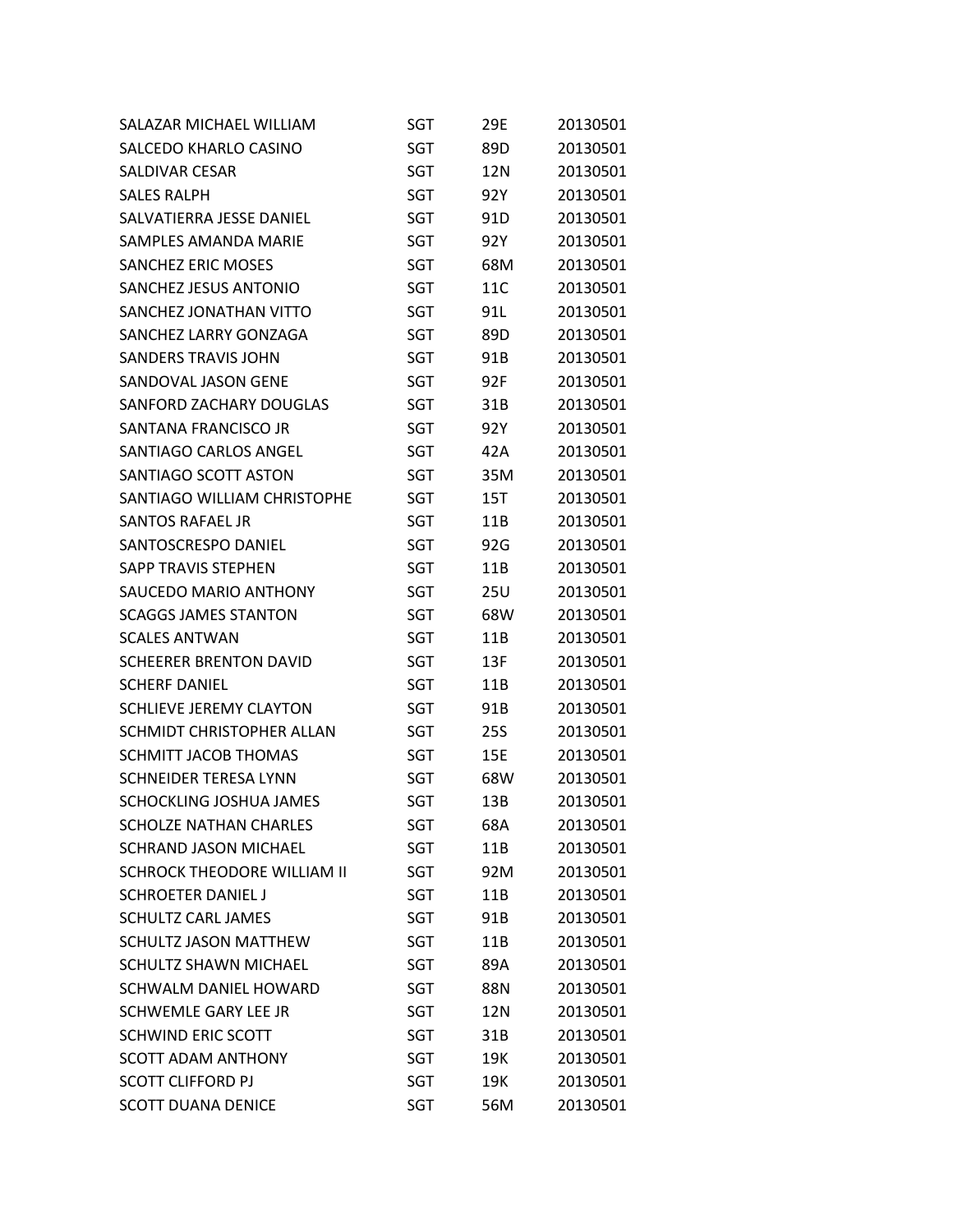| <b>SCOTT MARK DAVID</b>       | SGT        | 25B | 20130501 |
|-------------------------------|------------|-----|----------|
| <b>SCOTT NATHANIEL GAVIN</b>  | SGT        | 11B | 20130501 |
| <b>SCOTT TYLER JACKSON</b>    | SGT        | 35P | 20130501 |
| <b>SCUTT JASON MICHAEL</b>    | <b>SGT</b> | 25B | 20130501 |
| <b>SEAY SPENCER JOHN</b>      | SGT        | 19D | 20130501 |
| SEIDL KEVIN AUSTIN            | SGT        | 11C | 20130501 |
| SEQUEIRA KEALII ALEJANDRO     | SGT        | 74D | 20130501 |
| SETTLES ROBERT EARL JR        | SGT        | 92A | 20130501 |
| SEWARD DONALD PATRICK         | SGT        | 19D | 20130501 |
| SEYMORE LARRY DARNELL JR      | SGT        | 11B | 20130501 |
| <b>SHAFFER TIMOTHY JOHN</b>   | SGT        | 88N | 20130501 |
| SHAFI FALAK MIR               | SGT        | 19D | 20130501 |
| <b>SHANKS CHRISTOPHER TJ</b>  | SGT        | 92F | 20130501 |
| SHARITT DAYANA CRISTINA       | <b>SGT</b> | 92Y | 20130501 |
| SHAW RYAN D                   | SGT        | 11C | 20130501 |
| <b>SHECK SYLVIA RUTH</b>      | <b>SGT</b> | 68W | 20130501 |
| SHELDON JAMES BRUCE JR        | SGT        | 11B | 20130501 |
| SHELTON LAQUITA SHANTE        | SGT        | 92A | 20130501 |
| <b>SHELTON WILLIAM JOSEPH</b> | SGT        | 19D | 20130501 |
| SHENAURLT DATASHA DENISE      | SGT        | 42A | 20130501 |
| SHERMAN MICHAEL SCOTT         | SGT        | 11B | 20130501 |
| SHIELDS CLIFFORD CLEO SUZAN   | SGT        | 25B | 20130501 |
| <b>SHIELDS NICHOLAS</b>       | SGT        | 42A | 20130501 |
| SHINGLETON JOSHUA ALLEN       | SGT        | 13B | 20130501 |
| <b>SHOCKLEY JAMES MICHAEL</b> | SGT        | 15P | 20130501 |
| <b>SHORE DAMEION DAVID</b>    | SGT        | 35G | 20130501 |
| <b>SHRINER RYAN GLENN</b>     | SGT        | 11B | 20130501 |
| SIEGELWAX BRIAN NEIL          | SGT        | 25R | 20130501 |
| SILBA JEFFRY ALLEN            | SGT        | 19D | 20130501 |
| <b>SIMAS MATTHEW SCOTT</b>    | <b>SGT</b> | 31D | 20130501 |
| SIMERLY KENNETH GLENN         | SGT        | 25N | 20130501 |
| SIMMONS STANLEY LAMAR JR      | <b>SGT</b> | 92Y | 20130501 |
| <b>SIMPSON TRAVIS EUGENE</b>  | SGT        | 91B | 20130501 |
| SIMS KAYONNA EUCA             | SGT        | 68E | 20130501 |
| <b>SIMS SHAWN DAVID</b>       | SGT        | 91B | 20130501 |
| <b>SIMS STEVEN LOYD</b>       | SGT        | 35G | 20130501 |
| SINCLAIR KIMALI ADUKU         | SGT        | 91B | 20130501 |
| <b>SINGLETON DAVID TYLER</b>  | SGT        | 42A | 20130501 |
| SISTRUNK SHANE SCOTT          | SGT        | 91B | 20130501 |
| SIZEMORE MICHEAL WAYNE        | SGT        | 92F | 20130501 |
| <b>SKOBEL TIMOTHY WAYNE</b>   | SGT        | 19D | 20130501 |
| SMITH ANDREW CURTIS           | SGT        | 19K | 20130501 |
| <b>SMITH CASEY LYNN</b>       | <b>SGT</b> | 35N | 20130501 |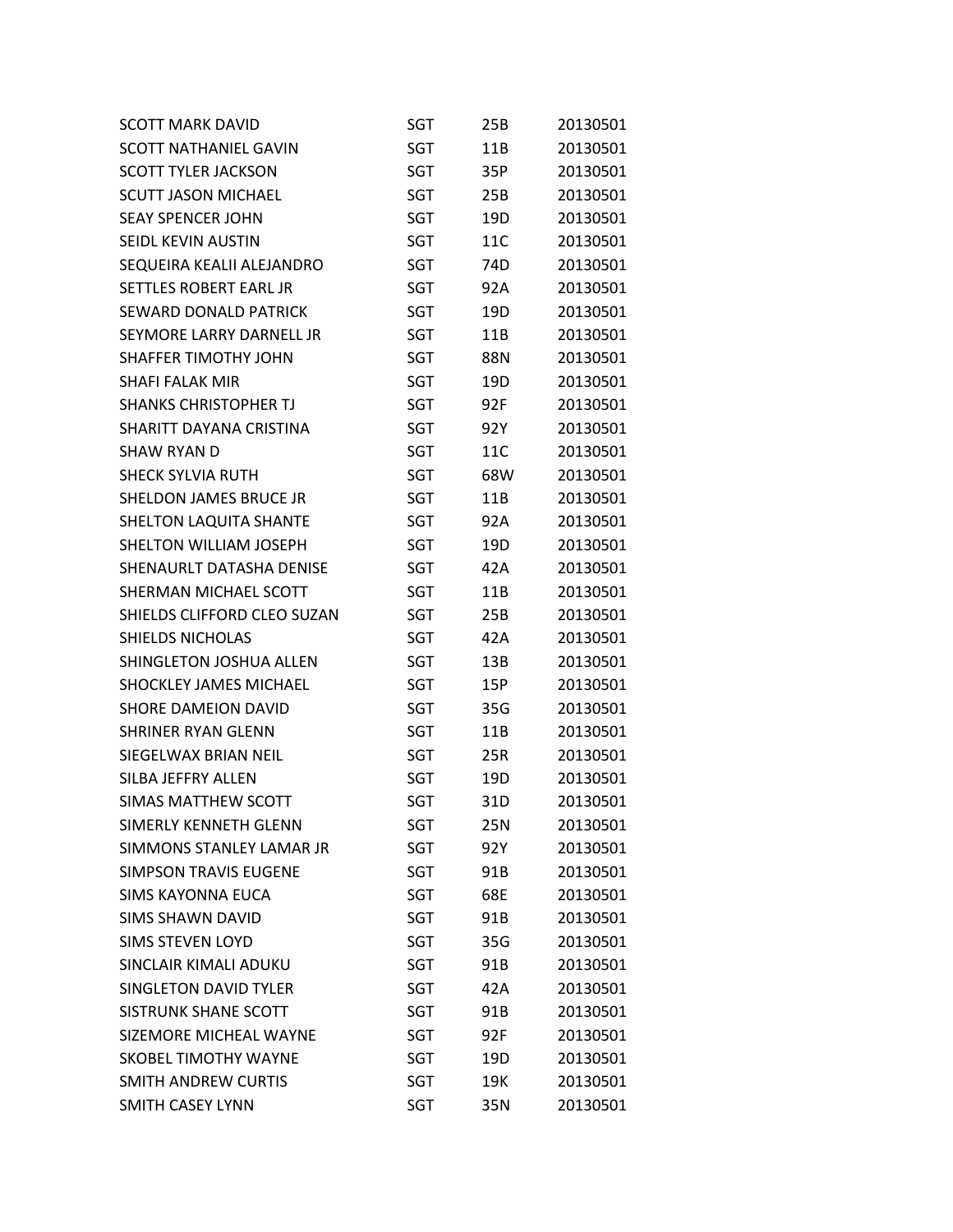| SMITH CHARLES NATHAN           | SGT        | 35P        | 20130501 |
|--------------------------------|------------|------------|----------|
| SMITH CLAYTON STEVEN           | <b>SGT</b> | 15U        | 20130501 |
| <b>SMITH ERIC LAVERNE</b>      | <b>SGT</b> | 15R        | 20130501 |
| <b>SMITH IRMA CHARLENE</b>     | <b>SGT</b> | 68W        | 20130501 |
| <b>SMITH JAMES DAVID</b>       | SGT        | 11B        | 20130501 |
| <b>SMITH JUSTIN</b>            | <b>SGT</b> | 35G        | 20130501 |
| <b>SMITH MARCUS CHANDLER</b>   | SGT        | 25B        | 20130501 |
| SMITH MICHAEL JOSEPH           | <b>SGT</b> | 35Q        | 20130501 |
| SMITH NEIL ROBERT              | SGT        | 15Y        | 20130501 |
| SMITH SHANICE LAKESHA          | <b>SGT</b> | 42A        | 20130501 |
| <b>SNAPP TRACY RYAN</b>        | SGT        | <b>15U</b> | 20130501 |
| <b>SNYDER TAD LEE</b>          | <b>SGT</b> | 11B        | 20130501 |
| SOBOMEHIN OLASUPO KEHINDE      | SGT        | 88N        | 20130501 |
| <b>SONS DOUGLAS DEWAYNE</b>    | <b>SGT</b> | 13M        | 20130501 |
| <b>SONS GLENN LAMARR JR</b>    | <b>SGT</b> | 68W        | 20130501 |
| <b>SORIA JEFFREY</b>           | <b>SGT</b> | 91B        | 20130501 |
| SOUCIE MICHAEL RYAN            | SGT        | 19D        | 20130501 |
| SOUTHWICK JUSTIN REYN          | <b>SGT</b> | 13B        | 20130501 |
| <b>SOWA CASEY JAMES</b>        | <b>SGT</b> | 91B        | 20130501 |
| <b>SOWKA JASON LUIS</b>        | <b>SGT</b> | 11B        | 20130501 |
| <b>SPEESE BRANDON MICHAEL</b>  | SGT        | 19K        | 20130501 |
| <b>SPEIR MICHAEL KEITH II</b>  | SGT        | 11C        | 20130501 |
| SPELLMAN STEVEN ALLEN          | SGT        | 15G        | 20130501 |
| <b>SPENCER RANDAL A</b>        | <b>SGT</b> | 25S        | 20130501 |
| <b>SPENCER SEAN FREDERICK</b>  | SGT        | 11B        | 20130501 |
| SPILLER MARIA ELSA             | <b>SGT</b> | 88M        | 20130501 |
| <b>STAHL ROBERT MICHAEL</b>    | SGT        | 74D        | 20130501 |
| STALLWORTH BRUCE DOUGLAS JR    | <b>SGT</b> | 35F        | 20130501 |
| STALNAKER ROBERT ALLEN II      | SGT        | 68W        | 20130501 |
| <b>STANCIL DEVRON LEE</b>      | <b>SGT</b> | 35M        | 20130501 |
| STANISZEWSKI BENJAMIN CHAD     | SGT        | 15J        | 20130501 |
| <b>STANLEY VALERIE MICHELE</b> | SGT        | 92Y        | 20130501 |
| <b>STARR BARTRIC L</b>         | SGT        | 92G        | 20130501 |
| STAUFFER CHRISTOPHER MICHAE    | SGT        | 11B        | 20130501 |
| STAVAR PAUL JOHN JR            | SGT        | 42A        | 20130501 |
| <b>STEARNS JEFFERY URIAH</b>   | SGT        | 11B        | 20130501 |
| STEDNICK PETER JAMES JR        | SGT        | 68W        | 20130501 |
| STEELE ADAM EDWARD             | SGT        | 31B        | 20130501 |
| <b>STEIN JOHN IV</b>           | SGT        | 13M        | 20130501 |
| STEVENS FREDDIE JAMES JR       | SGT        | 91C        | 20130501 |
| <b>STIFF ALLEN RAY</b>         | SGT        | 29E        | 20130501 |
| <b>STILES ZACHERY MURRAY</b>   | SGT        | 12B        | 20130501 |
| STILLEY WILLIAM BENJAMIN       | SGT        | 92G        | 20130501 |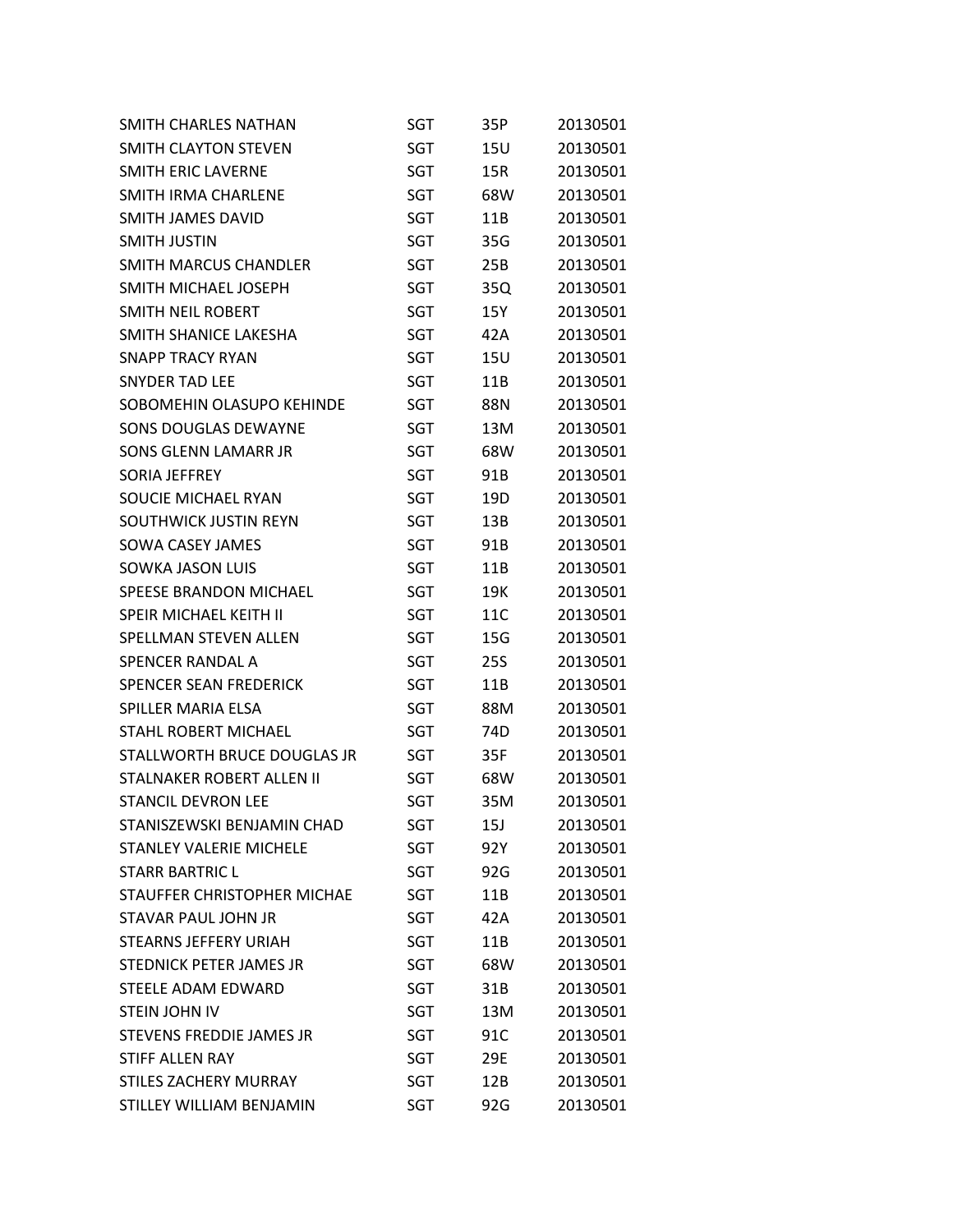| <b>STLOUIS CALVIN JOSEPH</b>    | SGT        | 88N | 20130501 |
|---------------------------------|------------|-----|----------|
| STOKES CHARLES MARSHALL III     | SGT        | 27D | 20130501 |
| <b>STOKES JEFFREY DAVID</b>     | <b>SGT</b> | 11B | 20130501 |
| <b>STONE JOSHUA LEE</b>         | <b>SGT</b> | 11B | 20130501 |
| STORMER SCOTT OWEN              | SGT        | 92G | 20130501 |
| <b>STORY JAMES DREW</b>         | SGT        | 13D | 20130501 |
| STOUGHTON JONATHAN WILLIAM      | SGT        | 11B | 20130501 |
| <b>STOVER JOSEPH ANTHONY</b>    | <b>SGT</b> | 68W | 20130501 |
| <b>STREET ERNEST TYRELL</b>     | SGT        | 25B | 20130501 |
| STRICKLAND VERNON WAYNE JR      | SGT        | 19D | 20130501 |
| STUDEBAKER MARC CHRISTOPHER     | SGT        | 19D | 20130501 |
| <b>STUPAR MICHAEL SCOTT</b>     | SGT        | 31B | 20130501 |
| STURRUP VINCENT ALEXANDER J     | SGT        | 68E | 20130501 |
| <b>STYFF BRANDON EDWARD</b>     | <b>SGT</b> | 11B | 20130501 |
| <b>SULLIVAN AARON ANTHONY</b>   | SGT        | 15T | 20130501 |
| SULLIVAN ROBERT BRADSTREET      | SGT        | 89B | 20130501 |
| <b>SUMMITT CURTIS LAWSON JR</b> | SGT        | 18D | 20130501 |
| SUMRALL MICHAFL BRANDON         | SGT        | 19K | 20130501 |
| <b>SUTHERLAND TY RANDELL II</b> | SGT        | 14G | 20130501 |
| SWIRCZYNSKI BOYD WILSON         | SGT        | 25B | 20130501 |
| <b>SWISHER CLINTON JAMES</b>    | SGT        | 11B | 20130501 |
| <b>TAFAO FALEIFA VEVE</b>       | SGT        | 19D | 20130501 |
| TALBOT JONATHAN WOODROW         | SGT        | 68W | 20130501 |
| <b>TANU TIPERIA LUCILLE</b>     | SGT        | 68W | 20130501 |
| <b>TATE STUART JUSTIN</b>       | SGT        | 27D | 20130501 |
| TATUM CALVIN EBB FITZGERALD     | SGT        | 92Y | 20130501 |
| <b>TAVARES HIPPOLYTE</b>        | SGT        | 68K | 20130501 |
| <b>TAYLOR FVAN WADF</b>         | SGT        | 11C | 20130501 |
| <b>TAYLOR JONATHAN RYAN</b>     | SGT        | 11B | 20130501 |
| <b>TAYLOR RAYMOND LEWIS JR</b>  | <b>SGT</b> | 42A | 20130501 |
| <b>TAYLOR SHAI DAWN</b>         | SGT        | 92Y | 20130501 |
| <b>TELLIER JACOB DAVID</b>      | SGT        | 31D | 20130501 |
| <b>TENNIS JOSEPH EDWARD</b>     | SGT        | 91B | 20130501 |
| THAI QUAN HONG                  | SGT        | 25F | 20130501 |
| <b>THARALDSEN PAUL ALAN</b>     | SGT        | 19K | 20130501 |
| THEIS DAVID LAWRENCE            | SGT        | 29E | 20130501 |
| <b>THOMAS BENJAMIN LAWRENCE</b> | SGT        | 25B | 20130501 |
| THOMAS CHRISTOPHER SCOTT        | SGT        | 91B | 20130501 |
| THOMAS HARRY JR                 | SGT        | 11B | 20130501 |
| THOMAS JEFFERY ALAN             | SGT        | 14S | 20130501 |
| <b>THOMAS KENNITH WAYNE</b>     | SGT        | 29E | 20130501 |
| <b>THOMAS TAMARA T</b>          | SGT        | 42A | 20130501 |
| <b>THOMPSON ANDRE LAWRENCE</b>  | <b>SGT</b> | 91A | 20130501 |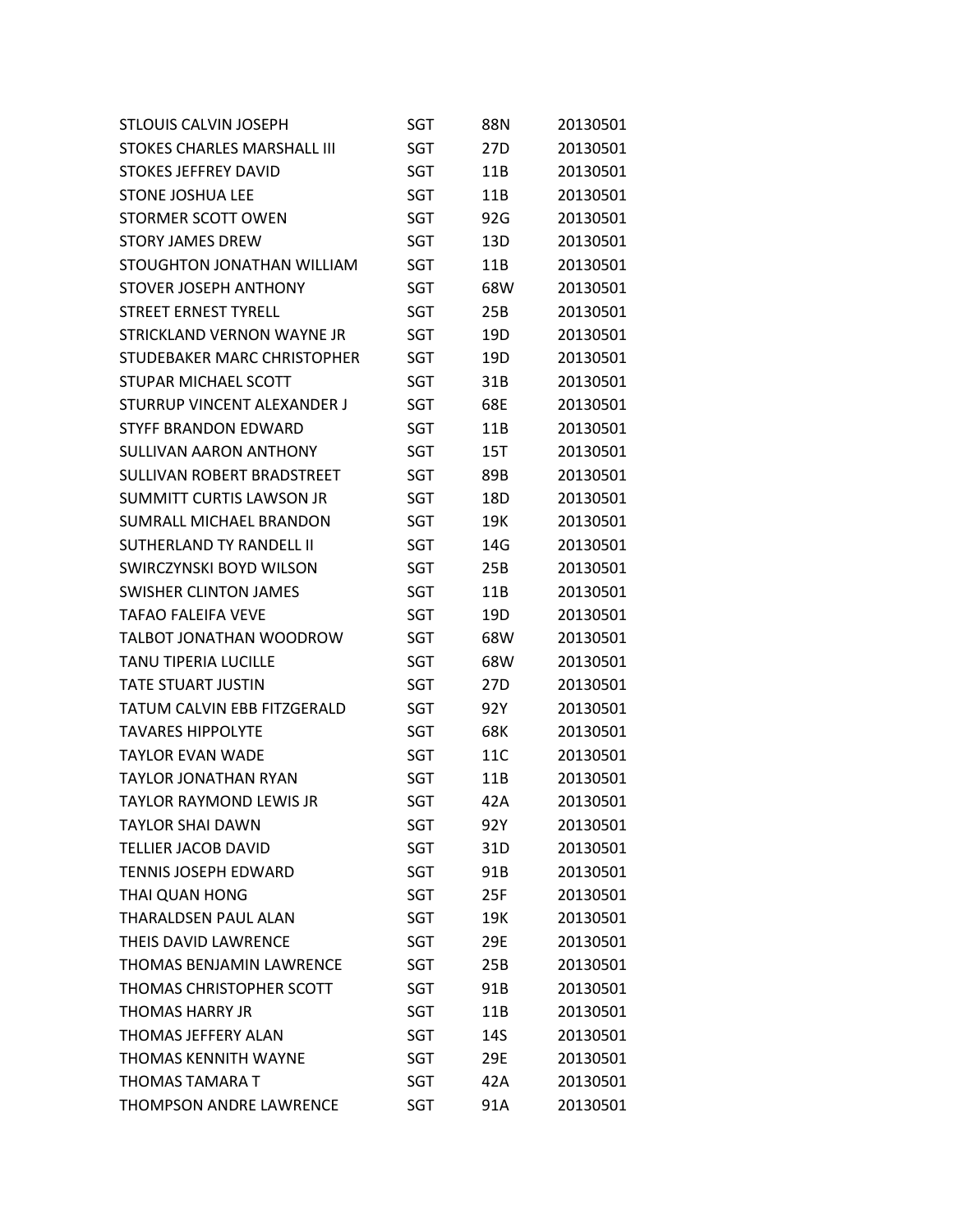| <b>THOMPSON CHRISTOPHER LEE</b>    | SGT        | 88M             | 20130501 |
|------------------------------------|------------|-----------------|----------|
| THOMPSON CHRISTOPHER MAURIC        | SGT        | 25Q             | 20130501 |
| <b>THOMPSON JOSEPH MARION</b>      | SGT        | 11B             | 20130501 |
| THOMPSON NATHAN KNOX               | SGT        | 13P             | 20130501 |
| <b>THOMPSON NICHOLAS RYAN</b>      | SGT        | 35F             | 20130501 |
| <b>THOMPSON SHAUN MICHAEL</b>      | <b>SGT</b> | 13B             | 20130501 |
| THOMSON THOMAS ANDREW III          | <b>SGT</b> | 15U             | 20130501 |
| THORESON CAMERON ARTHUR            | SGT        | 11C             | 20130501 |
| THORNTON DEWANNA KATRINA           | <b>SGT</b> | 74 <sub>D</sub> | 20130501 |
| <b>THORNTON JASON TODD</b>         | SGT        | 31B             | 20130501 |
| <b>THORPE BRANDON JOSEPH</b>       | SGT        | 11C             | 20130501 |
| THREADGILL LAWRENCE EDWARD         | SGT        | 15F             | 20130501 |
| <b>TIITTO LOUELLA RAE</b>          | SGT        | 88N             | 20130501 |
| <b>TIMMER ROBYN TROY</b>           | <b>SGT</b> | 31B             | 20130501 |
| TINGLEY JEFFERY ALAN II            | <b>SGT</b> | 68J             | 20130501 |
| <b>TINKER JASON ROBERT</b>         | SGT        | 92M             | 20130501 |
| <b>TINNIN LEGRANDE BRANDON</b>     | SGT        | 25U             | 20130501 |
| <b>TINSLEY MICHAEL DAVID</b>       | SGT        | 25B             | 20130501 |
| <b>TISDALE CHRISTOPHER MICHAEL</b> | <b>SGT</b> | 35F             | 20130501 |
| TOBIN KELVIN CAMPBELL              | SGT        | 18E             | 20130501 |
| <b>TOLIVER ONGA TIANA</b>          | SGT        | 68K             | 20130501 |
| <b>TOLLBERG BRADLEY JAMES</b>      | SGT        | 19D             | 20130501 |
| <b>TORRES ALEXANDER MICHAEL</b>    | SGT        | 29E             | 20130501 |
| <b>TORRES ANN MARIE</b>            | SGT        | 89B             | 20130501 |
| TORRES CHRISTOPHER ALEXANDE        | SGT        | 25S             | 20130501 |
| <b>TORRES MARK</b>                 | SGT        | 29E             | 20130501 |
| <b>TORRES SANDRA</b>               | <b>SGT</b> | 35F             | 20130501 |
| <b>TORRES STEVE</b>                | SGT        | 11B             | 20130501 |
| <b>TOUN JIMMY</b>                  | SGT        | 92G             | 20130501 |
| <b>TRANG ALAN YEN</b>              | <b>SGT</b> | 25Q             | 20130501 |
| <b>TREMELLING ANNE LOUISE</b>      | SGT        | 35F             | 20130501 |
| <b>TRUSS PATRICIA SHANTEL</b>      | <b>SGT</b> | 91B             | 20130501 |
| <b>TURITURI GERALDINE VILIVILI</b> | <b>SGT</b> | 42A             | 20130501 |
| <b>TURNER JAY LESLIE</b>           | SGT        | 13B             | 20130501 |
| TURNER WAKEITHA OCTAVIA            | SGT        | 68W             | 20130501 |
| <b>TURNEY JAMES LEE JR</b>         | <b>SGT</b> | 35N             | 20130501 |
| <b>TUTTLE TYSON JAMES</b>          | <b>SGT</b> | 11B             | 20130501 |
| <b>TWOMBLY MATTHEW</b>             | SGT        | 14E             | 20130501 |
| <b>TYLER STERLING DEWAYNE</b>      | SGT        | 92F             | 20130501 |
| <b>TYREE OCTAVIUS</b>              | <b>SGT</b> | 74D             | 20130501 |
| <b>UDJOH PETER MUDIAGA</b>         | <b>SGT</b> | 68R             | 20130501 |
| <b>UNGS NICHOLAS JAMES</b>         | SGT        | 15E             | 20130501 |
| VACCARO JOEL EDWIN                 | <b>SGT</b> | 89D             | 20130501 |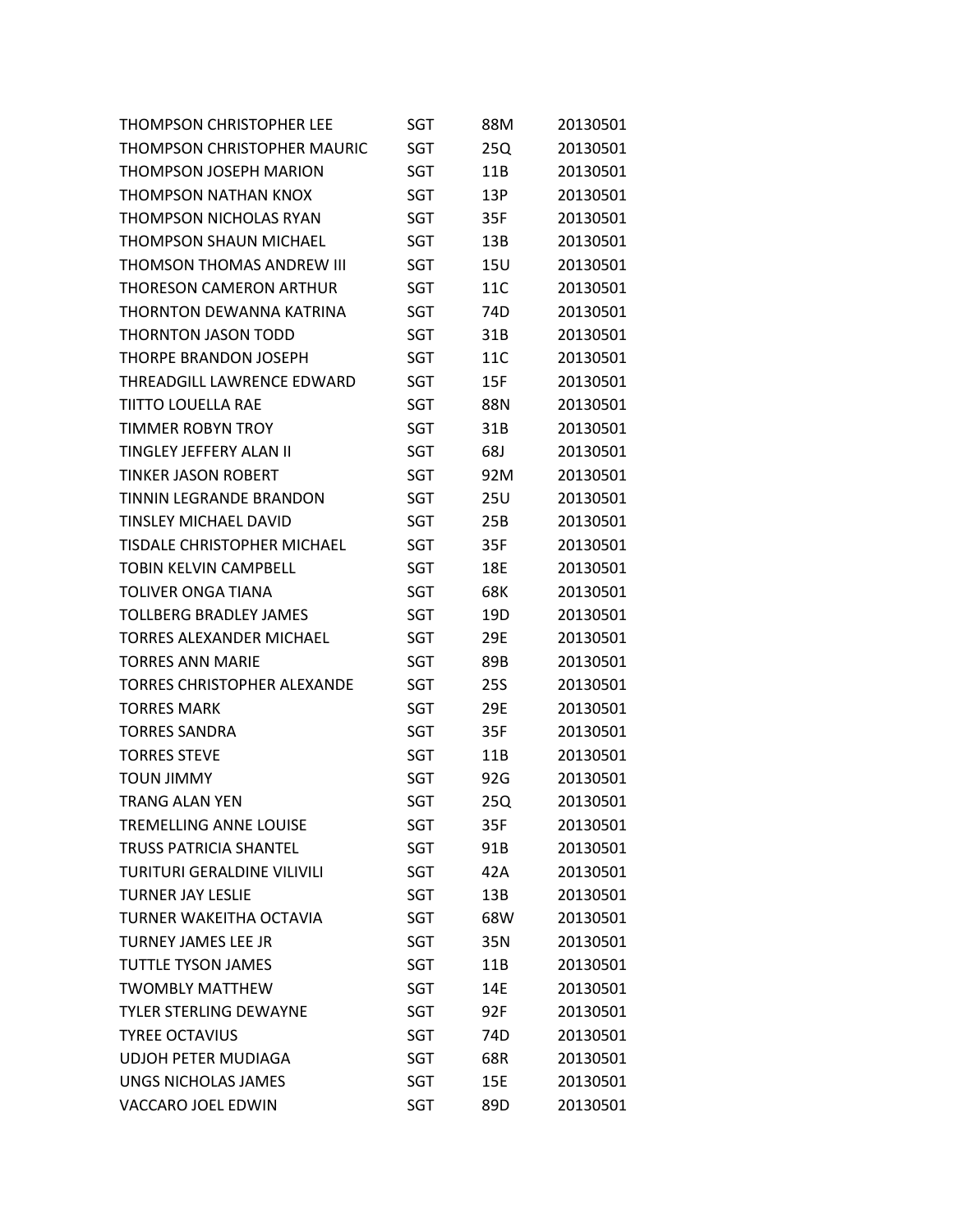| <b>VALADEZ MICHAEL LEATH</b>       | SGT        | 19D        | 20130501 |
|------------------------------------|------------|------------|----------|
| <b>VALENCIA ARTURO JUNIOR</b>      | SGT        | 11B        | 20130501 |
| <b>VALENCIA FERNANDO ROBERTO</b>   | SGT        | 19K        | 20130501 |
| <b>VALENTINE JEFFERY SHANE</b>     | SGT        | 25B        | 20130501 |
| <b>VALORA DENNIS JAMES JR</b>      | SGT        | 91D        | 20130501 |
| <b>VALVO NICHOLAS ANTHONY</b>      | SGT        | 88L        | 20130501 |
| <b>VANHORN MICHAEL TIMOTHY II</b>  | SGT        | 35N        | 20130501 |
| <b>VANKO JESSE JAMES</b>           | <b>SGT</b> | 19D        | 20130501 |
| <b>VANMETER HENRY GEORGE SANTO</b> | SGT        | 13M        | 20130501 |
| <b>VANN TASHANE JAMES</b>          | SGT        | 25L        | 20130501 |
| <b>VANSCIVER WALTER JOHN JR</b>    | SGT        | 11B        | 20130501 |
| <b>VANSICKLE JAMES THOMAS</b>      | SGT        | 68W        | 20130501 |
| <b>VARGAS JUSTIN</b>               | SGT        | 68X        | 20130501 |
| <b>VARGAS MATTHEW JURADO</b>       | SGT        | 35Q        | 20130501 |
| <b>VARGASFARIAS HECTOR ERICK</b>   | <b>SGT</b> | 19D        | 20130501 |
| <b>VARNER JAMES RYAN CHAR</b>      | SGT        | 35G        | 20130501 |
| <b>VASI ANTHONY JOSEPH</b>         | <b>SGT</b> | 11B        | 20130501 |
| VASQUEZ JORJE ARMANDO              | SGT        | 92Y        | 20130501 |
| VASQUEZ KIAVETH AURORA             | SGT        | 89B        | 20130501 |
| VASQUEZ LAURA MARIA                | <b>SGT</b> | 31D        | 20130501 |
| <b>VAUGHN ANDREW STEVEN</b>        | <b>SGT</b> | <b>25U</b> | 20130501 |
| <b>VEGA FULGENCIO</b>              | SGT        | 91B        | 20130501 |
| <b>VEGA RICKI MARIE</b>            | <b>SGT</b> | 25N        | 20130501 |
| <b>VEGA VINCENT PATRICK</b>        | SGT        | 19D        | 20130501 |
| <b>VEGUILLA HANNIBAL ALEXANDER</b> | SGT        | 13F        | 20130501 |
| <b>VELASCO MARCO ANTONIO</b>       | SGT        | 88N        | 20130501 |
| <b>VELASQUEZ VICTOR MATTHEW</b>    | <b>SGT</b> | 15P        | 20130501 |
| <b>VERLING RYAN NEIL</b>           | <b>SGT</b> | 25B        | 20130501 |
| <b>VEST SCOTT GLEN</b>             | <b>SGT</b> | 11C        | 20130501 |
| <b>VICKERS BENJAMIN JOHN</b>       | <b>SGT</b> | 25P        | 20130501 |
| <b>VIERA ROGELIO ESPINOZA</b>      | SGT        | 88N        | 20130501 |
| <b>VILLAGOMEZ RYAAN JOSEPH</b>     | SGT        | 11B        | 20130501 |
| <b>VIOLANTE GILBERT</b>            | SGT        | 14G        | 20130501 |
| <b>VONGSALAT BOBBY</b>             | SGT        | 94E        | 20130501 |
| <b>VOWELLZUNDEL TJ</b>             | <b>SGT</b> | 11C        | 20130501 |
| <b>WADE CHARLES ANTHONY</b>        | SGT        | 25U        | 20130501 |
| <b>WADE LARRY ANTONIO</b>          | <b>SGT</b> | 92Y        | 20130501 |
| <b>WAGEN JASON ALLEN</b>           | SGT        | 92A        | 20130501 |
| <b>WAGNER ROBERT LEE JR</b>        | <b>SGT</b> | 25N        | 20130501 |
| <b>WAGY CHAD EVERETT</b>           | SGT        | 11C        | 20130501 |
| <b>WALDING JAMES ROBERT II</b>     | <b>SGT</b> | 89D        | 20130501 |
| <b>WALKER CARLOS ANTONIO</b>       | SGT        | 91B        | 20130501 |
| <b>WALL CHRISTOPHER SCOTT</b>      | <b>SGT</b> | 89B        | 20130501 |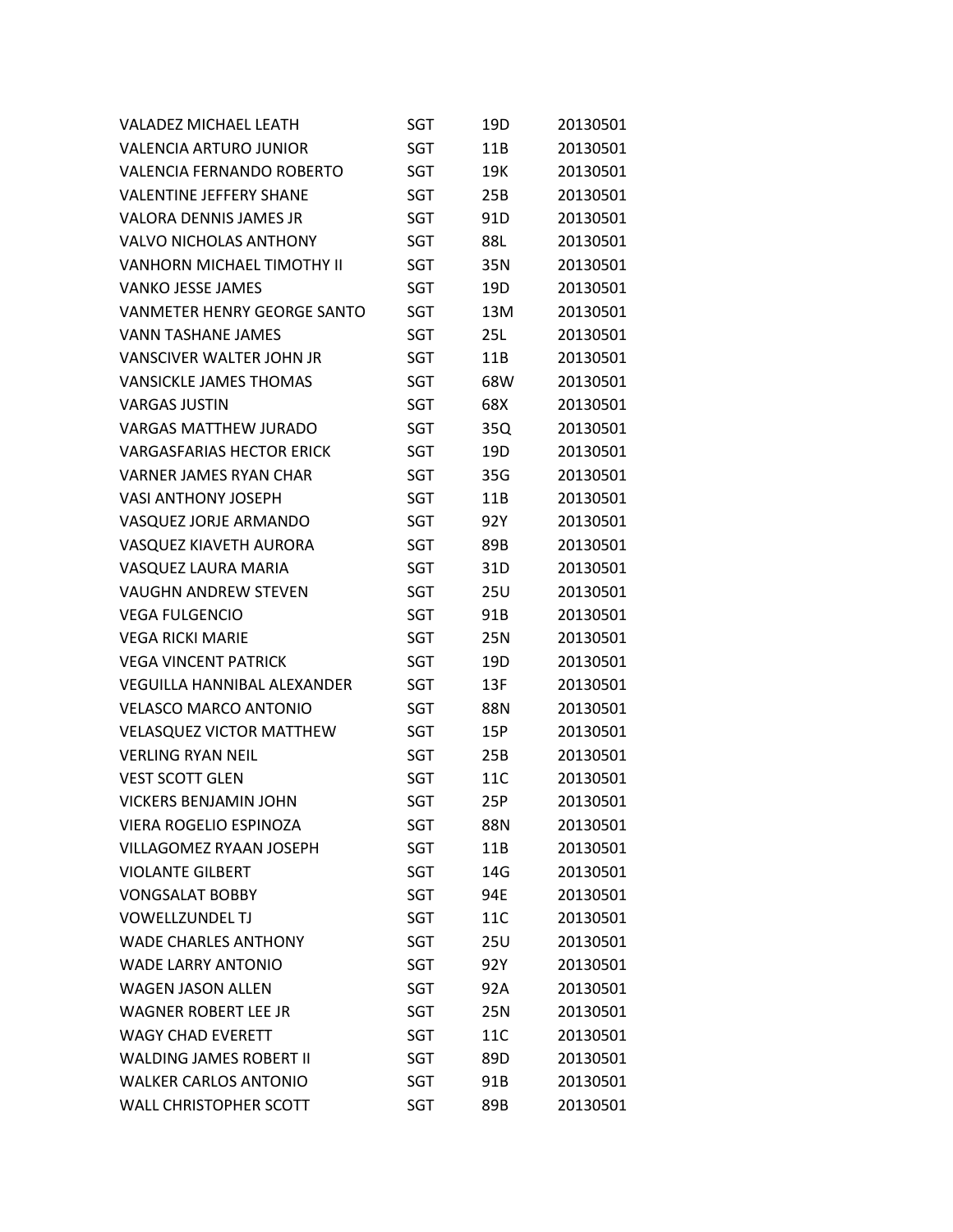| <b>WALLACE JAYMES ROBERT</b>      | SGT        | 25N        | 20130501 |
|-----------------------------------|------------|------------|----------|
| <b>WALLACE MORGAN STUART</b>      | SGT        | 19K        | 20130501 |
| <b>WALLS BRANDON RAY</b>          | <b>SGT</b> | 11B        | 20130501 |
| <b>WALLS SHAUN EUGENE</b>         | <b>SGT</b> | 92A        | 20130501 |
| <b>WALTER CORY JAMES</b>          | SGT        | 19D        | 20130501 |
| <b>WALTHERS DAVID ANTHONY</b>     | SGT        | 25B        | 20130501 |
| <b>WALTON ANTONIO DEVON</b>       | SGT        | 91B        | 20130501 |
| <b>WALTON CARLY JUANITA</b>       | <b>SGT</b> | 91J        | 20130501 |
| <b>WALTON THOMAS HAROLD JR</b>    | <b>SGT</b> | 25U        | 20130501 |
| WAMHOFF CHRISTOPHER JOSEPH        | SGT        | 91B        | 20130501 |
| <b>WANDLER CODY JOE</b>           | SGT        | <b>25S</b> | 20130501 |
| <b>WARD JEFFREY DANIEL</b>        | SGT        | 68P        | 20130501 |
| WARD LEN DEL                      | SGT        | 91A        | 20130501 |
| <b>WARNER TRAVIS ANDREW</b>       | SGT        | 11B        | 20130501 |
| <b>WARNKE JOHN RICHARD</b>        | SGT        | 92R        | 20130501 |
| <b>WARRINER BRYAN CHRISTOPHER</b> | <b>SGT</b> | 19K        | 20130501 |
| WASHINGTON DEVON BRONSHAE         | SGT        | 25L        | 20130501 |
| <b>WASKUL STEVEN ANTON</b>        | SGT        | 13D        | 20130501 |
| <b>WATFORD JOSHUA DAVID</b>       | SGT        | 13B        | 20130501 |
| WATKINS ADRIENNA LYNN             | SGT        | 25L        | 20130501 |
| <b>WATSON JOSEPH LANCELOT</b>     | SGT        | 25R        | 20130501 |
| <b>WATSON MICHAEL DEWAYNE</b>     | SGT        | 11B        | 20130501 |
| <b>WAWRZYK CARRIE LYNN</b>        | SGT        | 92F        | 20130501 |
| <b>WEAKLEY GARY ALLAN</b>         | SGT        | 91B        | 20130501 |
| WEATHERMAN DAVID JOSEPH           | SGT        | 31B        | 20130501 |
| <b>WEAVER TRAVIS JEFFERY</b>      | SGT        | 25U        | 20130501 |
| <b>WEBER AMANDA HELENE</b>        | SGT        | 92A        | 20130501 |
| <b>WEBER CHRISTOPHER JAMES</b>    | SGT        | 15P        | 20130501 |
| <b>WEBSTER CHAD EDWARD</b>        | SGT        | 15P        | 20130501 |
| <b>WEIBLE JASON ROBERT</b>        | <b>SGT</b> | 19D        | 20130501 |
| <b>WEIGEL ROBERT HENRY</b>        | SGT        | 11B        | 20130501 |
| <b>WEISBECKER DEREK CYRILL</b>    | <b>SGT</b> | 89D        | 20130501 |
| <b>WFLCH ADRIAN MARK</b>          | SGT        | 11C        | 20130501 |
| WELLENER CRAIG WILLIAM JR         | SGT        | 31B        | 20130501 |
| <b>WERSAL COLLIN JOSEPH</b>       | SGT        | 88K        | 20130501 |
| <b>WEST MICHAEL ALLEN</b>         | SGT        | 88L        | 20130501 |
| <b>WEST MICHAEL ANTHONY II</b>    | SGT        | 13F        | 20130501 |
| <b>WHEELER JORDAN</b>             | SGT        | 94S        | 20130501 |
| <b>WHEELER NATHAN URIAH</b>       | SGT        | 29E        | 20130501 |
| WHITE JACOB KENT                  | SGT        | 12B        | 20130501 |
| WHITE JOSHUA AARON                | SGT        | 35M        | 20130501 |
| WHITE JUSTIN WILLIAM              | SGT        | 11B        | 20130501 |
| WHITE KENNETH EARL                | <b>SGT</b> | 92F        | 20130501 |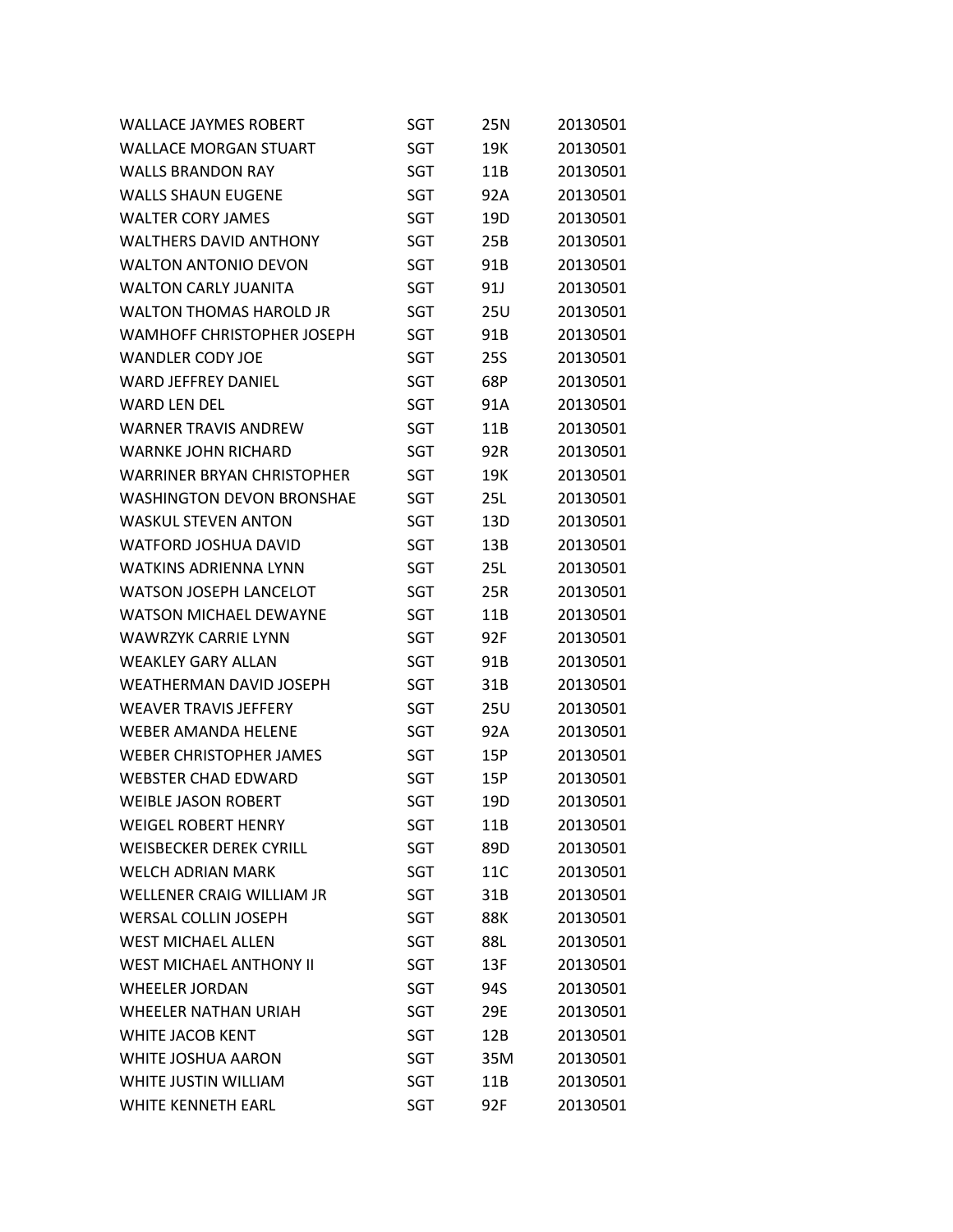| <b>WHITE SHAWN DAVID</b>           | SGT        | 92A | 20130501 |
|------------------------------------|------------|-----|----------|
| WHITELAND JOSHUA JOHNSON           | SGT        | 11B | 20130501 |
| WHITING JONATHAN TATE              | <b>SGT</b> | 11B | 20130501 |
| WHITMAN SAMUEL JOSEPH              | SGT        | 11B | 20130501 |
| <b>WHITTAKER GERALD LEWIS JR</b>   | SGT        | 68D | 20130501 |
| <b>WHITTINGTON DAVID LADREW II</b> | SGT        | 35F | 20130501 |
| <b>WICKLINE CAMMIE JO</b>          | <b>SGT</b> | 92A | 20130501 |
| <b>WILHITE JONATHAN STEVE</b>      | SGT        | 19K | 20130501 |
| <b>WILLARD SHIRLEY</b>             | SGT        | 92Y | 20130501 |
| <b>WILLETT JORDAN RAY</b>          | SGT        | 35M | 20130501 |
| <b>WILLETTE JORDAN MARSHALL</b>    | SGT        | 14T | 20130501 |
| <b>WILLIAMS CAREY</b>              | SGT        | 12B | 20130501 |
| <b>WILLIAMS CHARLES WILFRED JR</b> | SGT        | 25U | 20130501 |
| WILLIAMS CHARMAIN CHAQUI           | SGT        | 25B | 20130501 |
| <b>WILLIAMS GABRIELE SHANTIA</b>   | <b>SGT</b> | 27D | 20130501 |
| <b>WILLIAMS JEFFREY DESMOND</b>    | SGT        | 15T | 20130501 |
| <b>WILLIAMS JFRFMY JFRMAINF</b>    | SGT        | 88M | 20130501 |
| <b>WILLIAMS JOHN CODY</b>          | SGT        | 11B | 20130501 |
| <b>WILLIAMS MICHEAL ANTHONY JR</b> | SGT        | 91B | 20130501 |
| <b>WILLIAMS MILFRED SHANE</b>      | SGT        | 68D | 20130501 |
| <b>WILLIAMS ROBERT ALAN</b>        | SGT        | 88N | 20130501 |
| <b>WILLIAMS TIMOTHY RYAN</b>       | SGT        | 91B | 20130501 |
| <b>WILLIS EDMUND WARREN</b>        | SGT        | 29E | 20130501 |
| <b>WILLIS LARA BROOKE</b>          | SGT        | 92A | 20130501 |
| <b>WILSON COLIN BRADLEY</b>        | SGT        | 25U | 20130501 |
| <b>WILSON KENDRICK BERNARD</b>     | SGT        | 92G | 20130501 |
| <b>WILSON KYLE MARKESE</b>         | <b>SGT</b> | 42A | 20130501 |
| WIMBUSH JOHN RAY JR                | SGT        | 15U | 20130501 |
| <b>WIMER BRIAN CHARLES</b>         | SGT        | 12B | 20130501 |
| <b>WINEINGER KEVIN ANDREW</b>      | <b>SGT</b> | 19D | 20130501 |
| WING JOSHUA SCOTT                  | SGT        | 19D | 20130501 |
| <b>WINGFIELD CALVIN LAVUR</b>      | <b>SGT</b> | 89B | 20130501 |
| <b>WINGO KEITH ALAN</b>            | SGT        | 35N | 20130501 |
| <b>WINTER TRISTAN PAUL</b>         | SGT        | 31B | 20130501 |
| WINTERS ANDREW JOHN CLIFFOR        | SGT        | 91A | 20130501 |
| <b>WISE DOUGLAS KEGAN</b>          | <b>SGT</b> | 12B | 20130501 |
| WITHERSPOON DARRYL RODDELL         | SGT        | 13B | 20130501 |
| WITHERSPOON ELTON DAMON            | SGT        | 92Y | 20130501 |
| <b>WOFFORD MARCUS WADE</b>         | SGT        | 14T | 20130501 |
| <b>WOOD DAVID BAXTER</b>           | <b>SGT</b> | 91M | 20130501 |
| <b>WOOD DEREK DAVID</b>            | SGT        | 11B | 20130501 |
| <b>WOOD DUSTIN LEE</b>             | SGT        | 12Y | 20130501 |
| <b>WOOD JAMES LEONARD</b>          | <b>SGT</b> | 15F | 20130501 |